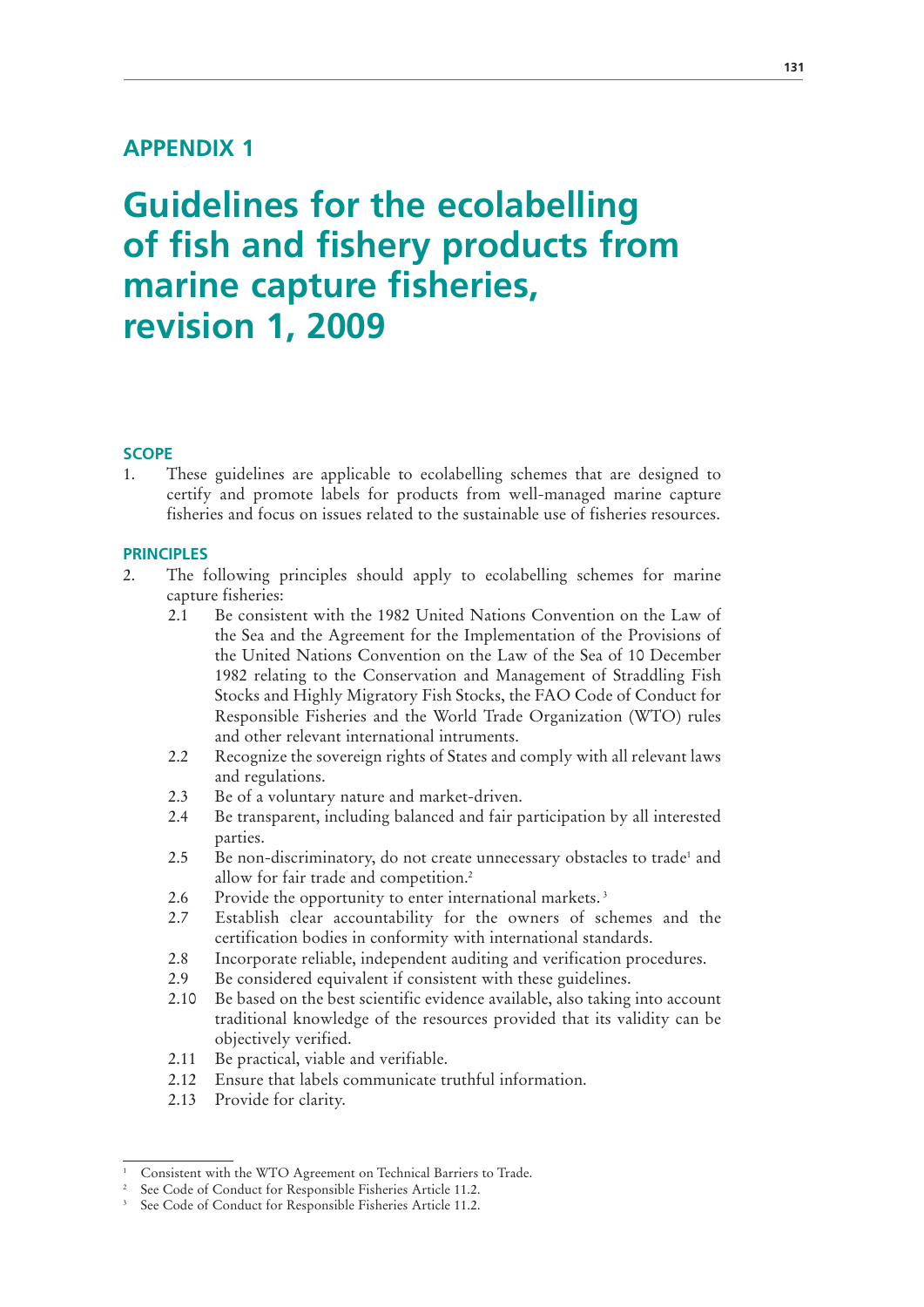- 2.14 Be based, at a minimum, on the minimum substantive requirements, criteria and procedures outlined in these guidelines.
- 3. The principle of transparency should apply to all aspects of an ecolabelling scheme including its organizational structure and financial arrangements.

#### **GENERAL CONSIDERATIONS**

- 4. Ecolabelling schemes should take into account that principles, minimum substantive requirements, criteria and procedures set out in this document will apply equally for developed, transition and developing countries.
- 5. Bearing in mind that ecolabelling schemes relate to fisheries management, and rights and duties of States<sup>4</sup>, it is recognized that the involvement of States in ecolabelling schemes is desirable and should be encouraged. It is also recognized that States and, as appropriate, regional fisheries management organizations (RFMOs) may develop ecolabelling schemes in a manner consistent with these guidelines. Ecolabelling schemes should give full consideration to the recommendations and advice by States, and, as appropriate, RFMOs.
- 6. In accordance with Article 5 of the Code of Conduct for Responsible Fisheries, and recognizing that all countries should have the same opportunities, and in view of the special conditions applying to developing countries and countries in transition and their important contribution to international fish trade, it is acknowledged that in order to benefit from applying ecolabelling schemes, States, relevant intergovernmental and non-governmental organizations and financial institutions should provide developing countries and countries in transition with financial and technical assistance to develop and maintain appropriate management arrangements that will allow them to participate in such schemes. Such assistance should also consider direct support towards the often high costs of accreditation and certification. Development agencies and donor institutions are encouraged to support FAO in facilitating financial and technical assistance to developing countries and countries in transition.

#### **TERMS AND DEFINITIONS**

7. For the purpose of these International Guidelines, the following terms and definitions apply.

#### **Accreditation**

8. Procedure by which a competent authority gives formal recognition that a qualified body or person is competent to carry out specific tasks. (Based on ISO/ IEC Guide 2:1996, 12.11)

#### **Accreditation body**

9. Body that conducts and administers an accreditation system and grants accreditation. (Based on ISO Guide 2, 17.2)

#### **Accreditation system**

- 10. System that has its own rules of procedure and management for carrying out accreditation.
- 11. Note: accreditation of certification bodies is normally awarded following successful assessment and is followed by appropriate surveillance. *(*Based on ISO Guide 2, paragraph 17.1)

<sup>4</sup> In these Guidelines, the reference to States includes the European Community in matters within its competence.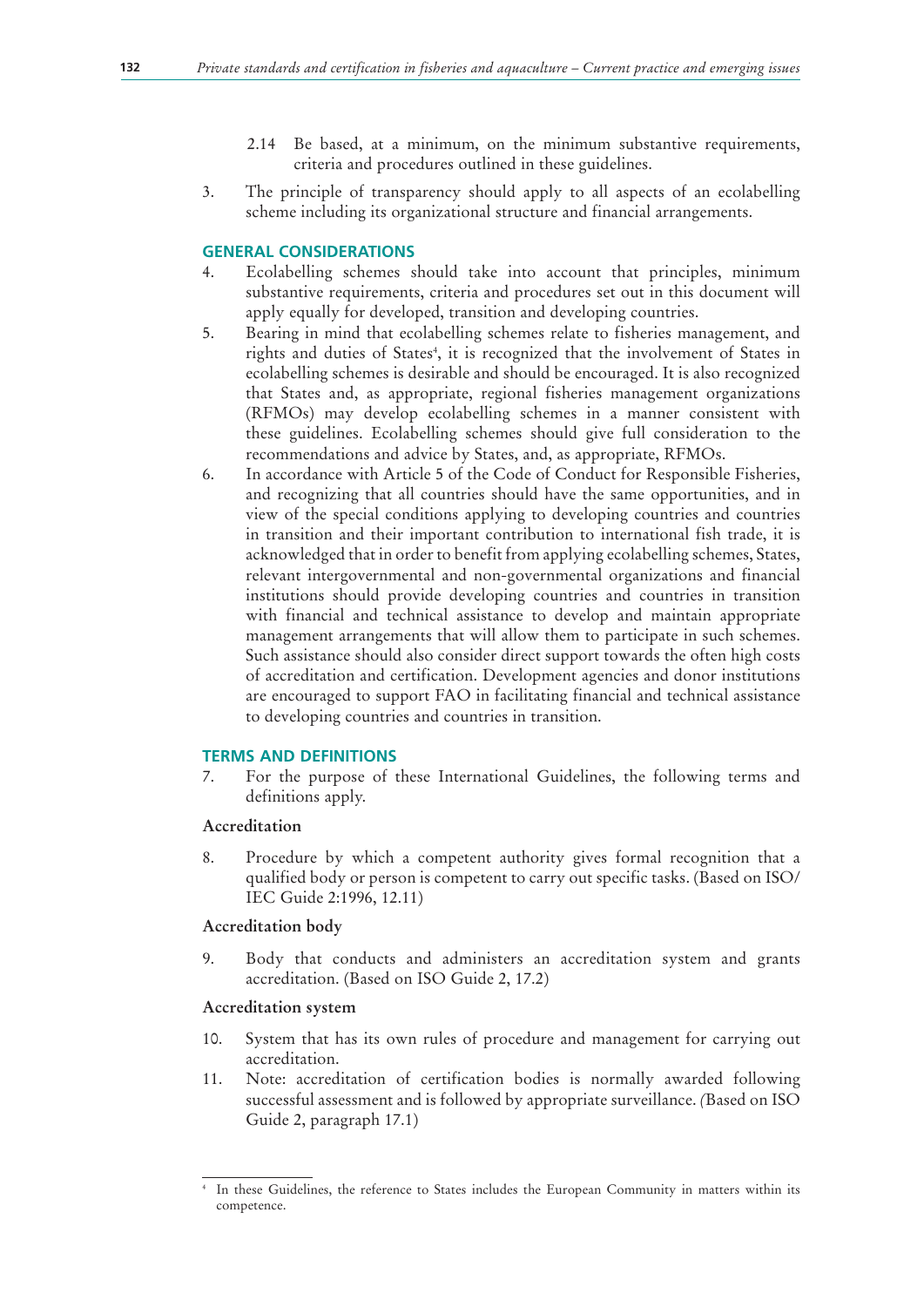# **Arrangement**

12. A cooperative mechanism established by two or more parties be they governmental, private or non-governmental entities.

# **Audit**

13. A systematic and functionally independent examination to determine whether activities and related results comply with planned objectives. (Based on Codex Alimentarius, Principles for Food Import and Export Certification and Inspection, CAC/GL 20)

# **Certification**

14. Procedure by which a third party gives written or equivalent assurance that a product, process or service conforms to specified requirements. Certification may be, as appropriate, based on a range of inspection activities which may include continuous inspection in the production chain. (Based on ISO Guide 2, 15.1.2 and Principles for Food Import and Export Certification and Inspection, CAC/GL 20)

# **Certification body**

15. Competent and recognized body that conducts certification. A certification body may oversee certification activities carried out on its behalf by other bodies. (Based on ISO Guide 2, 15.2)

# **Chain of custody**

16. The set of measures which is designed to guarantee that the product put on the market and bearing the ecolabel logo is really a product coming from the certified fishery concerned. These measures should thus cover both the tracking/ traceability of the product all along the processing, distribution and marketing chain, as well as the proper tracking of the documentation (and control of the quantity concerned).

# **Complaint**

17. An objection by a person or body to a decision regarding accreditation, de-accreditation, certification or de-certification.

# **Conformity assessment**

- 18. Any activity concerned with determining directly or indirectly that relevant requirements are fulfilled.
- 19. Note: typical examples of conformity assessment activities are sampling, testing and inspection; evaluation, verification and assurance of conformity (supplier's declaration, certification); registration, accreditation and approval as well as their combinations. (ISO Guide 2, 12.2)

# **Decision**

20. Any resolution by an accreditation or certifying body or arrangement concerning the rights and obligations of a person or body.

# **Ecolabelling scheme**

21. Ecolabelling schemes entitle a fishery product to bear a distinctive logo or statement which certifies that the fish has been harvested in compliance with conservation and sustainability standards. The logo or statement is intended to make provision for informed decisions of purchasers whose choice can be relied upon to promote and stimulate the sustainable use of fishery resources.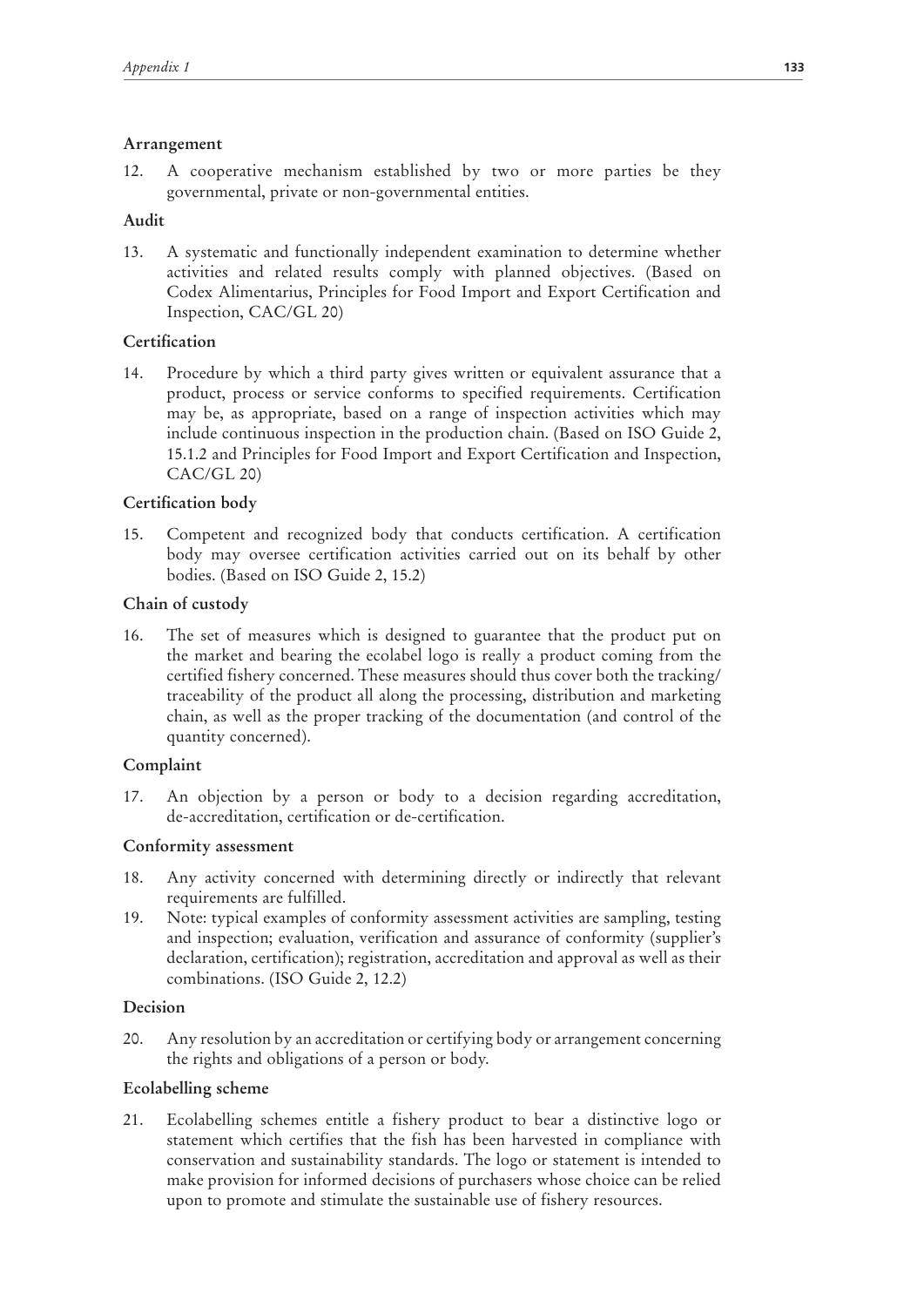### **Standard for certification**

22. Document approved by a recognized organization or arrangement, that provides, for common and repeated use, rules, guidelines or characteristics for products or related processes and production methods, with which compliance is not mandatory under international trade rules. It may also include or deal exclusively with terminology, symbols, packaging, marking or labelling requirements as they apply to a product, process or production method. (Based on TBT Agreement, Annex 1, paragraph 2) In these guidelines, unless otherwise qualified, the word standard refers to a standard for certification. The standard for certification will include requirements, criteria and performance elements in a hierarchical arrangement. For each requirement, one or more substantive criteria should be defined. For each criterion, one or more performance elements should be provided for use in assessment.

#### **Standard-setting organization or arrangement**

Organization or arrangement that has recognized activities in standard setting. (Based on ISO Guide 2, paragraph 4.3)

#### **Third party**

24. Person or body that is recognized as being independent of the parties involved, as concerns the issue in question. (ISO/IEC Guide 2:1996)

#### **Unit of certification**

25. The "unit of certification" is the fishery for which ecolabelling certification is sought, as specified by the stakeholders who are seeking certification. The certification could encompass: the whole fishery, where a fishery refers to the activity of one particular gear-type or method leading to the harvest of one or more species; a sub-component of a fishery, for example a national fleet fishing a shared stock; or several fisheries operating on the same resources. The "stock under consideration" exploited by this fishery (unit of certification) may be one or more biological stocks as specified by the stakeholders for certification. The certification applies only to products derived from the "stock under consideration" (see paragraph 30). In assessing compliance with certification standards, the impacts on the "stock under consideration" of all the fisheries utilizing that "stock under consideration" over its entire area of distribution are to be considered.

#### **MINIMUM SUBSTANTIVE REQUIREMENTS AND CRITERIA FOR ECOLABELS**

#### **Introduction**

26. The following sets forth the minimum substantive requirements and criteria for assessing whether a fishery can be certified and an ecolabel awarded to a fishery. Ecolabelling schemes may apply additional or more stringent requirements and criteria related to sustainable use of the resources. The requirements and criteria presented below are to be based on and interpreted in accordance with the current suite of agreed international instruments addressing fisheries, in particular the 1982 UN Convention on the Law of the Sea, the 1995 UN Fish Stocks Agreement and the 1995 Code of Conduct for Responsible Fisheries, as well as related documentation including the 2001 Reykjavik Declaration on Responsible Fisheries in the Marine Ecosystem.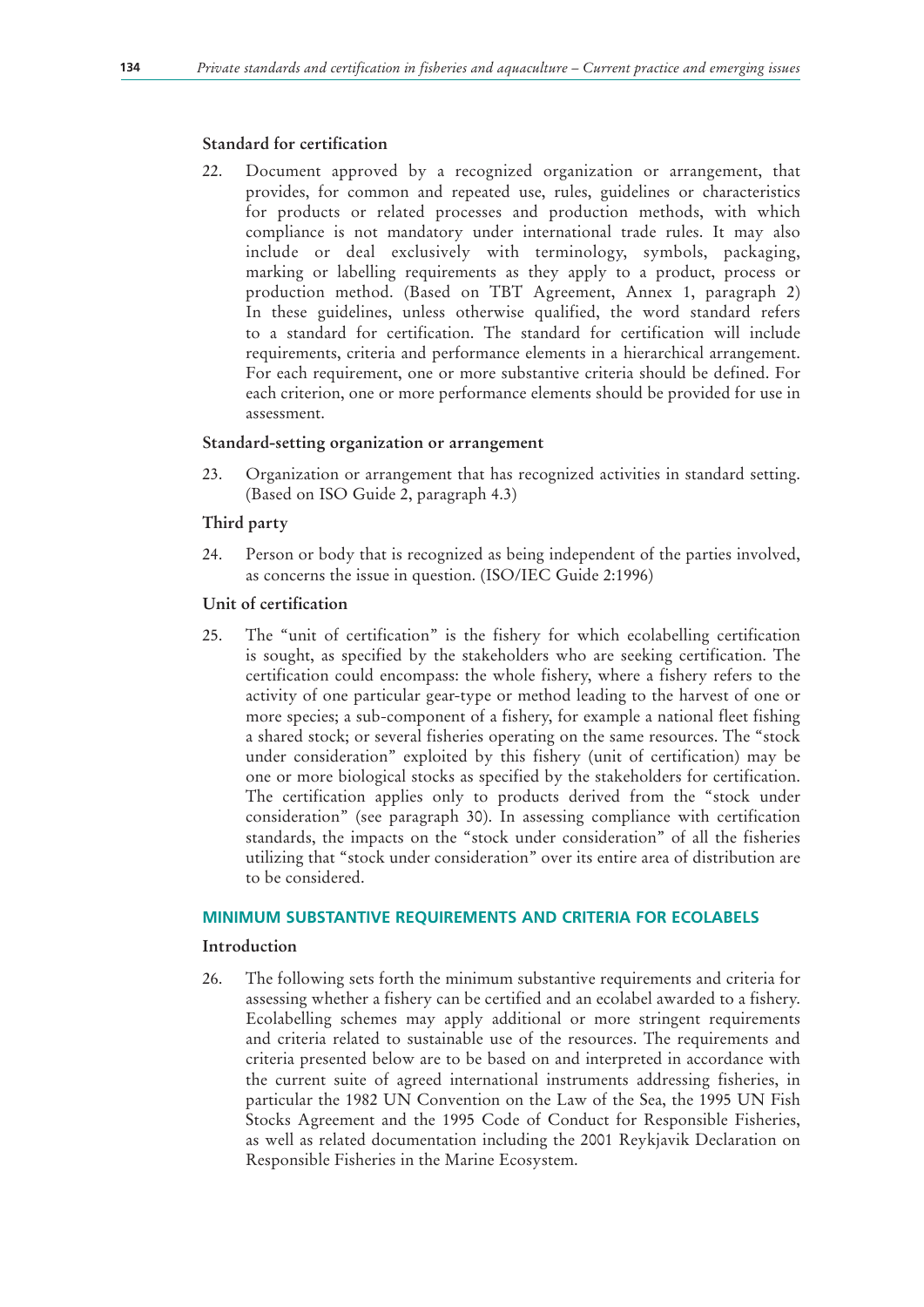27. Requirements are specified for each of three areas: the management systems, the fishery and associated "stock under consideration" for which certification is being sought, and consideration of serious impacts of the fishery on the ecosystem. Criteria and related measurable performance indicators and a corresponding monitoring system should be established in order to assess the conformity of the fishery concerned with the requirements and the criteria of the ecolabelling scheme. In developing and applying the criteria and assessing the conformity of the fishery with the standard of certification, the views and opinions of States, RFMOs and FAO should be fully considered.

#### **Management systems**

- 28. Requirement: The fishery is conducted under a management system which is based upon good practice and that ensures the satisfaction of the requirements and criteria described in Paragraph 29. The management system and the fishery operate in compliance with the requirements of local, national and international law and regulations, including the requirements of any regional fisheries management organization that manages the fisheries on the "stock under consideration".
	- 28.1 For the "stock under consideration" there are documented management approaches with a well based expectation that management will be successful taking into account uncertainty and imprecision.
	- 28.2 There are objectives, and as necessary, management measures to address pertinent aspects of the ecosystem effects of fishing as per paragraph 31.
- 29. The following criteria will apply to management systems for any fisheries, but it must be recognized that special consideration needs to be given to small-scale fisheries with respect to the availability of data and with respect to the fact that management systems can differ substantially for different types and scales of fisheries (e.g. small scale through to large scale commercial fisheries).
	- 29.1 Adequate data and/or information are collected, maintained and assessed in accordance with applicable international standards and practices for evaluation of the current state and trends of the stocks<sup>5</sup> (see below: Methodological aspects). This can include relevant traditional, fisher or community knowledge, provided its validity can be objectively verified.
	- 29.2 In determining suitable conservation and management measures, the best scientific evidence available is taken into account by the designated authority, as well as consideration of relevant traditional fisher or community knowledge, provided its validity can be objectively verified, in order to evaluate the current state of the "stock under consideration"<sup>6</sup> in relation to, where appropriate, stock specific target and limit reference points.7
	- 29.2bis: Taking due account of paragraph 32, for the "stock under consideration" the determination of suitable conservation and management measures should include or take account of:
		- Total fishing mortality from all sources is considered in assessing the state of the "stock under consideration", including discards, unobserved mortality, incidental mortality, unreported catches and catches in other fisheries.

After Code of Conduct for Responsible Fisheries, Article 7.4.4.

<sup>6</sup> Code of Conduct for Responsible Fisheries, Articles 6.4 and 7.4.1.

Code of Conduct for Responsible Fisheries, Article 7.5.3.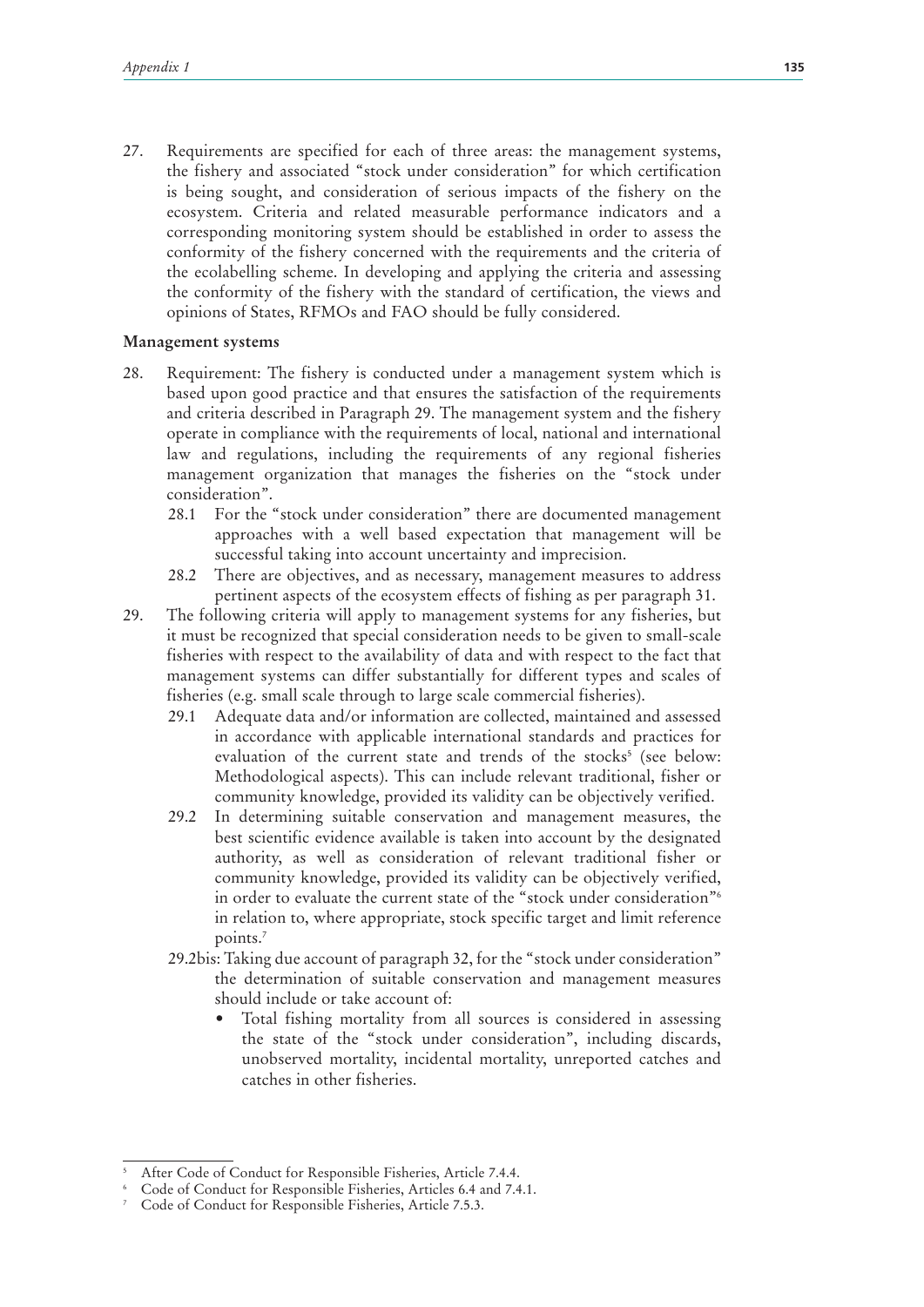- Management targets are consistent with achieving maximum sustainable yield (MSY) (or a suitable proxy) on average, or a lesser fishing mortality if that is optimal in the circumstances of the fishery (e.g. multispecies fisheries) or to avoid severe adverse impacts on dependent predators.
- The management system should specify limits or directions in key performance indicators (see 30.2), consistent with avoiding recruitment overfishing or other impacts that are likely to be irreversible or very slowly reversible, and specify the actions to be taken if the limits are approached or the desired directions are not achieved.
- 29.3 Similarly, data and information, including relevant traditional, fisher or community knowledge, provided its validity can be objectively verified, are used to identify adverse impacts of the fishery on the ecosystem, and timely scientific advice is provided on the likelihood and magnitude of identified impacts (see paragraph 31).
- 29.4 The designated authorities adopt and effectively implement appropriate measures for the conservation and sustainable use of the "stock under consideration" based on the data, information and scientific advice referred to in the preceding bullets<sup>8</sup>. Short-term considerations should not compromise the long-term conservation and sustainable use of fisheries resources.
- 29.5 An effective legal and administrative framework at the local, national or regional level, as appropriate, is established for the fishery<sup>9</sup> and compliance is ensured through effective mechanisms for monitoring, surveillance, control and enforcement (see paragraph 6).<sup>10</sup>
- 29.6 In accordance with the Code of Conduct Article 7.5, the precautionary approach is being implemented to protect the "stock under consideration" and to preserve the aquatic environment. Inter alia this will require that the absence of adequate scientific information should not be used as a reason for postponing or failing to take conservation and management measures.11 Further, relevant uncertainties are being taken into account through a suitable method of risk assessment. Appropriate reference points are determined and remedial actions to be taken if reference points are approached or exceeded are specified.12

#### **"Stocks under consideration"**

- 30. Requirement: The "stock under consideration" is not overfished, and is maintained at a level which promotes the objective of optimal utilization and maintains its availability for present and future generations<sup>13</sup>, taking into account that longer term changes in productivity can occur due to natural variability and/ or impacts other than fishing. In the event that biomass drops well below such target levels, management measures (Code of Conduct Article 7.6) should allow for restoration within reasonable time frames of the stocks to such levels (see also paragraph 29.2.bis). The following criteria are applicable:
	- 30.1 The "stock under consideration" is not overfished if it is above the associated limit reference point (or its proxy).

<sup>8</sup> Based on Code of Conduct for Responsible Fisheries, Article 7.1.1.

Conduct for Responsible Fisheries, Article 7.1.1.

<sup>&</sup>lt;sup>10</sup> Code of Conduct for Responsible Fisheries, Article 7.1.7.

<sup>&</sup>lt;sup>11</sup> Code of Conduct for Responsible Fisheries, Article 7.5.1.

<sup>&</sup>lt;sup>12</sup> Code of Conduct for Responsible Fisheries, Article 7.5.2.

<sup>13</sup> Code of Conduct for Responsible Fisheries, Article7.1.1.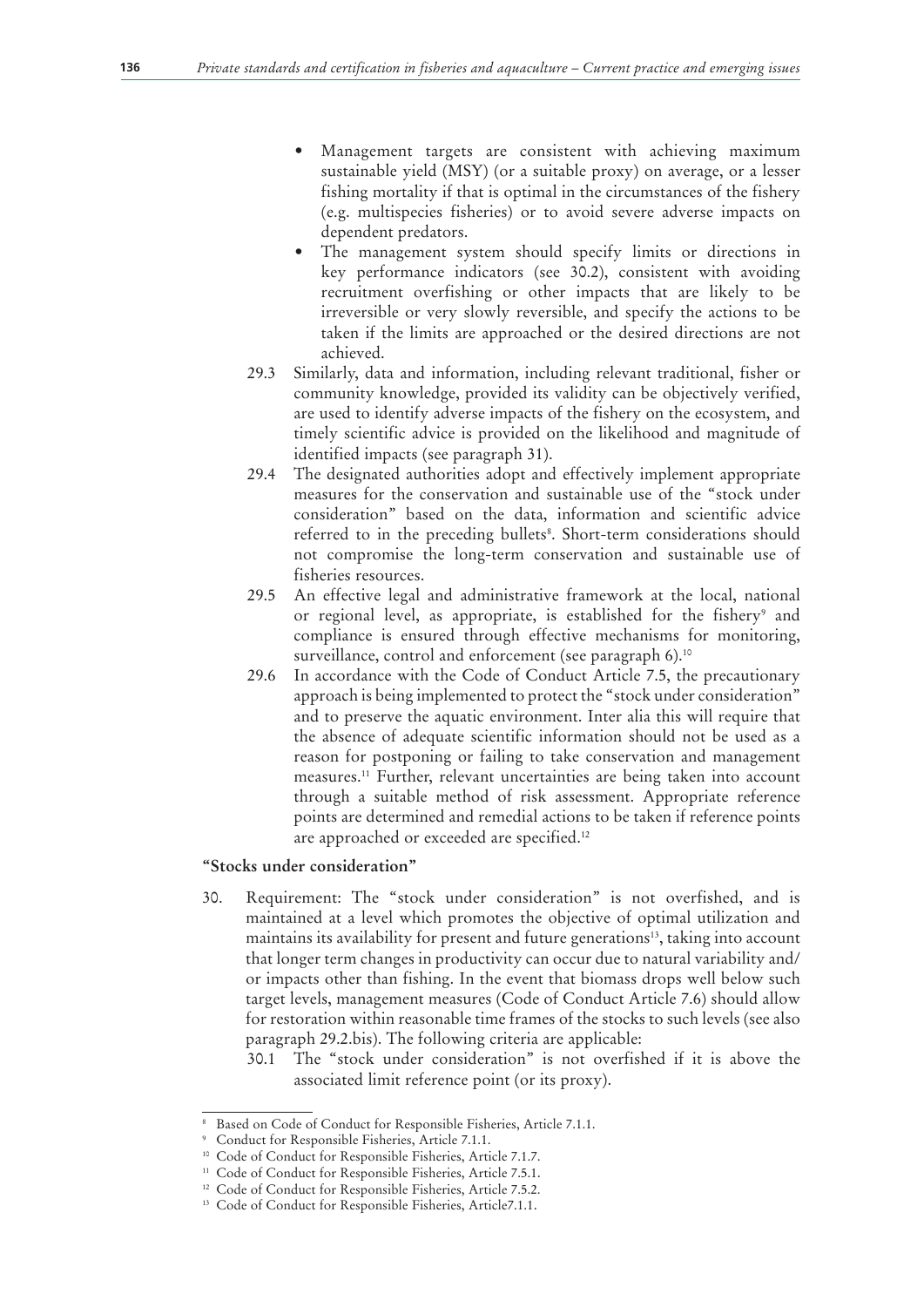- 30.2 If fishing mortality (or its proxy) is above the associated limit reference point, actions should be taken to decrease the fishing mortality (or its proxy) below that limit reference point.
- 30.3 The structure and composition of the "stock under consideration" which contribute to its resilience are taken into account.
- 30.4 In the absence of specific information on the "stock under consideration", generic evidence based on similar stocks can be used for fisheries with low risk to that "stock under consideration". However, the greater the risk the more specific evidence is necessary to ascertain the sustainability of intensive fisheries.

## **Ecosystem considerations**

- 31. Requirement: Adverse impacts of the fishery on the ecosystem should be appropriately assessed and effectively addressed.14 Much greater scientific uncertainty is to be expected in assessing possible adverse ecosystem impacts of fisheries than in assessing the state of target stocks. This issue can be addressed by taking a "risk assessment/risk management approach". For the purpose of development of ecolabelling schemes, the most probable adverse impacts should be considered, taking into account available scientific information, and traditional, fisher or community knowledge provided that its validity can be objectively verified. Those impacts that are likely to have serious consequences should be addressed. This may take the form of an immediate management response or further analysis of the identified risk. In this context, full recognition should be given to the special circumstances and requirements in developing countries and countries in transition, including financial and technical assistance, technology transfer, and training and scientific cooperation. The following criteria are to be interpreted in the context of avoiding high risk of severe adverse impacts:
	- 31.1 Non target catches, including discards, of stocks other than the "stock under consideration" are monitored and should not threaten these nontarget stocks with serious risk of extinction; if serious risks of extinction arise, effective remedial action should be taken.
	- 31.2 The role of the "stock under consideration" in the food-web is considered, and if it is a key prey species in the ecosystem, management measures are in place to avoid severe adverse impacts on dependent predators.
	- 31.3 There is knowledge of the essential habitats for the "stock under consideration" and potential fishery impacts on them. Impacts on essential habitats and on habitats that are highly vulnerable to damage by the fishing gear involved are avoided, minimized or mitigated (Code of Conduct 7.2.2). In assessing fishery impacts, the full spatial range of the relevant habitat should be considered, not just that part of the spatial range that is potentially affected by fishing.
	- 31.4 In the absence of specific information on the ecosystem impacts of fishing for the unit of certification, generic evidence based on similar fishery situations can be used for fisheries with low risk of severe adverse impact. However, the greater the risk the more specific evidence is necessary to ascertain the adequacy of mitigation measures.

<sup>14</sup> Code of Conduct for Responsible Fisheries, Article 7.2.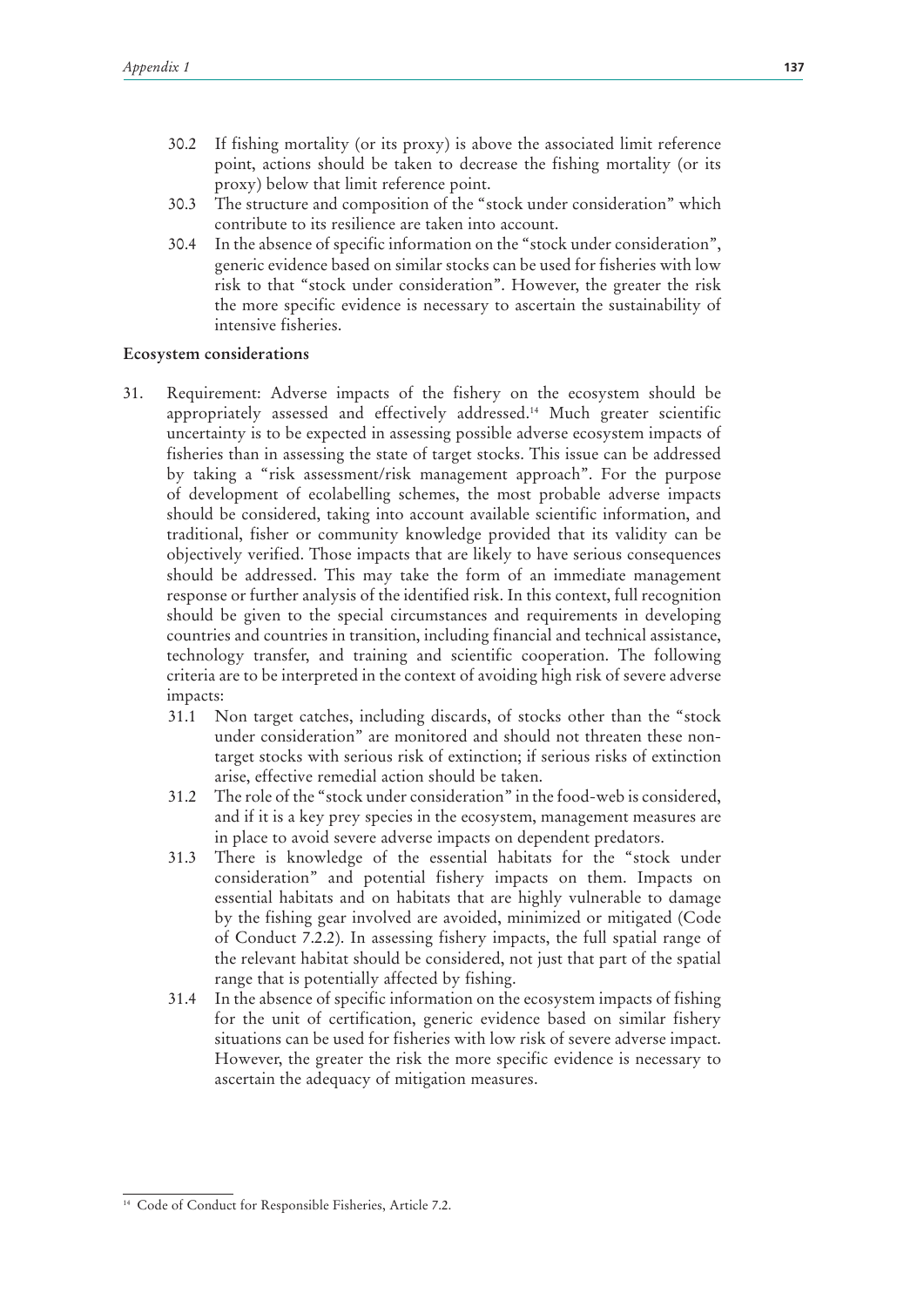#### **Methodological aspects**

#### *Assessing current state and trends in target stocks*

32. There are many ways in which state and trends in stocks may be evaluated, that fall short of the highly quantitative and data-demanding approaches to stock assessment that are often used for large scale fisheries in developed countries. Use of less elaborate methods for stock assessment should not preclude fisheries from possible certification for ecolabelling. However it should be noted that, to the extent that the application of such methods results in greater uncertainty about the state of the "stock under consideration", more precautionary approaches to managing fisheries on such resources will be required which may necessitate lower levels of utilization of the resource. There is a variety of management measures commonly used in small scale or low value fisheries that nonetheless can achieve quite adequate levels of protection for stocks in the face of uncertainty about the state of the resource. A past record of good management performance could be considered as supporting evidence of the adequacy of the management measures and the management system.

#### **PROCEDURAL AND INSTITUTIONAL ASPECTS**

#### **Introduction**

- 33. Drawing heavily on available guides, especially those produced by the International Organization for Standardization (ISO), this chapter of the guidelines addresses the three principal procedural and institutional matters that any ecolabelling scheme should encompass: (1) the setting of certification standards, (2) the accreditation of independent certifying bodies, and (3) the certification that a fishery and the product chain of custody are in conformity with the required standard and procedures. The certification standard encapsulates the objectives that are pursued by a scheme. It is usually expressed in specific criteria that a product and/or the production process and methods would have to meet to get certified.
- 34. Accreditation of a certification body seeks to verify that the body is appropriate and capable for the certifying tasks. It would have to ascertain that the certification body is neutral and independent and has the technical and financial capacity to perform a certification of the conformity of a fishery with the established standard. Similar requirements apply to the accreditation body itself. The accreditation body needs to have the technical and financial capacity to undertake accreditation tasks, and perform these tasks in a neutral, nondiscriminatory and independent manner.
- 35. The above three steps in the setting up of an ecolabelling scheme would normally have to occur sequentially in the same order whereby (2) accreditation and (3) certification would remain regular activities of the scheme once established. The scheme may also, at a regular but longer time interval, review and revise the certification standard in view of new knowledge and experiences.

#### **Structure**

- 36. The procedural guidelines are presented in three parts as follows:
	- **Guidelines for the Setting of Standards of Sustainable Fisheries;**
		- **Guidelines for Accreditation**; and
		- **Guidelines for Certification**. Each of these three parts is further subdivided into four sections: i) **Purpose**, ii) **Normative references**, iii) **Functions and structure**; and iv) **Requirements**. The Requirements are the minimum requirements that a body, person or arrangement should meet to be recognized as competent and reliable in its domain. The **Principles** listed earlier in these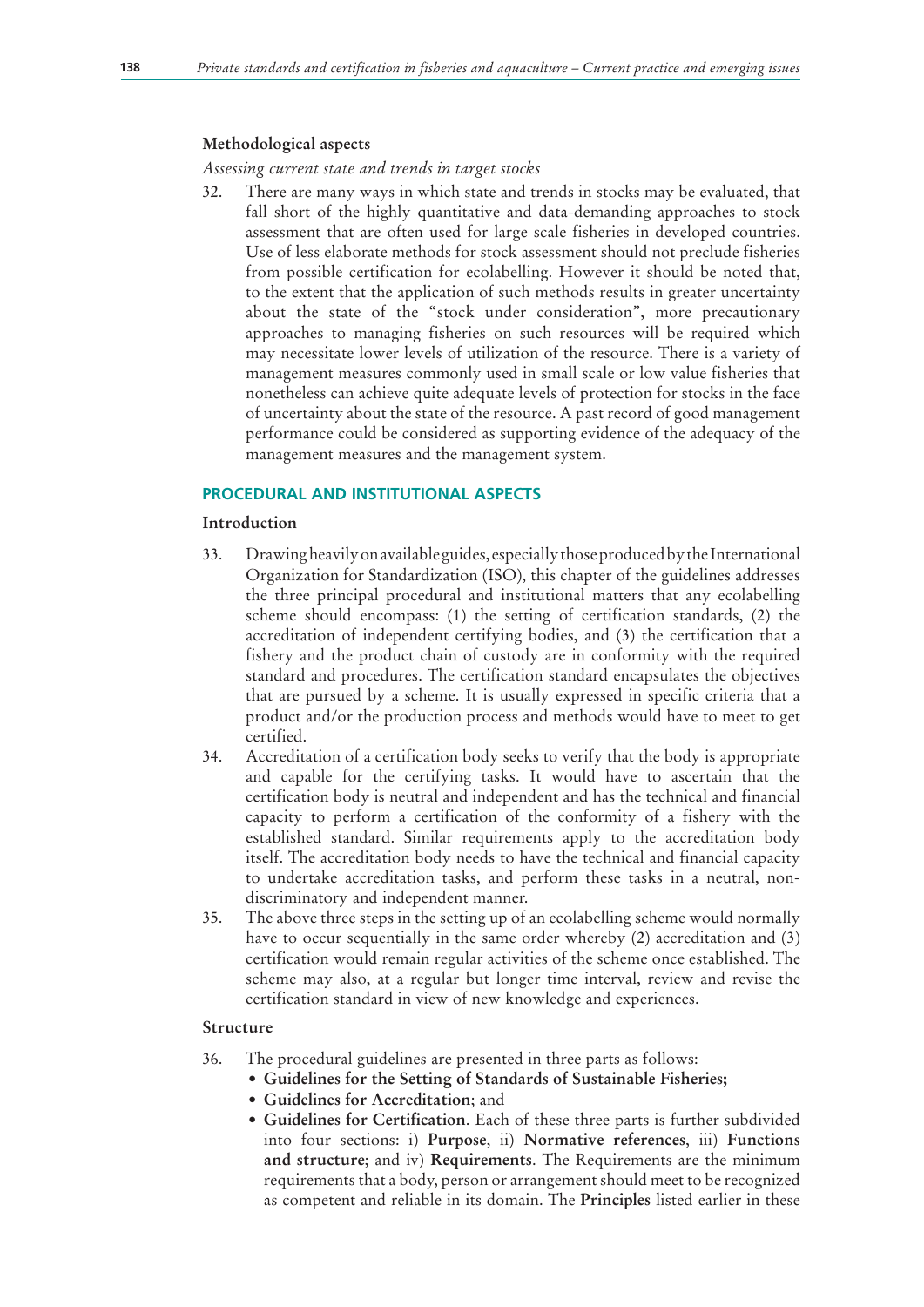guidelines apply equally to procedural and institutional aspects of marine fisheries ecolabelling schemes.

## **Options for governance structures**

- 37. There are various options for the governance of an ecolabelling scheme. The initiative for a scheme could be taken by a government, an intergovernmental organization, a non-governmental organization, or a private industry association. There are also various options for the geographical range of a scheme. It could be national, regional or international in scope.
- 38. The owner of a scheme may not necessarily be directly engaged in its operational affairs. These may be handled by an organization or arrangement which has been specifically set up for this purpose. It could be public, non-governmental or private. The owner of the scheme may lay down rules and regulations under which the ecolabelling arrangement or body is required to operate. The body may implement one ecolabelling scheme for one specific sector (e.g. fisheries) or may have responsibilities for various sectors (textiles; paper; etc.)
- 39. The owner of an ecolabelling scheme should engage a separate independent specialist accreditation body to take on the task of accreditation of certification bodies on its behalf. The accreditation body could be private, public or an autonomous body governed by public service rules.

# **Guidelines for the Setting of Standards of Sustainable Fisheries**

## **Purpose**

- 40. The setting of standards is among the most critical tasks of any ecolabelling scheme of products from sustainable marine capture fisheries. The standards reflect the objectives for sustainable fisheries that are being pursued through the scheme. Standards comprise quantitative and qualitative indicators of the governance system or management regime of a fishery as well as of its outcome in terms of sustainable fisheries and conservation of marine fishery resources and related ecosystems.
- 41. Standards should not distort global markets and should not create unnecessary obstacles to international trade.

# **Normative basis**

- 42. The normative basis of standards of sustainable fisheries is given by international fisheries instruments and applicable national legislation. Relevant international fisheries instruments include, inter alia, the 1982 UN Convention on the Law of the Sea, the 1995 UN Fish Stocks Agreement and the 1995 Code of Conduct for Responsible Fisheries.
- 43. In procedural terms, the normative basis for standard development includes the following:
	- ISO/IEC Guide 59 Code of good practice for standardization. 1994.
	- WTO TBT, ANNEX 3 Code of Good Practice for the Preparation, Adoption and Application of Standards.
	- FAO. 1998. Report of the Technical Consultation on the Feasibility of Developing Non-Discriminatory Technical Guidelines for Eco-Labelling of Products from Marine Capture Fisheries, Rome, Italy, 21-23 October 1998. FAO Fisheries Report No. 594.
	- ISEAL. P020 Guidance on ISEAL Code of Good Practice for Setting Social and Environmental Standards. Public Draft. July 2003.
	- ISEAL. Code of Good Practice for Voluntary Process and Production Method Standard-setting Procedures. Public Draft. 1 March 2003.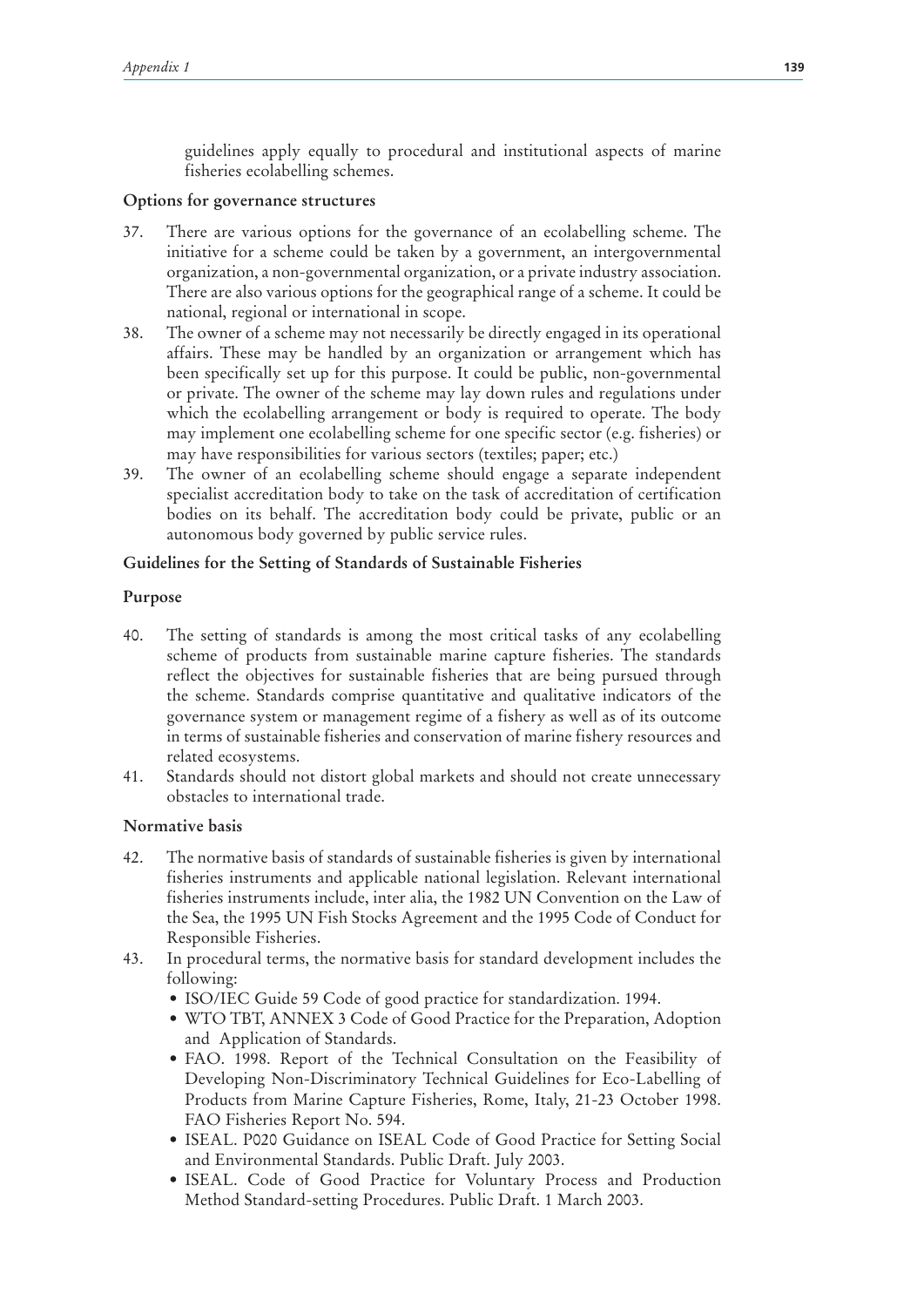#### **Functions and organizational structure**

- 44. A standard setting organization or arrangement is assigned with the tasks of setting, reviewing, revising, assessing, verifying and approving standards. These tasks can be fulfilled through a specialized standard-setting body or through another suitable arrangement.
- 45. Where there is no standard-setting body, the organizational structure of a standard-setting arrangement should include, inter alia, a technical committee of independent experts and a consultation forum whose mandates are established.

#### **Requirements**

#### **Transparency**

- 46. Transparency in the development of standards is necessary to guarantee and to ensure consistency with relevant international standards and to facilitate access, and participation of all interested parties, especially those of developing countries and countries in transition.
- 47. Standard-setting organizations or arrangements should carry out their activities in a transparent fashion and following written rules of procedure. Procedural rules should contain a mechanism for the impartial resolution of any substantive or procedural disputes about the handling of standard-setting matters.
- 48. A standard is under preparation (under review or under revision) from the moment a decision has been taken to develop, review or revise a standard until that standard has been adopted.
- 49. Once a standard has been adopted, it should be promptly published and should be accessible on the Internet.
- 50. At least once every six months, the standard-setting organization or arrangement should publish a work programme containing:
	- its name;
	- its address;
	- the list of standards currently under preparation;
	- the list of standards currently under reviewing or revision;
	- the list of standards which were adopted in the preceding period.
- 51. A notice of existence of the work programme should be published in a national or, as may be, regional or international publication of standardization activities and/or should be accessible on the Internet whenever possible.
- 52. On the request of any interested party, the standardizing organization or arrangement should promptly provide, or arrange to provide a copy of its standard setting procedures, most recent work programme, draft standard or final standard.
- 53. Translations into English, French or Spanish of standard setting procedures, most recent work programme, draft standards or final standards should be provided upon request, within the means of the standard-setting body or arrangement.

#### Participation by interested parties

54. Standard-setting arrangements or organizations should ensure balanced participation by independent technical experts and by representatives of interested parties in the standard development, revision and approval process. Development of standards of sustainable fisheries should, wherever possible, include representatives of fisheries management authorities, the fishing industry, fishworkers organizations, the scientific community, environmental interest groups, fish processors, traders and retailers as well as consumer associations.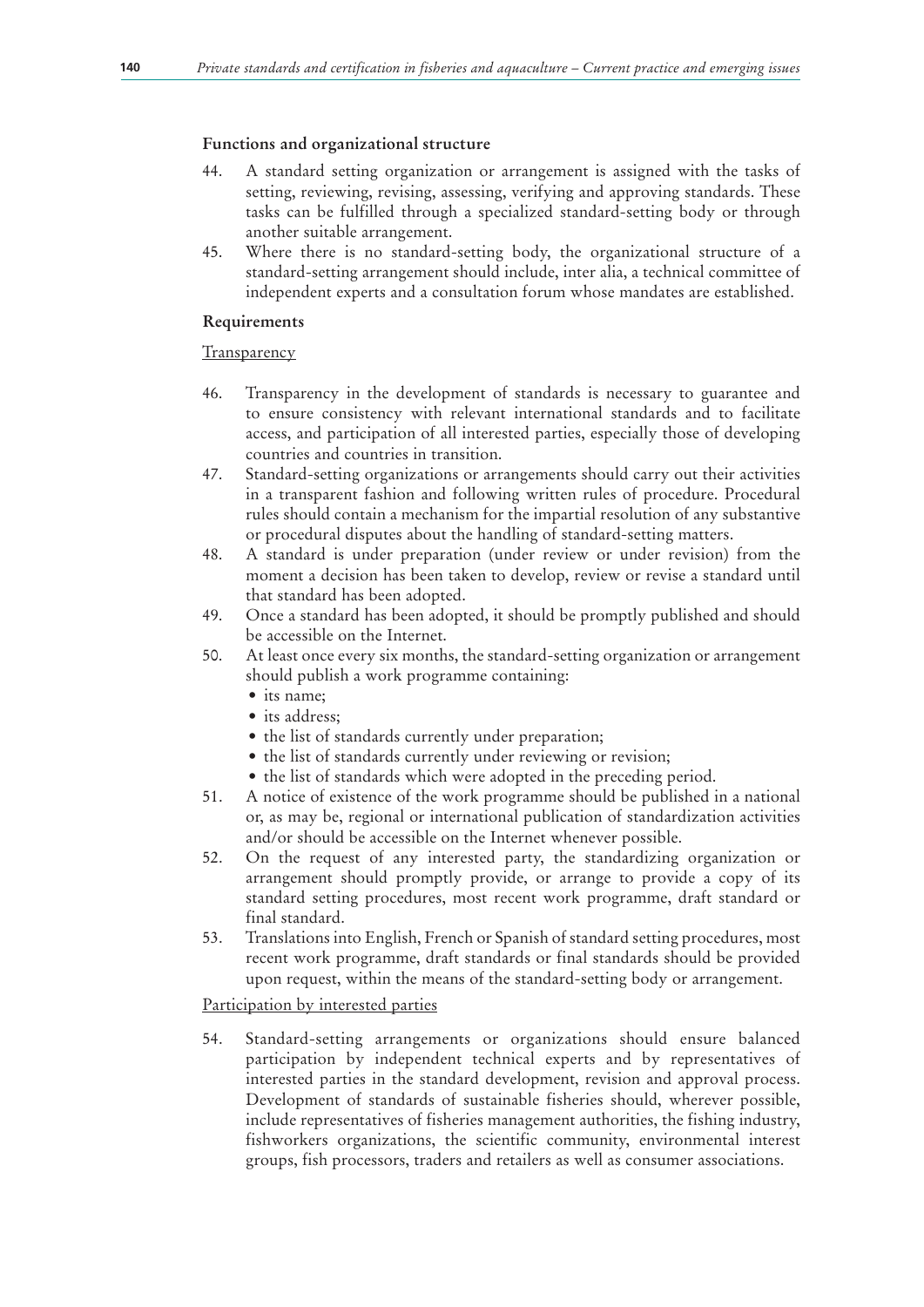- 55. Interested parties should be associated in the standard-setting tasks through an appropriate consultation forum or be made aware of an appropriate alternative mechanisms by which they can participate. Where more than one forum is designated, coordination requirements applicable to them should be determined.
- 56. Standardizing arrangements or organizations should have written procedures to guide decision-making.

# Notification provisions

- 57. Before adopting a standard, the standardizing organization or arrangement should allow a period of at least 60 days for the submission of comments on the draft standard by interested parties. No later than the start of the comment period, the standardizing organization or arrangement should publish a notice announcing the period for commenting in a national or, as may be, regional or international publication of standardization activities and/or on the Internet.
- 58. The standardizing organization or arrangement should take into account, in further processing of the standard, the comments received during the period for commenting. The reply should include an explanation why a deviation from relevant national or international standards is necessary.

# Keeping of records

59. Proper records of standards and development activity should be prepared and maintained. The standard setting organization or arrangement should identify a central focal point for standards-related enquiries and for submission of comments. Contact information for this focal point should be made easily available including on the Internet.

Review and revision of standards and of standard setting procedures

- 60. Standards should be reviewed at regular published intervals and, if appropriate, revised following such reviews. Certified fisheries should be given a period of at least three years to come into compliance with the revised standards.
- 61. Proposals for revisions can be submitted by any interested party and should be considered by the standard-setting organization or arrangement through a consistent and transparent process.
- 62. The procedural and methodological approach for setting standards should also be updated in the light of scientific and technical progress and of the experience gained in standard setting of sustainable fisheries.

## Validation of standards

63. In developing and revising standards, an appropriate procedure should be put in place to validate the standard vis-à-vis the minimum requirements for sustainable marine fisheries as laid out in these guidelines. Validation is also required to ensure that standards do not encompass criteria or requirements that are of no relevance for sustainable fisheries and could cause unnecessary barriers of trade or mislead the consumer.

# **Guidelines for Accreditation**

## **Purpose**

64. Accreditation provides assurance that certification bodies responsible for conducting conformity assessments with sustainability standards and chain of custody requirements in fisheries are competent to carry out such tasks. By awarding accreditation to a certification body, accreditation bodies provide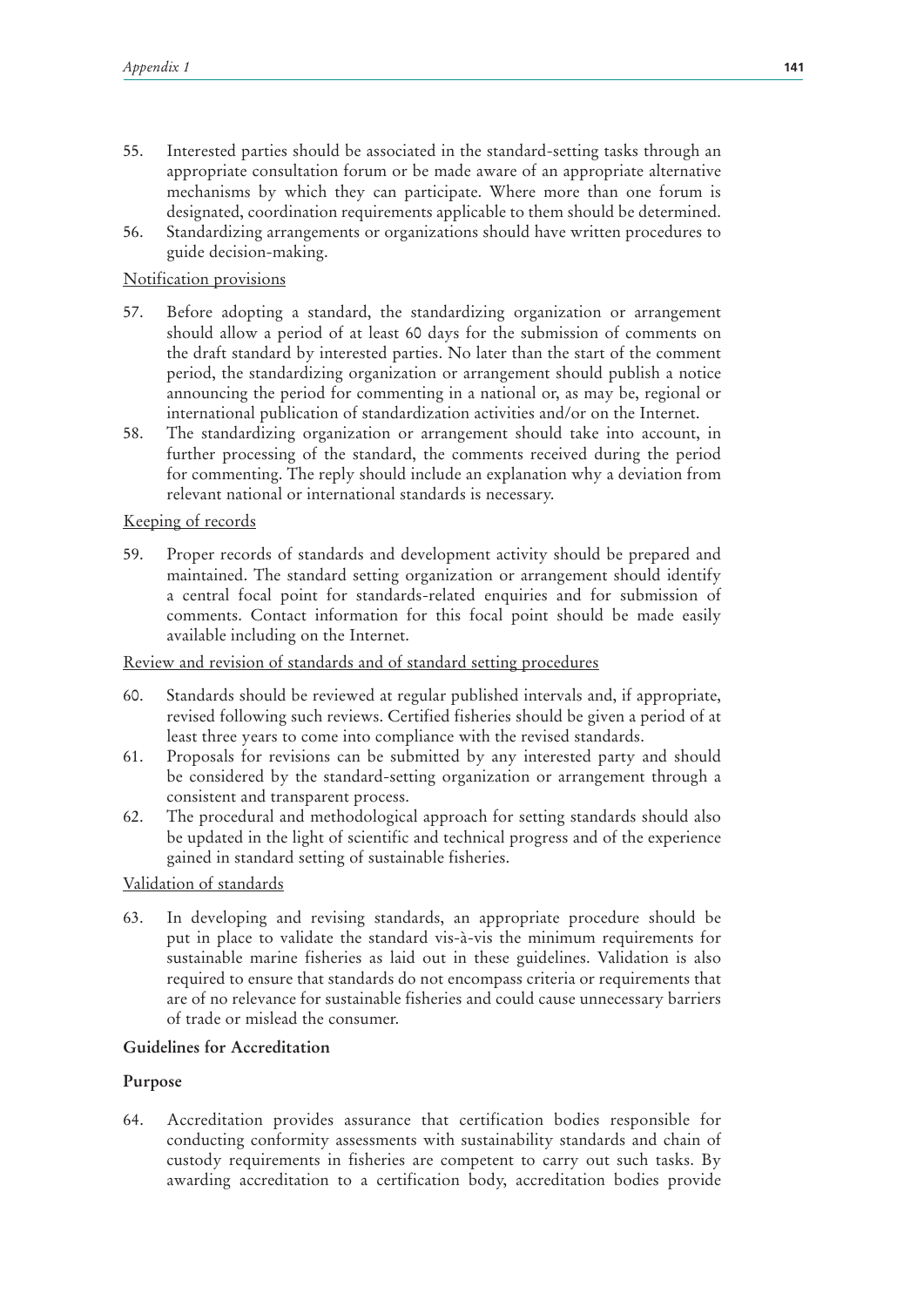assurance that the latter is able to assess and certify that a certain fish or fishery product comes from a fishery that conforms with the established standard of sustainability.

#### **Normative reference**

65. ISO Guide 61. General Requirements for assessment and accreditation of certification/registration bodies. 1996.

#### **Functions and structure**

66. Accreditation is carried out on the basis of a system that has its own rules and management, **i.e. an accreditation** system. The tasks of granting accreditation following successful assessment should be undertaken by competent accreditation bodies. In order to be recognized as competent and reliable in undertaking the assessment in a nondiscriminatory, impartial and accurate manner, an accreditation body should fulfill, inter alia, the following requirements.

#### **Requirements**

#### Non-discrimination

- 67. Access to the services of the accreditation body should be open to all certification entities irrespective of their country of residence. Access should not be conditional upon the size of the applicant body or membership in any association or group, nor should accreditation be conditional upon the number of certification bodies already accredited.
- 68. Full recognition should be given to the special circumstances and requirements of certification bodies in developing countries and countries in transition including financial and technical assistance, technology transfer, and training and scientific cooperation.

#### Independence, impartiality and transparency

- 69. The accreditation body should be independent and impartial. In order to be impartial and independent, the accreditation body should:
	- be transparent about its organizational structure and the financial and other kinds of support it receives from public or private entities;
	- be independent from vested interests, together with its senior executive and staff;
	- be free from any commercial, financial and other pressures which might influence the results of the accreditation process;
	- ensure that decision on accreditation is taken by a person(s) who has (ve) not participated in the assessment;
	- not delegate authority for granting, maintaining, extending, reducing, suspending or withdrawing accreditation to an outside person or body.

#### Human and financial resources

- 70. The accreditation body should have adequate financial resources and stability for the operation of an accreditation system and should maintain appropriate arrangements to cover liabilities arising from its operations and/or activities.
- 71. The accreditation body should employ a sufficient number of personnel having the necessary education, training, technical knowledge and experience for performing accreditation functions in fisheries.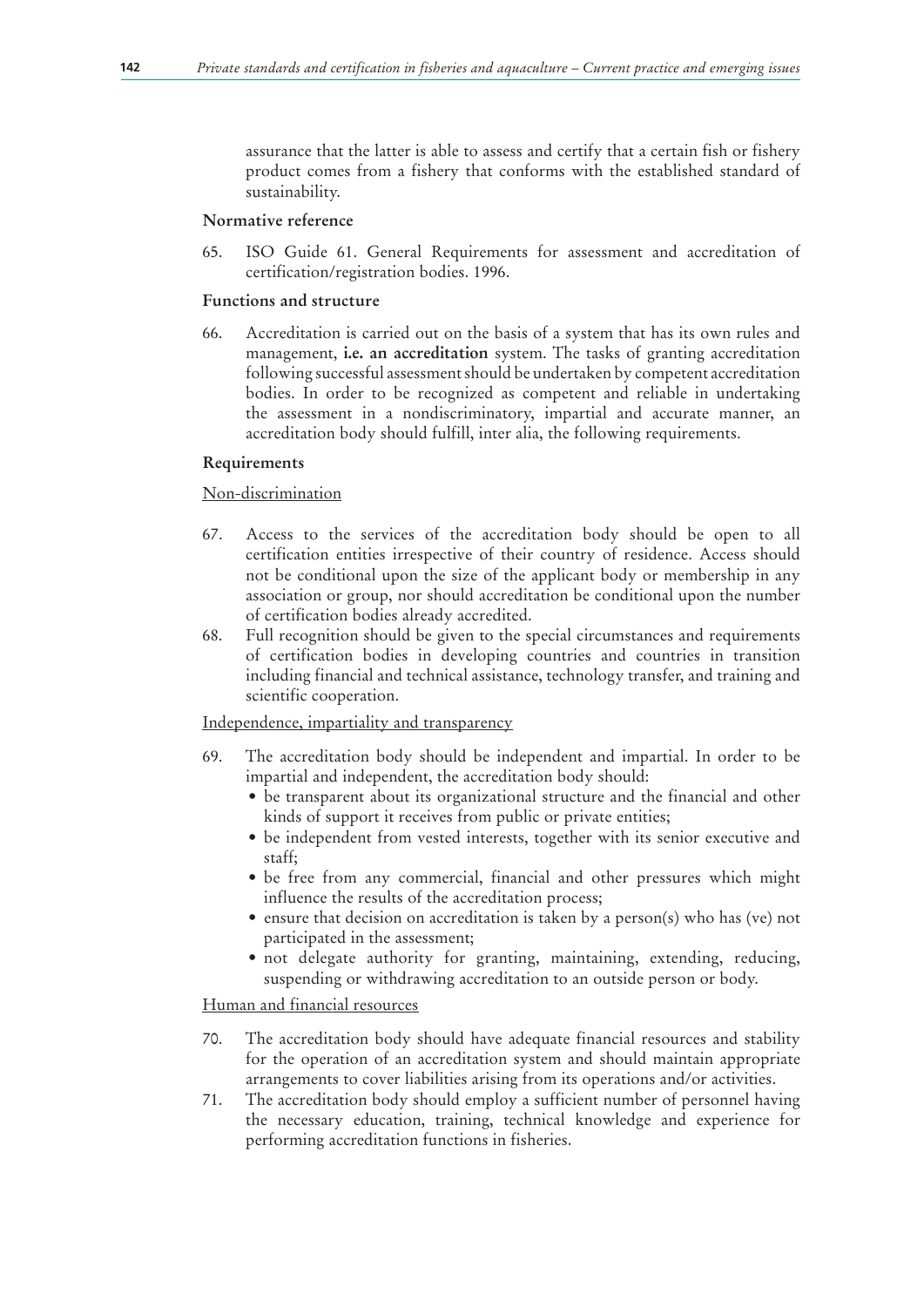- 72. Information on the relevant qualifications, training and experience of each member of the personnel involved in the accreditation process should be maintained by the accreditation body. Record of training and experience should be kept up to date.
- 73. When an accreditation body decides to subcontract work related to accreditation to an external body or person, the requirements for such an external body should be no less than for the accreditation body itself. A properly documented contractual or equivalent agreement covering the arrangements including confidentiality and conflict of interests, should be drawn up.

# Accountability and reporting

- 74. The accreditation body should be a legal entity and should have clear and effective procedures for handling applications for accreditation procedures. In particular, the accreditation body should maintain and provide to the applicants and accredited entities:
	- a detailed description of the assessment and accreditation procedure;
	- the documents containing the requirements for accreditation;
	- the documents describing the rights and duties of accredited bodies.
- 75. A properly documented contractual or equivalent agreement describing the responsibilities of each party should be drafted.
- 76. The accreditation body should have:
	- defined objectives and commitment to quality;
	- procedures and instructions for quality documented in a quality manual;
	- an established effective and appropriate system for quality.
- 77. The accreditation body should conduct periodic internal audits covering all procedures in a planned and systematic manner to verify that the accreditation system is implemented and effective.
- 78. The accreditation body may receive external audits on relevant aspects. The results of the audit should be accessible by the public.
- 79. Qualified personnel, attached to the accreditation body's team, should be nominated by the accreditation body to conduct the assessment against all applicable accreditation requirements.
- 80. Personnel nominated for the assessments should provide the accreditation body with a report of its findings as to the conformity of the body assessed to all of the accreditation requirements. The report should provide sufficiently comprehensive information such as:
	- the qualification, experience and authority of the staff encountered;
	- the adequacy of the internal organization and procedures adopted by the certification body to give confidence in its services;
	- the actions taken to correct identified nonconformities including, where applicable, those identified at previous assessments.
- 81. The accreditation body should have policy and procedures for retaining records of what happened during the assessment visit for a period consistent with its contractual, legal or other obligations. The records should demonstrate that the accreditation procedures have been effectively fulfilled, particularly with respect to application forms, assessment reports and other documents relating to granting, maintaining, extending, reducing, suspending or withdrawing accreditation. The records should be identified, managed and disposed of in such a way as to ensure the integrity of the process and confidentiality of the information.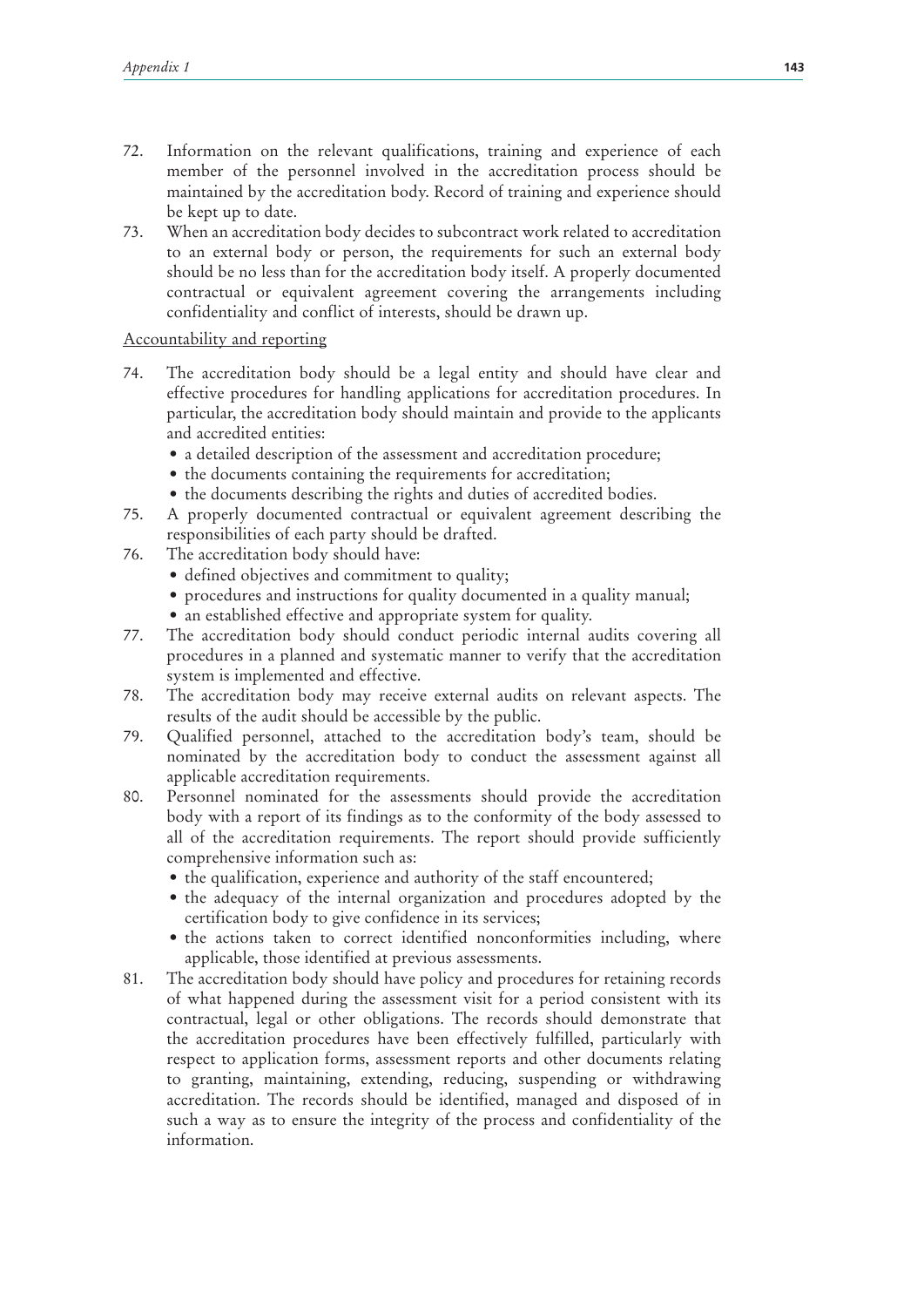Resolution of complaints concerning accreditation of certifying bodies<sup>15</sup>

- 82. The accreditation body should have a written policy and procedures for dealing with any complaints in relation to any aspect of the accreditation or de-accreditation of certifying bodies.
- 83. These procedures should include establishment, on an ad hoc basis as appropriate, of an independent and impartial committee to respond to a complaint. If possible, the committee should attempt to resolve any complaints through discussion or conciliation. If this is not possible, the committee should provide a written ruling to the accreditation body, which should transmit it to the other party or parties involved.
- 84. The accreditation body should:
	- a. keep a record of all complaints, and remedial actions relative to accreditation;
	- b. take appropriate corrective and preventive action;
	- c. assess the effectiveness of remedial actions;
	- d. safeguard confidentiality of information obtained during the investigation and resolution of complaints.
- 85. Information on procedures for handling complaints concerning accreditation should be made publicly available.
- 86. The above does not exclude recourse to other forms of legal and administrative processes as provided for in national legislation or international law.

**Confidentiality** 

- 87. The accreditation body should have adequate arrangements, consistent with applicable laws, to safeguard confidentiality of the information obtained in the course of its accreditation activities at all levels of its organization, including committees and external bodies acting on its behalf.
- 88. Where the law requires information to be disclosed to a third party, the body should be informed of the information provided, as permitted by the law. Otherwise information about an applicant certification body should not be disclosed to a third party without a written consent of the body.

# Maintenance and extension of accreditation

- 89. The accreditation body should have arrangements to ensure that an accredited certification body informs it without delay of changes in any aspects of its status or operation.
- 90. The accreditation body should have procedures to conduct reassessments in the event of changes significantly affecting the capabilities, or scope of accredited activities of the accredited body or the conformance with any other relevant criteria of competence specified by the accreditation body.
- 91. Accreditation should be re-assessed at sufficiently close intervals to verify that the accredited certification body continues to comply with the accreditation requirements. The periodicity for carrying out reassessments should not exceed five years.

# Suspension and withdrawal of accreditation

92. The accreditation body should specify the conditions under which accreditation may be suspended or withdrawn, partially or in total, for all or part of the scope of accreditation.

<sup>15</sup> Procedures by the accreditation body on the resolution of complaints and appeals concerning certification are provided in the following chapter on Guidelines for Certification.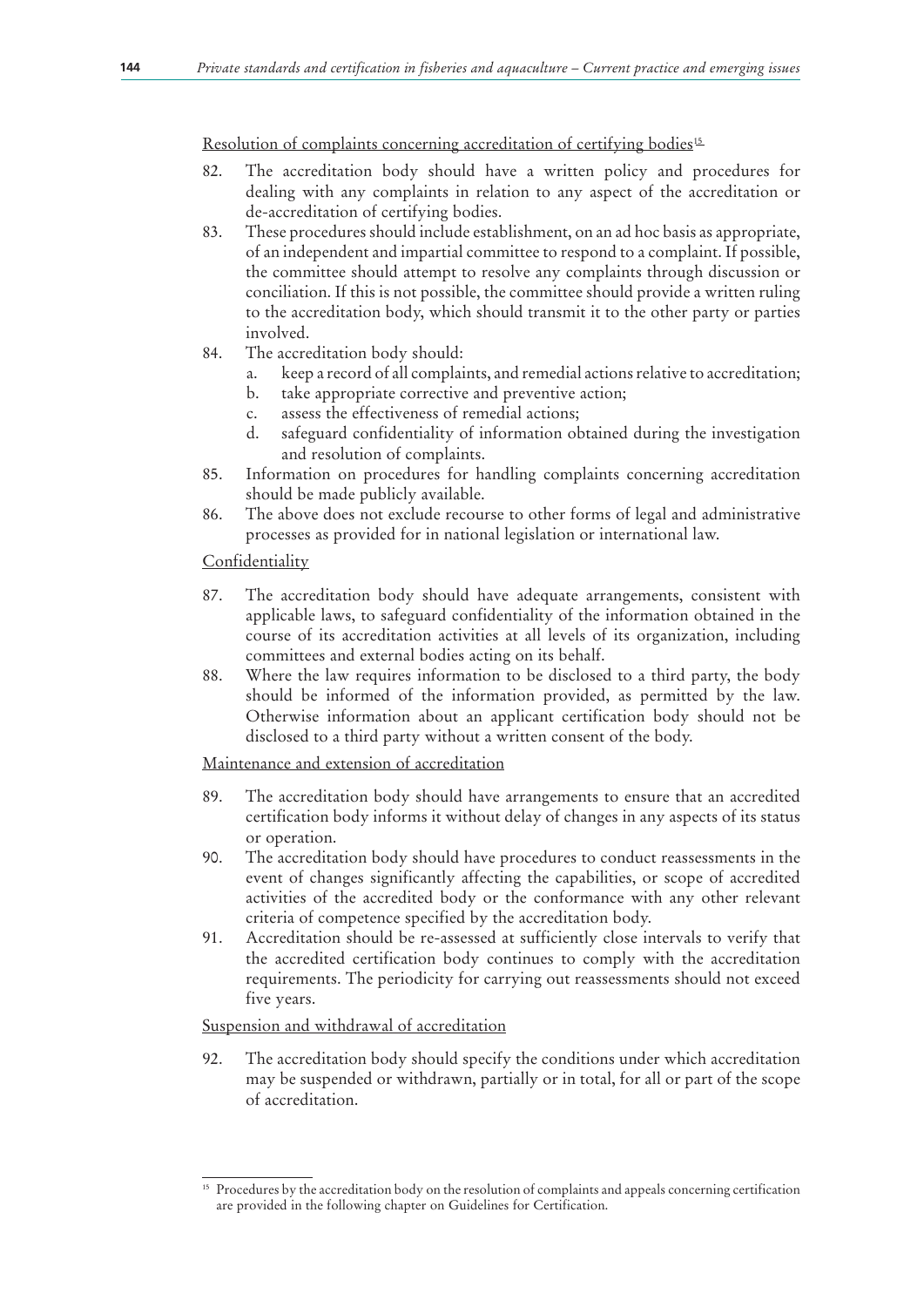# Change in the accreditation requirements

- 93. The accreditation body should give due notice of any changes it intends to make in its requirements for accreditation.
- 94. It should take account of views expressed by interested parties before deciding on the precise form and effective date of the changes.
- 95. Following a decision on, and publication of, the changed requirements, it should verify that each accredited body carries out any necessary adjustments to its procedures within such time as, in the opinion of the accreditation body, is reasonable.
- 96. Special considerations should be given to accredited bodies in developing countries and countries in transition.

## Proprietor or licensee of an accreditation symbol or a logo<sup>16</sup>

- 97. The accreditation body which is proprietor or licensee of a symbol or logo, intended for use under its accreditation programme, should have documented procedures describing its use.
- 98. The accreditation body should not allow use of its accreditation mark or logo in any way which implies that the accreditation body itself approved a product, service or system certified by a certification body.
- 99. The accreditation body should take suitable action to deal with incorrect references to the accreditation system or misleading use of accreditation logos found in advertisements, catalogues, etc.

## **Guidelines for Certification**

## **Purpose**

100. Certification is the procedure by which a third party gives written or equivalent assurance that a fishery conforms with the relevant standard and that a proper chain of custody is in place. Certification is an integral and indispensable part of any ecolabelling scheme of products from sustainable marine fisheries. It provides assurance to buyers and consumers that a certain fish or fishery product comes from a fishery that conforms with the established standard for a sustainable fishery. Impartial certification based on an objective assessment of all relevant factors ensures that ecolabels convey truthful information. This is a necessary condition for the ecolabelling scheme to attain its objectives.

## **Scope**

- 101. There are two types of certification, certification of the fishery itself and certification of the chain of custody between the time the fish is harvested and the time the fish or fishery product is sold to the final consumer. Separate certificates may be issued for the fishery and for the chain of custody.
- 102. Two types of assessments are required for certification:
	- a. conformity assessment of whether a fishery conforms with the standard and related certification criteria;
	- b. chain of custody assessment of whether adequate measures are in place to identify fish from a certified fishery at subsequent stages of fish processing, distribution and marketing.
- 103. Fish and fishery products that are labelled to indicate to the consumer their origin from a sustainable fishery require both types of assessments and certificates.

<sup>16</sup> The provisions on the use and control of a certification claim, symbol or logo is addressed in the Guidelines for Certification.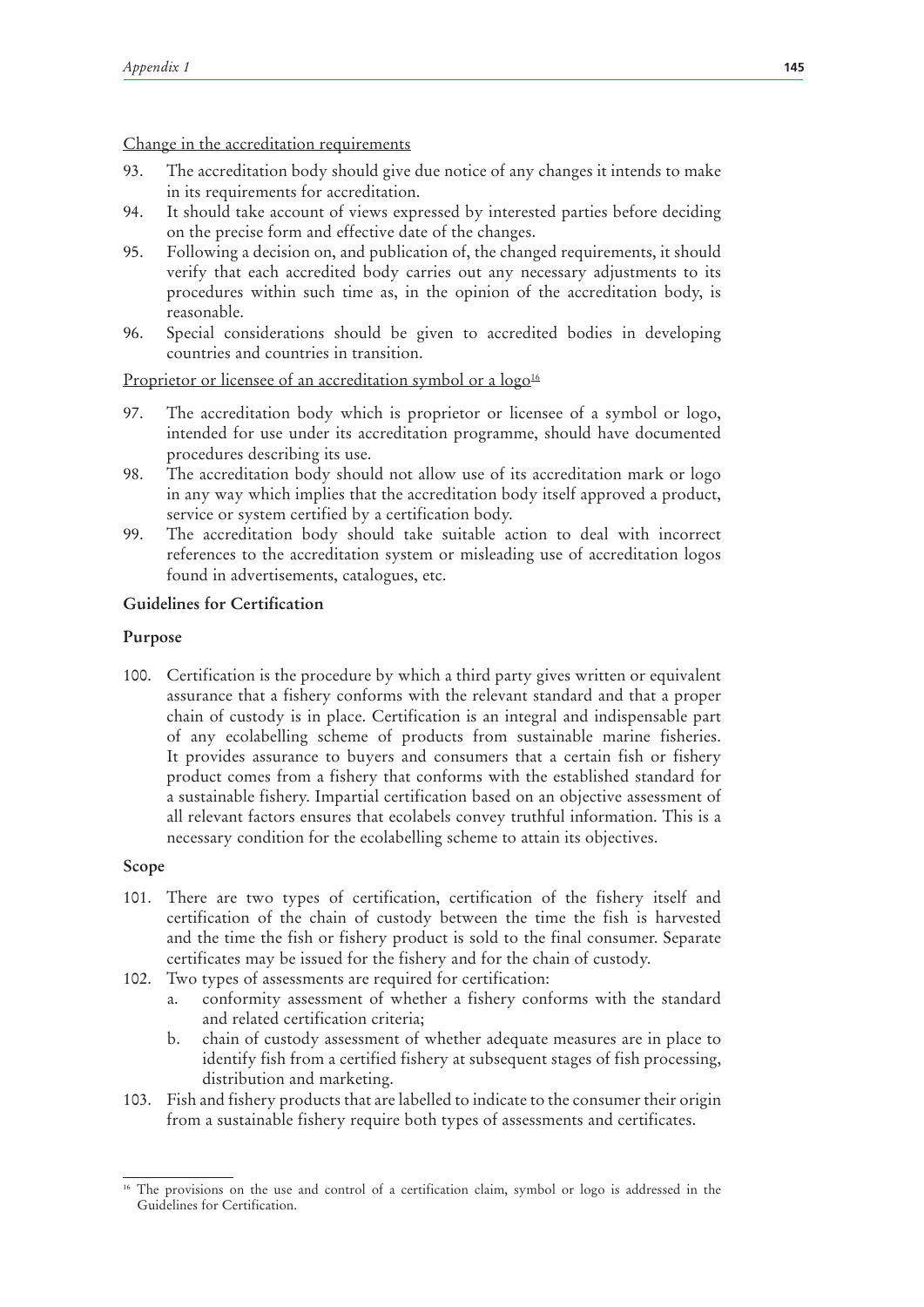#### **Normative references**

- 104. ISO Guide 62, General Requirements for bodies operating assessment and certification/registration of quality systems. 1996.
- 105. ISO/IEC Guide 65, General requirements for bodies operating product certification systems. 1996.
- 106. WTO. Agreement on Technical Barriers to Trade, Article 5.

#### **Functions and structure**

107. The tasks of carrying out conformity and chain of custody assessments should be undertaken by recognized and accredited certification bodies. In order to be recognized as competent and reliable in undertaking the assessments in a nondiscriminatory, impartial and accurate manner, a certification body has to fulfill, inter alia, the following requirements.

#### **Requirements**

#### Independence and impartiality

- 108. The certification body should be legally and financially independent from the owner of the ecolabelling scheme.
- 109. The certification body and its assessment and certifying staff, whether directly employed by the certification body or sub-contracted by it, should have no commercial, financial or any other interest in the fishery or chain of custody to be assessed other than for its certification services.
- 110. The certification body should ensure that different personnel conduct the certification decision and the certification assessments.
- 111. The certifying body should not delegate authority for granting, maintaining, extending, reducing, suspending or withdrawing certification to an outside person or body.

## Non-discrimination

112. Access to the services of the certification body should be open to all types of fisheries whether managed by a regional, governmental, parastatal or nongovernmental fisheries management organizations or arrangement. Access to certification should not be conditional upon the size or scale of the fishery nor should certification be conditional upon the number of fisheries already certified.

## Human and financial resources

- 113. The certification body should have adequate financial resources and stability for the operation of a certification system and should maintain appropriate arrangements to cover liabilities arising from its operations and/or activities.
- 114. The certification body should employ a sufficient number of personnel having the necessary education, training, technical knowledge and experience for performing conformity and/or chain of custody assessments in fisheries.
- 115. Information on the relevant qualifications, training and experience of each member of the personnel involved in the certification process should be maintained by the certification body. Record of training and experience should be kept to date.
- 116. When a certification body decides to sub-contract work related to certification to an external body or person, the requirements for such an external body should be no less than for the certification body itself. A properly documented contractual or equivalent agreement covering the arrangements including confidentiality and conflict of interests, should be drawn up.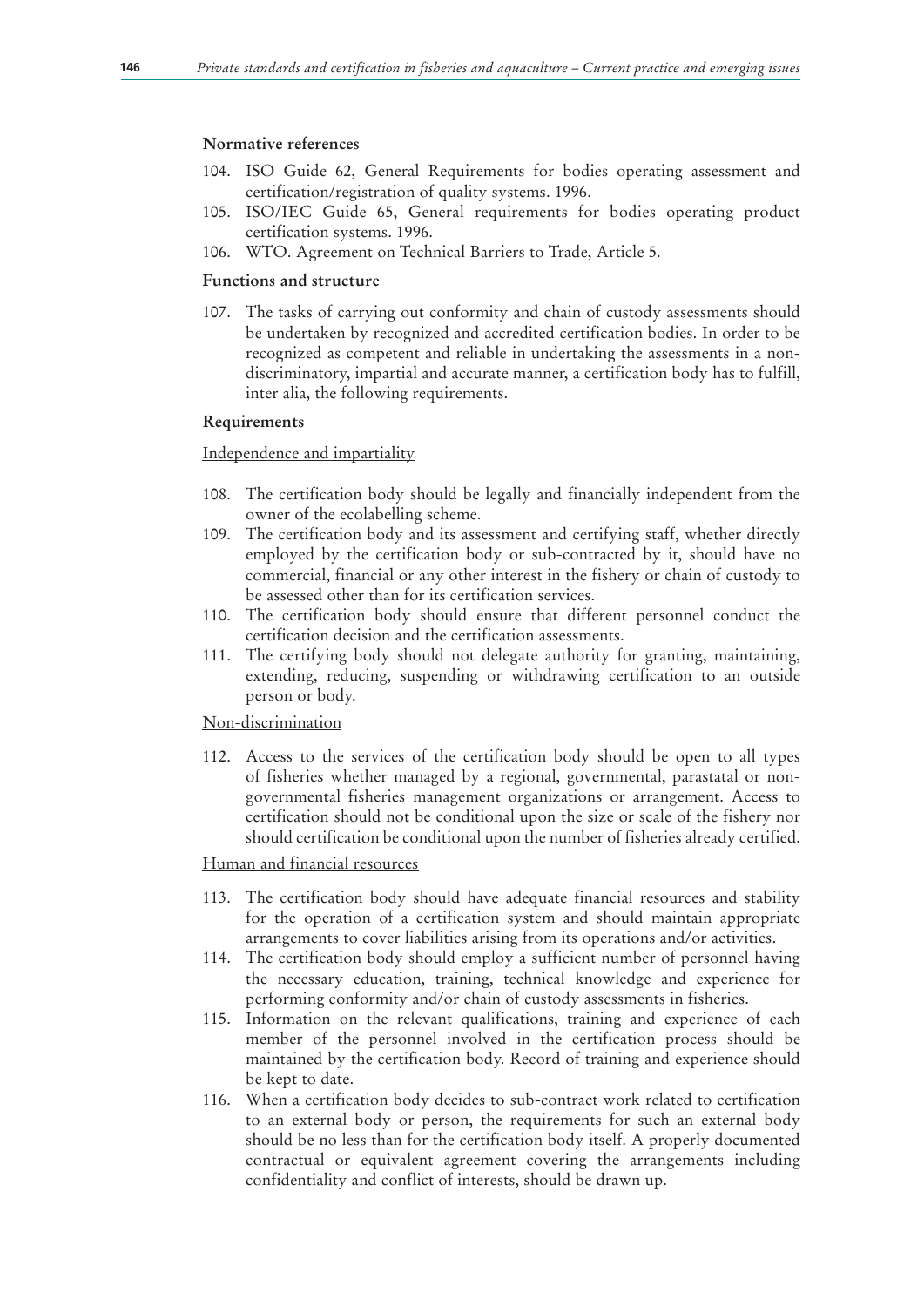# Accountability and reporting

- 117. The certification body should be a legal entity and have clear and effective procedures for handling applications for certification of the fishery and/or the chain of custody. In particular, the certification body should maintain and provide to the applicants and certified entities:
	- a detailed description of the assessment and certification procedure;
	- the documents containing the requirements for certification;
	- the documents describing the rights and duties of certified entities.
- 118. A properly documented contractual or equivalent agreement describing the rights and duties of each party should be drafted between the certification body and its clients.
- 119. The certification body should have:
	- defined objectives and commitment to quality;
	- policies and procedures for quality documented in a quality manual;
	- an established effective, appropriate system for quality.
- 120. The certification body should conduct periodic internal audits covering all procedures in a planned and systematic manner to verify that the certification system is implemented and effective.
- 121. The certification body may receive external audits on relevant aspects. The results of the audits should be accessible by the public.
- 122. The certification body should have a policy and procedures for retaining records for a period consistent with its contractual, legal or other obligations. The records should demonstrate that the certification procedures have been effectively fulfilled, particularly with respect to application forms, assessment reports and other documents relating to granting, maintaining, extending, reducing, suspending or withdrawing certification. The records should be identified, managed and disposed of in such a way as to ensure the integrity of the process and confidentiality of the information.
- 123. The certification body should ensure that, in the event of changes, all affected parties are notified.
- 124. The certification body should make appropriate documents available on request.

# Certification fees

125. The certification body should maintain a written fee structure for applicants and certified fisheries which should be available on request. In establishing the fee structure and in determining the specific fee of a certification assessment, the certification body should take into account, inter alia, the requirements for accurate and truthful assessments, the scale, size and complexity of the fishery or chain of custody, the requirement of non-discrimination of any client, and the special circumstances and requirements of developing countries and countries in transition.

# **Confidentiality**

- 126. The certification body should have adequate arrangements, consistent with applicable laws, to safeguard confidentiality of the information obtained in the course of its certification at all levels of its organization.
- 127. Where the law requires information to be disclosed to a third party, the client should be informed of the information provided, as permitted by the law. Otherwise information about a particular product or fishery should not be disclosed to a third party without a written consent of the client.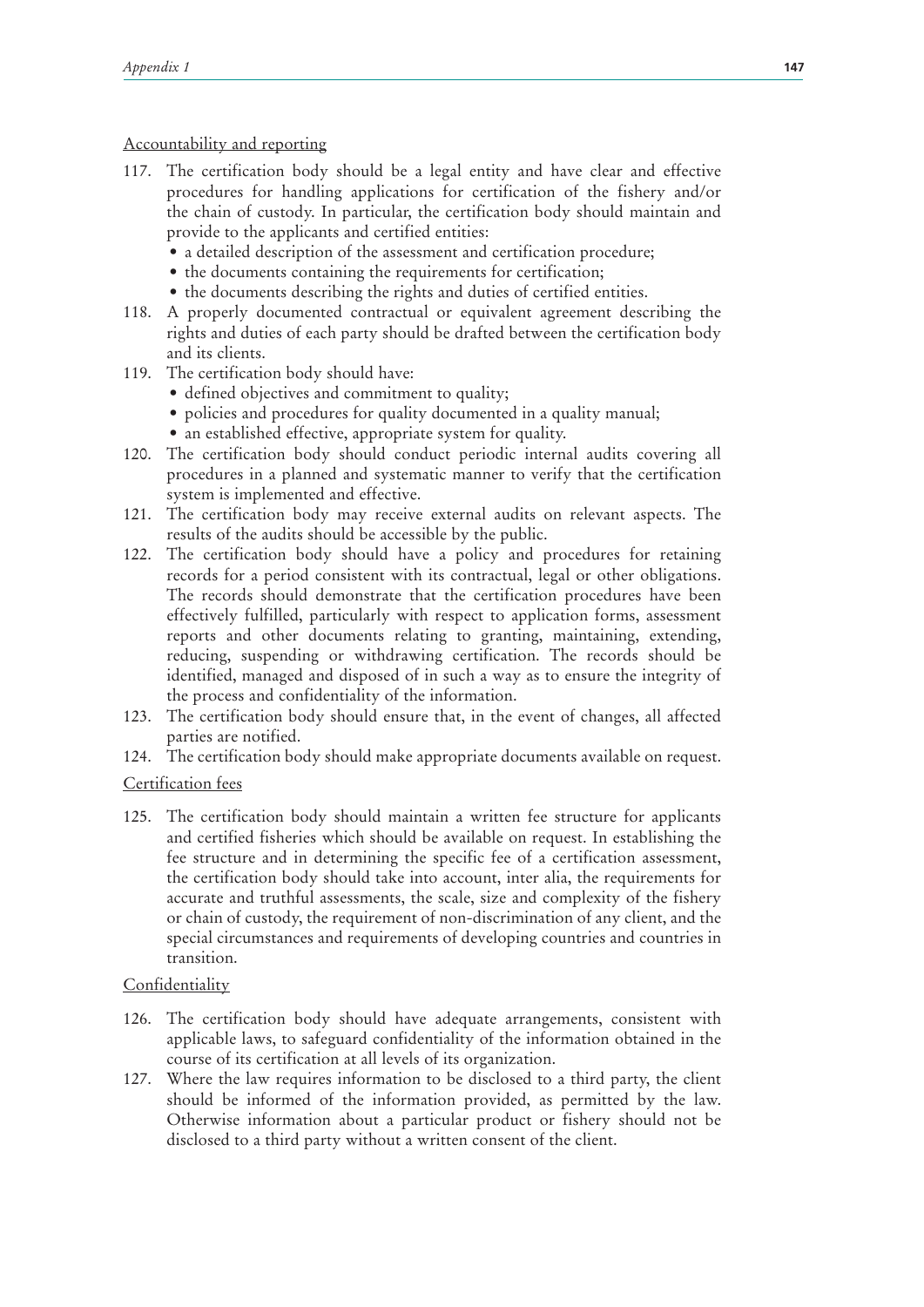## Maintenance of certification

- 128. The certification body should carry out periodic surveillance and monitoring at sufficiently close intervals to verify that certified fisheries and/or certified chains of custody continue to comply with the certification requirements.
- 129. The certification body should require the client to notify it promptly of any intended changes to the management of the fishery, or the chain of custody, or other changes which may affect conformity.
- 130. The certificate body should have procedures to conduct reassessments in the event of changes significantly affecting the status and management of the certified fishery, or the chain of custody, or if analysis of a complaint or any other information indicates that the certified fishery and/or the chain of custody no longer comply with the required standard and/or related requirements of the certification body.
- 131. The period of validity of a certificate should not exceed five years in the case of a fishery and three years in the case of the chain of custody. The assessment required for re-certification should give particular attention to changes that have been made in the conduct of the fishery or in the management practices, and on any new conditions that changes in standards might require.

#### Renewal of certification

132. On the basis of prior regular monitoring and auditing exercises and a full reassessment, the validity of certification can be renewed up to the time limits of five years in the case of a fishery and three years in the case of the chain of custody.

## Suspension and withdrawal of certification

- 133. The certification body should specify the conditions under which certification may be suspended or withdrawn, partially or in total, for all or part of the scope of certification.
- 134. The certification body should require that a certified fishery and/or chain of custody upon suspension or withdrawal of its certification (however determined), discontinues use of all advertising matter that contains any reference thereto and returns any certification documents as required by the certification body. The certification body should also be responsible for informing the public about the withdrawal or suspension after the appeals process is exhausted.

## Maintaining the chain of custody

- 135. Chain of custody procedures are implemented at the key points of transfer. At each point of transfer, which may vary according to the type of fish or fishery product traded, all certified fish or fishery products must be identified and/or segregated from non-certified fish or fishery products.
- 136. The certification body should ensure that a recipient of certified fish or fishery products should maintain pertinent chain of custody records, including all records relating to shipment, receipt and invoicing.
- 137. The certification body should have documented procedures defining auditing methods and periodicity of audits. The periodicity of audits should depend on: • the technical processes undertaken at the point of transfer;
	- such risk factors as the value and volume of the certified output.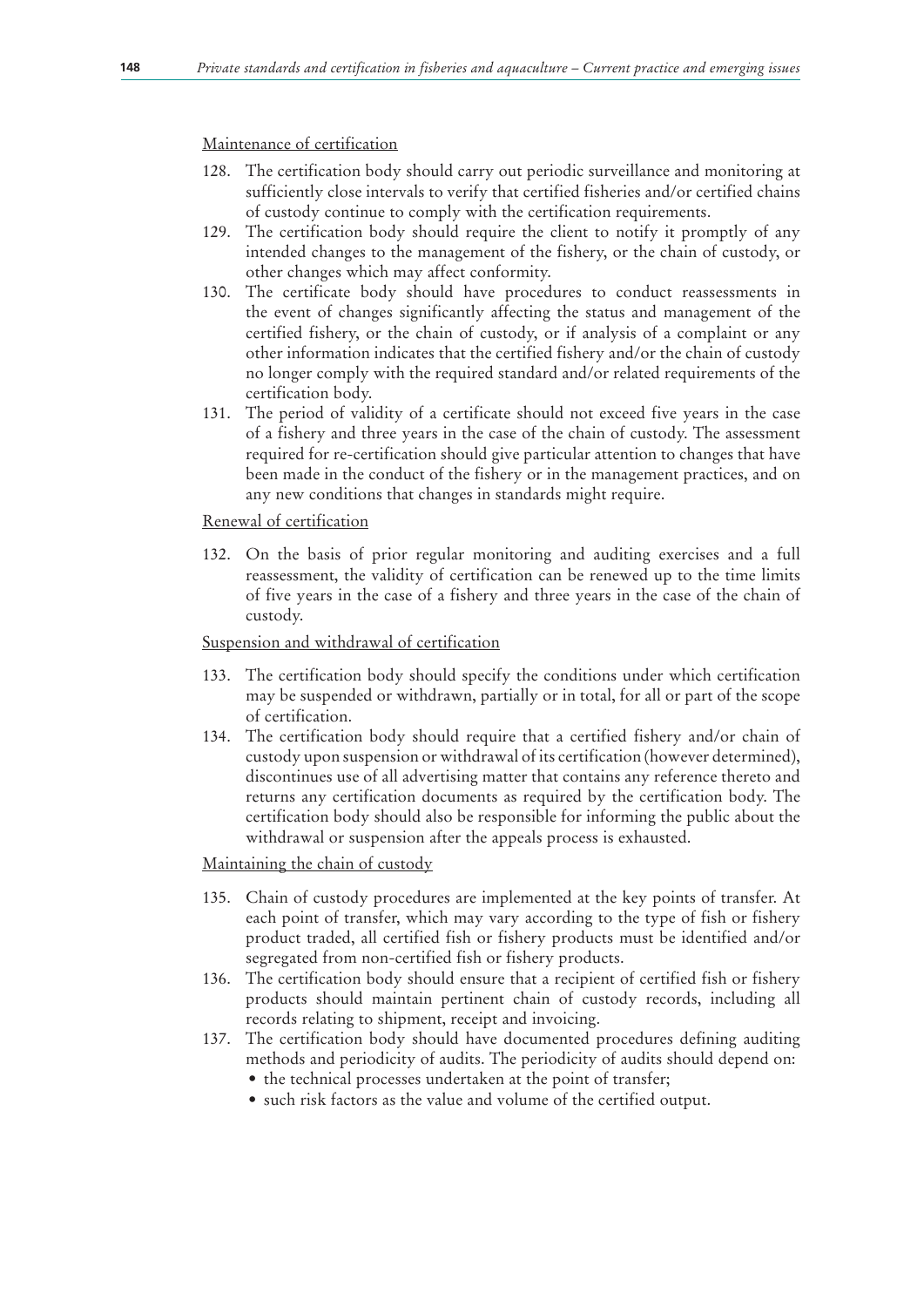- 138. Any breach or apparent breach of the chain of custody identified during an inspection/audit should be explicitly recorded in the inspection/audit report together with:
	- an explanation of the factors that allowed the breach to occur;
	- an explanation of the corrective actions taken or required to ensure that a similar breach does not re-occur.
- 139. All inspection/audit records should be incorporated into a written inspection/ audit report that is available to pertinent parties and filed at the certification body office.
- 140. The inspection/audit report should contain, as a minimum:
	- the date of the inspection/audit;
	- the name(s) of the person(s) responsible for the report;
	- the names and addresses of the sites inspected/audited;
	- the scope of the inspection/audit;
	- comments on the conformity of the client with the chain of custody requirements.

## Use and control of a certification claim, symbol or a logo

- 141. The certification body, accreditation body or owner of the ecolabelling scheme should have documented procedures describing the requirements, restrictions or limitations on the use of symbols or logos indicating that a fish or fishery product comes from a sustainable fishery. In particular, the ecolabelling scheme is required to ensure that symbols or logos should not relate to claims that are of no relevance for sustainable fisheries and could cause barriers of trade or mislead the consumer.
- 142. The certification body, accreditation body or owner of the ecolabelling scheme should not issue any license to affix its mark/claim/logo or issue any certificate for any fishery or fishery product unless it is assured that the product bearing it is in fact produced from certified sources.
- 143. The certification body, accreditation body or owner of the ecolabelling scheme is responsible that no fraudulent or misleading use is made with the use and display of its certification mark and logos.
- 144. If the certification body, accreditation body or owner of the ecolabelling scheme confers the right to use a symbol or logo to indicate certification, the fishery and any fish or fishery product from such fishery may use the specified symbol or logo only as authorized in writing by it.
- 145. The certification body, accreditation body or owner of the ecolabelling scheme should take suitable action to deal with incorrect references to the certification system or misleading use of symbols and logos found in advertisements, catalogues, etc.
- 146. All certificates issued should include:
	- the name and address of the accreditation body or owner of the ecolabelling scheme;
	- the name and address of the certification body;
	- the name and address of the certification holder;
	- the effective date of issue of the certificate;
	- the substance of the certificate;
	- the term for which the certification is valid;
	- signature of the issuing officer.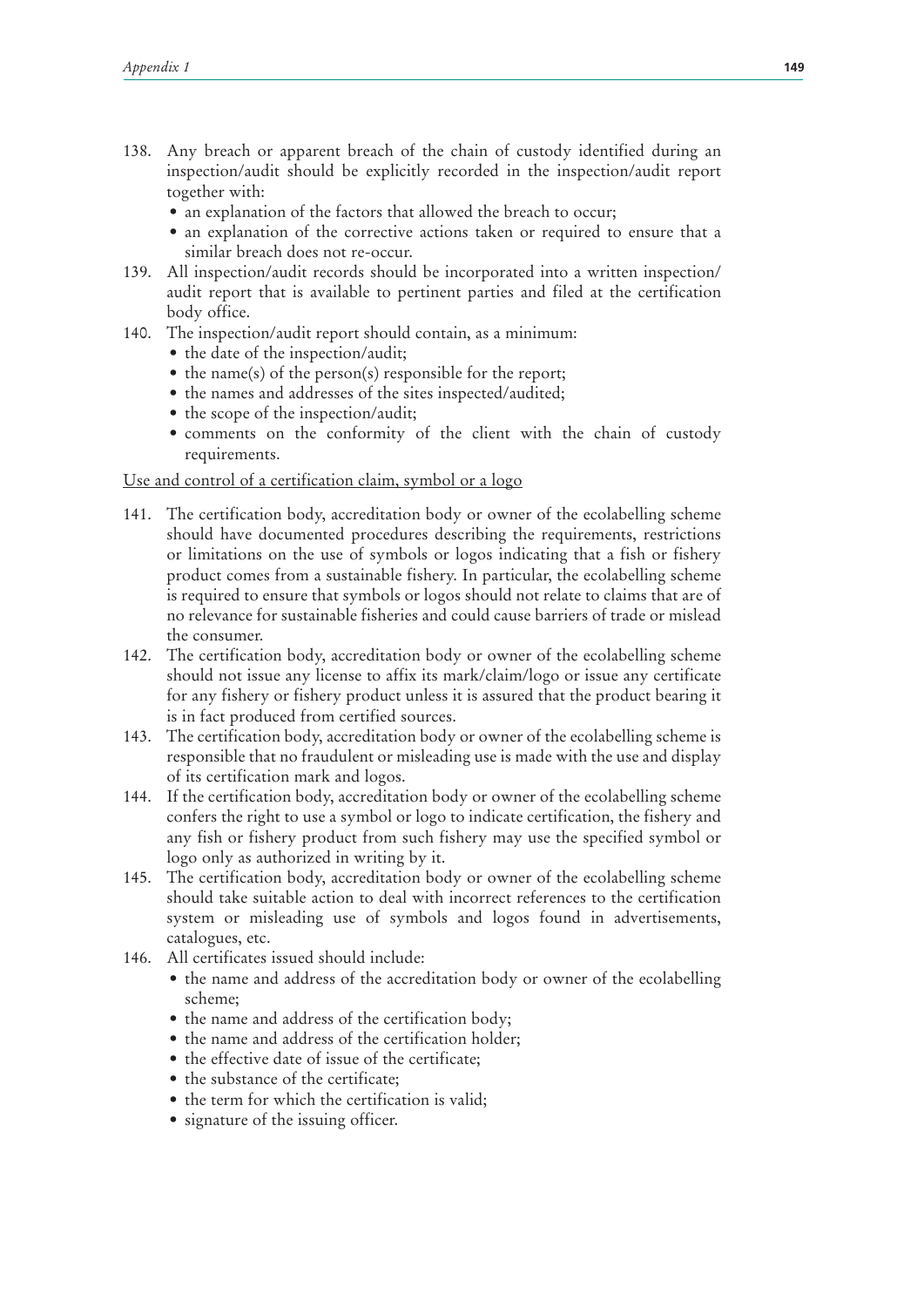### **Resolution of complaints and appeals**

- 147. The accreditation body or owner of the ecolabelling scheme should have a written policy and procedures, applicable to accredited certification bodies, for dealing with any complaints and appeals from involved parties in relation to any aspect of certification or de-certification. Such procedures should be timely, clearly define the scope and nature of appeals that will be considered and should be open only to parties involved in, or consulted, during the assessment. Costs of appeals should be borne by the appellant.
- 148. These procedures should include an independent and impartial committee to respond to any complaint. If possible, the committee should attempt to resolve any complaint through discussion or conciliation. If this is not possible, the committee should provide a written finding to the certification body, accreditation body or owner of the ecolabelling scheme as appropriate, which should transmit the finding to the party or parties involved.
- 149. The above does not exclude recourse to other forms of legal and administrative processes as provided for in national legislation or international law.

Keeping of records on complaints and appeals concerning certification

- 150. The certification body, accreditation body or promoter/owner of the ecolabelling scheme should:
	- keep a record of all complaints and appeals, and remedial actions related to certification;
	- take appropriate corrective and preventive action;
	- assess the effectiveness of remedial actions;
	- safeguard confidentiality of information obtained during the investigation and resolution of complaints and appeals concerning certification.
- 151. Information on procedures for handling of complaints and appeals concerning certification should be made publicly available.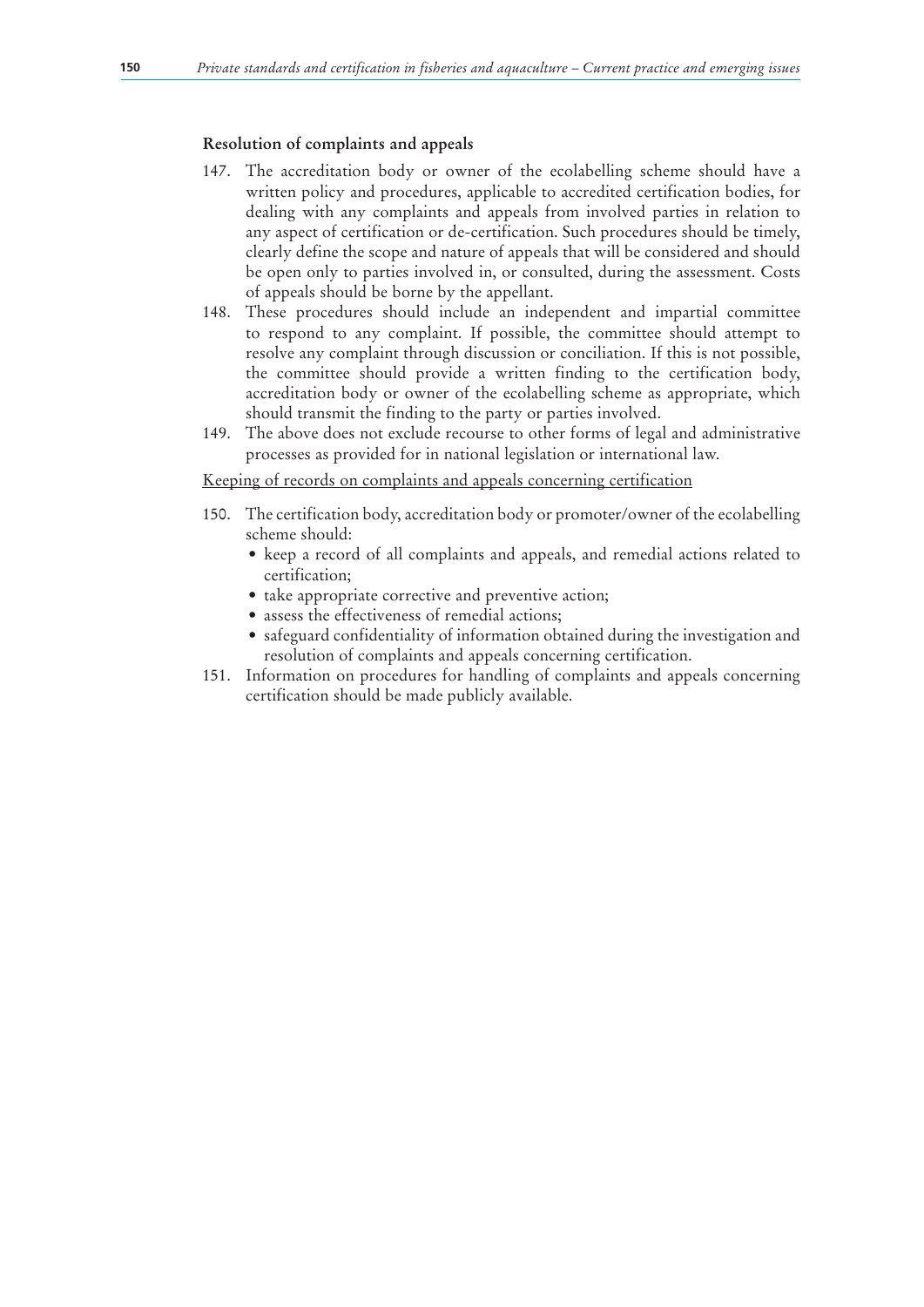# **APPENDIX 2**

# **Draft guidelines for certification in aquaculture**

#### **INTRODUCTION**

These draft guidelines on aquaculture certification are the result of 6 expert workshops and/or consultative fora organized by FAO in collaboration with the Network of Aquaculture Centres in Asia (NACA) and various host countries, during 2007–2008, respectively in Bangkok (Thailand, 27–30 March 2007), Fortaleza (Brazil, 31 July – 3 August, 2007), Cochin (India, 23 November 2007), London (U.K, 28–29 February 2007), Beijing (China, 6–8 May 2008) and Silver Spring (Washington D.C., USA, 29–30 May 2008). The workshops held in Bangkok, Fortaleza, Cochin and Beijing focused on Asia and Latin America as major aquaculture producing regions of the world; whereas the two workshops held respectively in London and in Silver Spring focused on Europe and North America as major global seafood markets and included many diverse stakeholders from the aquaculture supply chain, in particular representatives of importers, retailers and processors who showed a keen interest in the development of guidelines for aquaculture certification.

At the conclusion of each workshop, the draft guidelines were revised by the FAO Secretariat taking into consideration the relevant views and concerns of the participants, as well as comments received from the public. All draft versions of the guidelines were circulated to over 300 individuals worldwide for comments and suggestions.

Three additional FAO consultative processes at the Government levels were undertaken to finalize these guidelines. They took place during the fourth session of the FAO Committee on Fisheries: Sub-Committee on Aquaculture (COFI:AQ) in Puerto Varas, Chile (6–10 October 2008), the FAO technical consultation (Rome, 15–19 February 2010) and the 5th session of the COFI:AQ (Phuket, Thailand, 27 September – 1 October 2010). The latter session of COFI:AQ adopted the below guidelines on aquaculture certification and requested the FAO Committee on Fisheries (COFI) to adopt them at its 29th session to be held in Rome, Italy, during the period 31 January – 4 February 2011.

In addition to the text of the draft guidelines on aquaculture certification reported below, readers are advised to consult the reports of the above mentioned workshops and consultative fora on the dedicated website (http://www.fao.org/fishery/about/ cofi/aquaculture/en) to take advantage of the discussions that took place and the background presentations and information that were made available.

#### **BACKGROUND**

1. Global production from aquaculture is growing substantially and provides increasingly significant volumes of fish and other aquatic food for human consumption, a trend that is projected to continue. Although aquaculture growth has potential to meet the growing need for aquatic foods and to contribute to food security, poverty reduction and, more broadly, to achieving sustainable development and the Millennium Development Goals, it is increasingly recognised that improved management of the sector is necessary to achieve this potential.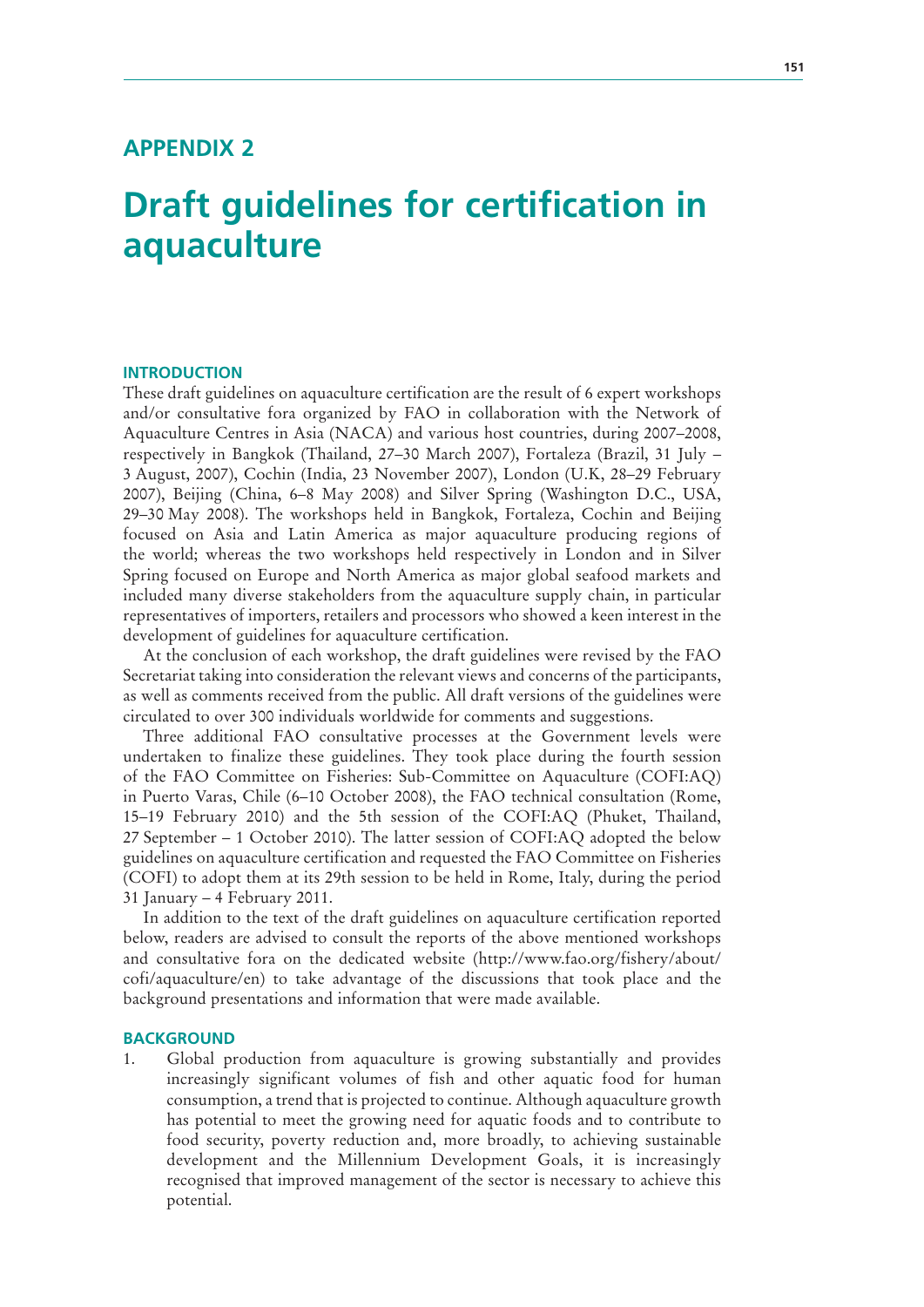- 2. Aquaculture is a highly diverse production sector comprising many different systems, sites, facilities, practices, processes and products, conducted under a wide range of political, social, economic and environmental conditions.
- 3. Efforts to promote aquaculture development should recognize the special concerns and interests of resource-poor small-scale aquaculture farmers, and encourage corporate social responsibility in engaging small-scale farmers and other small-scale stakeholder in market chains. Certification schemes should not create obstacles to trade or exclude small-scale farmer aquaculture products from market chains.
- 4. Aquaculture production and trade have increased, but concerns have emerged regarding possible negative impacts on the environment, communities and consumers. Solutions to many of these issues have been identified and addressed. The application of certification in aquaculture is now viewed as a potential market-based tool for minimising potential negative impacts and increasing societal and consumer benefits and confidence in the process of aquaculture production and marketing.
- 5. Although aquatic animal health and food safety issues of aquaculture have been subjected to certification and international compliance for many years, aspects of animal welfare, environmental issues and socio-economic aspects have not been subjected to compliance or certification.

# **SCOPE**

- 6. These guidelines provide guidance for the development, organization and implementation of credible aquaculture certification schemes.
- 7. The guidelines consider a range of issues which should be considered relevant for the certification in aquaculture, including: a) animal health and welfare, b) food safety, c) environmental integrity and d) socio-economic aspects associated with aquaculture.
- 8. Sustainable development of aquaculture depends on three factors, social, economic and environmental sustinability, all of which have to be addressed proportionally.
- 9. There is an extensive national and international legal framework in place for various aspects of aquaculture and its value chain, covering such issues as aquatic animal disease control, food safety and conservation of biodiversity. Legislation is particularly strong for processing, export and import of aquatic products. Recognized competent authorities are normally empowered to verify compliance with mandatory national and international legislation. Other issues such as environmental sustainability and socio-economic aspects may not be covered in such a binding manner and open the opportunity for voluntary certification as a means to demonstrate that a particular aquaculture system is managed responsibly.
- 10. Credible aquaculture certification schemes consist of three main components: (i) standards; (ii), accreditation, and (iii) certification. The guidelines therefore cover:
	- standard setting processes required to develop and review certification standards;
	- accreditation systems needed to provide formal recognition to a qualified body to carry out certification;
	- certification bodies required to verify compliance with certification standards.
- 11. Developing and implementing a certification scheme may be undertaken by any entity qualified to do so in accordance with the requirements of these guidelines. Such an entity can include, *inter alia*, a government, an intergovernmental organization, a non-governmental organization , private sector group (e.g. a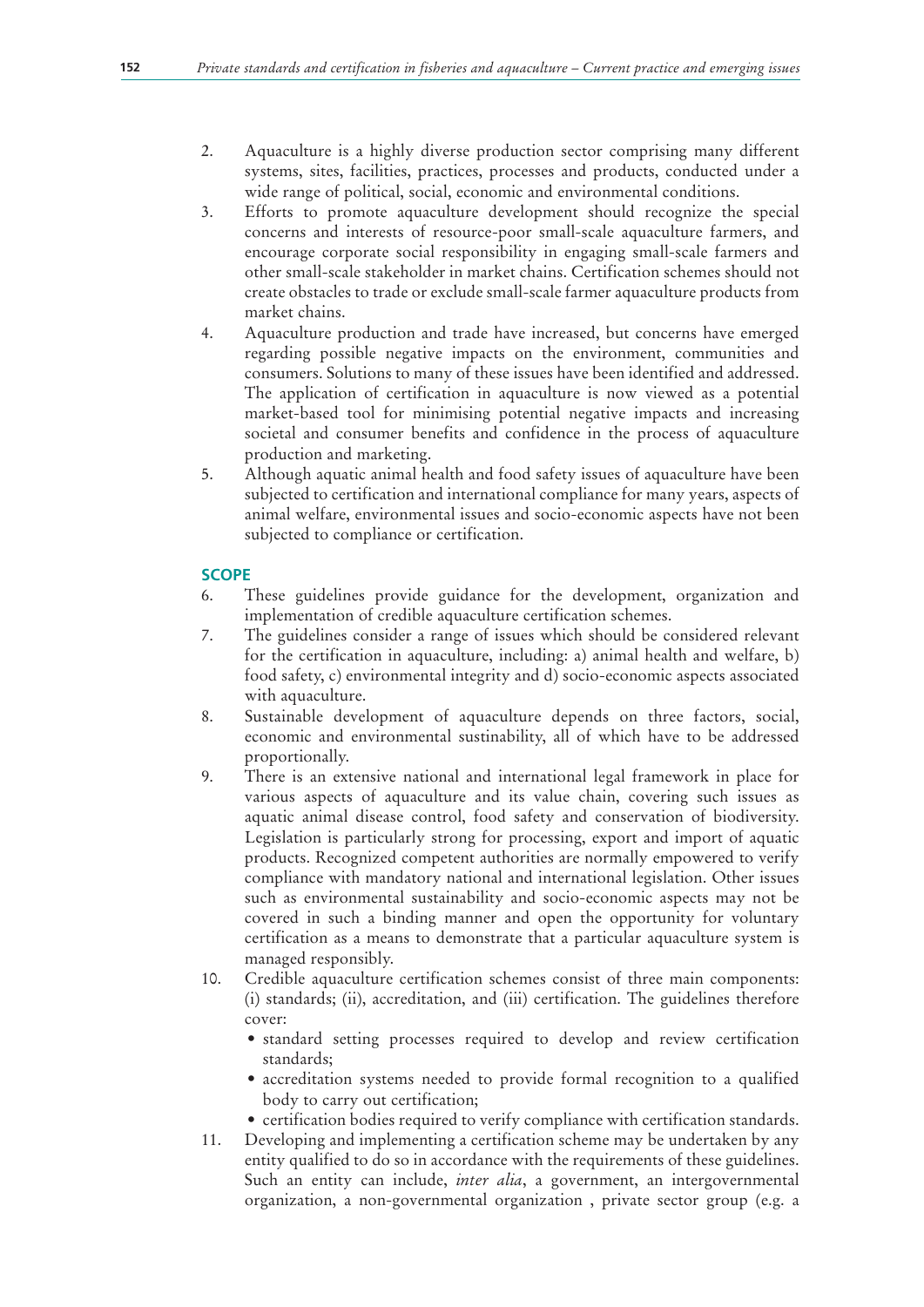producer or trade association), a civil society arrangements, or consortium comprising some or all of these different stakeholder groups, as direct users of the guidelines. The guidelines provide information on the institutional and organizational arrangements for aquaculture certification, including governance requirements, particularly to ensure that conflicts of interest are avoided.

# **TERMS AND DEFINITIONS**

12. For the purpose of these international guidelines on aquaculture certification, the following terms and definitions apply. These terms and definitions come from or were derived from existing recognized material (e.g. FAO!, ISO?, Codex Alimentarius<sup>3</sup>, OIE<sup>4</sup>, FAO Ecolabelling Guidelines, FAO Code of Conduct for Responsible Fisheries (the Code) and many others), and stakeholder inputs received during the process of developing the guidelines.

# **Accreditation**

13. Procedure by which a competent authority consistent with applicable law gives formal recognition that a qualified body or person is competent to carry out specific tasks. (Modified from ISO/IEC Guide 2:1996, 12.11)

## **Accreditation body**

14. Body that conducts and administers an accreditation system and grants accreditation. (ISO Guide 2, 17.2)

## **Accreditation system**

15. System that has its own rules of procedure and management for carrying out accreditation. Accreditation of certification bodies is normally awarded following successful assessment and is followed by appropriate surveillance. (ISO Guide 2, para. 17.1)

# **Aquaculture**

16. The farming of aquatic organisms involving intervention in the rearing process to enhance production and the individual or corporate ownership of the stock being cultivated. (Modified from the FAO Glossary of Aquaculture – http:// www.fao.org/fi/glossary/aquaculture/)

## **Audit**

17. A systematic and functionally independent examination to determine whether activities and related results comply with planned objectives. (Codex Alimentarius, Principles for Food Import and Export Certification and Inspection, CAC/GL 20)

# **Certification**

18. Procedure by which certification body or entity gives written or equivalent assurance that a product, process or service conforms to specified requirements. Certification may be, as appropriate, based on a range of audit activities that may include continuous audit in the production chain. (Modified from ISO Guide 2, 15.1.2; Principles for Food Import and Export Certification and Inspection, CAC/GL 20; Ecolabelling Guidelines)

<sup>1</sup> Food and Agriculture Organization of the United Nations.

<sup>2</sup> International Standards Organization.

<sup>3</sup> Codex Alimentarius Commission.

<sup>4</sup> World Oreganisation for Animal Health.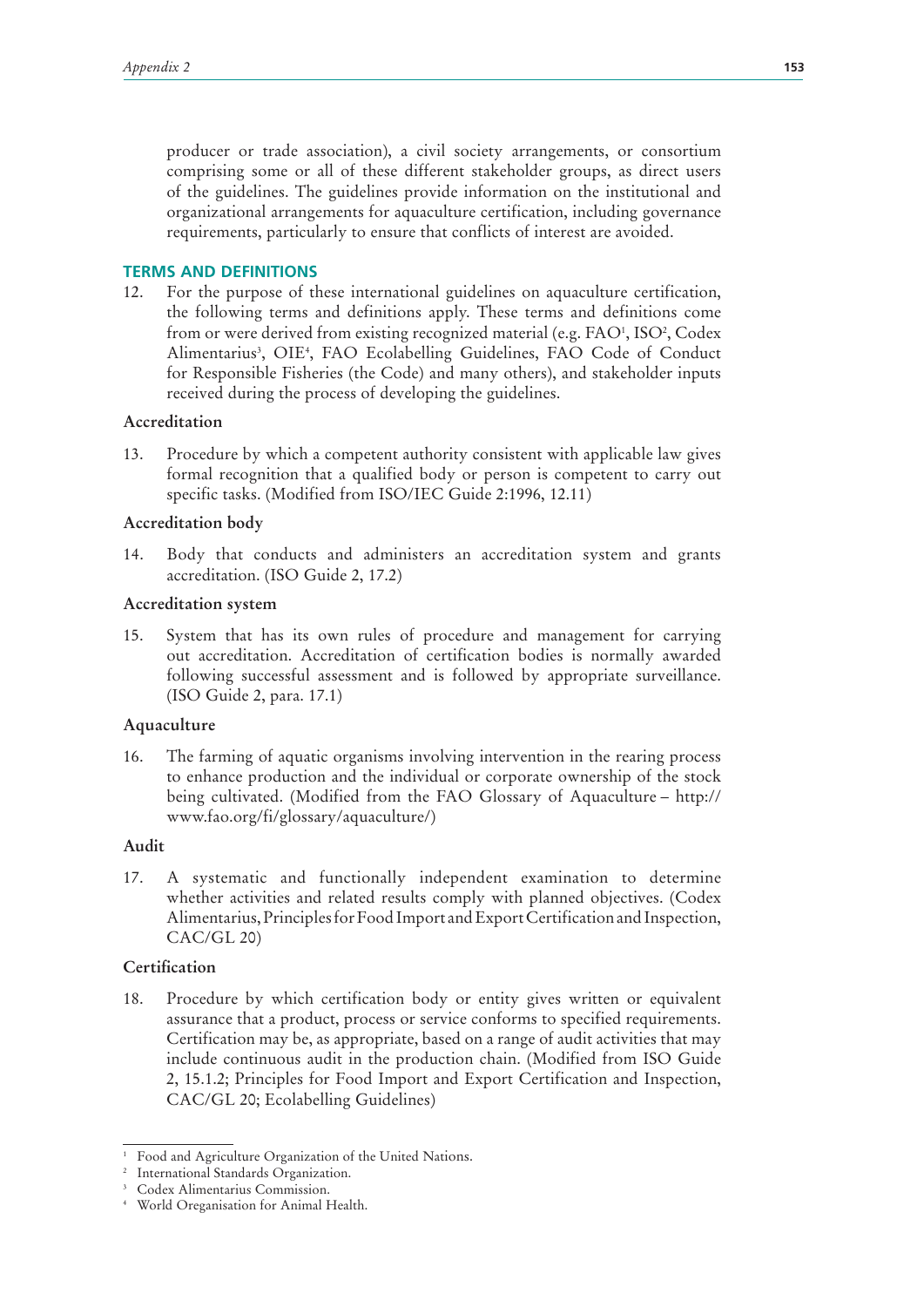## **Certification body or entity**

19. Competent and recognized body, governmental or non-governmental, that conducts certification and audit activities. A certification body may oversee certification activities carried out on its behalf by other bodies. (Based on ISO Guide 2, 15.2)

## **Certification scheme**

20. The processes, systems, procedures and activities related to standard setting, accreditation and implementation of certification. (Adapted from the Report of the First Expert Workshop on Aquaculture Certification held in Bangkok, Thailand. March 2007)

#### **Chain of custody**

21. The set of measures that verify that a certified product originates from a certified aquaculture production chain, and is not mixed with non-certified products. Chain of custody verification measures should cover the tracking/traceability of the product all along the production, processing, distribution and marketing chain, the tracking of documentation, and the quantity concerned. (Form FAO Fisheries Ecolabelling Guidelines)

#### **Conformity assessment**

22. Any activity concerned with determining directly or indirectly that relevant requirements are fulfilled. (Modified from ISO Guide 2, 12.2)

#### **Group certification**

23. Certification for a group of small-scale aquaculture farmers or aquaculture farmer cooperative who has key characteristics in common in term of nature of production, proximity of farm location, common marketing as a group. The group has an Internal Control System to ensure compliance with the standards by all members of the group.

#### **Small-scale aquaculture**

24. Aquaculture farms with small production volume, and/or relatively small surface area, mainly without permanent labour, and typically lacking technical and financial capacity to support individual certification. (Adapted from the Report of the First Expert Workshop on Aquaculture Certification held in Bangkok, Thailand. March 2007)

#### **Standard**

25. An approved document that provides for common and repeated use, rules, guidelines or characteristics for products or related processes and production methods, with which compliance is not mandatory under international trade rules. It may also include or deal exclusively with terminology, symbols, packaging, marking or labelling requirements as they apply to a product, process or production method. A public sector standard is prepared by the international standardization community, and is always approved by an officially recognised body. A private sector standard is prepared by a private body and is not in all cases approved by an officially recognised body. (Based on TBT Agreement, Annex 1, para. 2)

#### **Standard setting body, organization or entity**

26. Organization or entity that has recognized activities in standard setting. (Based on ISO Guide 2, para. 4.3)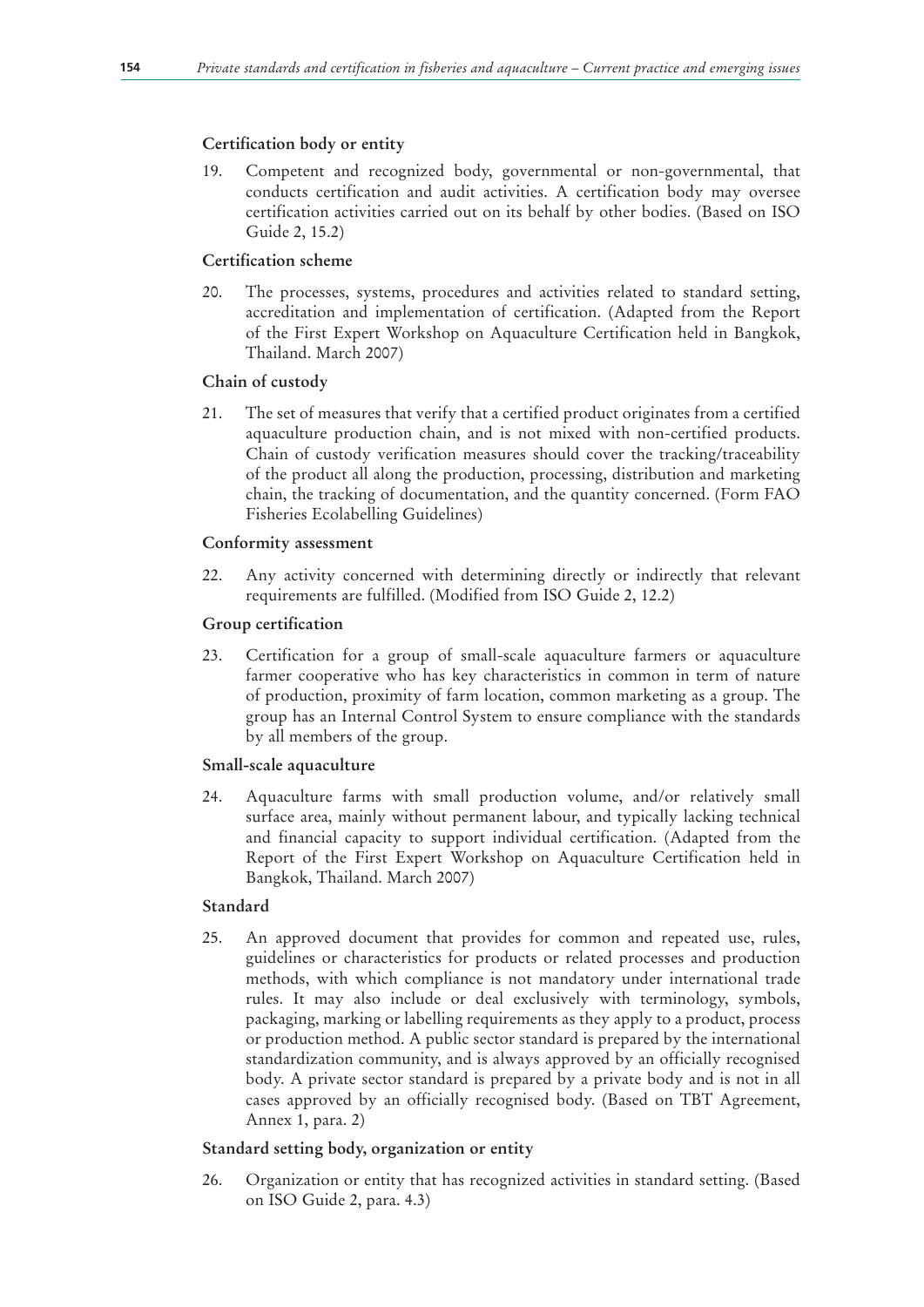# **Third party**

27. Person or body that is recognized as being independent of the parties involved, as concerns the issue in question, and involves no conflict of interest. (ISO/IEC Guide 2:1996; Ecolabelling Guidelines)

## **Traceability**

28. The ability to follow the movement of a product of aquaculture or inputs such as feed and seed, through specified stage(s) of production, processing and distribution. (Adapted from Codex )

## **Unit of certification**

29. The scale or extent of the aquaculture operation(s) assessed and monitored for compliance. The unit of certification could consist of a single farm, production unit or other aquaculture facility. The certification unit could also consist of a group or cluster of farms that should be assessed and monitored collectively.

## **Veterinary Medicinal Products**

30. Any substance or combination of substances presented for treating or preventing disease in animals or which may be administered to animals with a view to making a medical diagnosis or to restoring, correcting or modifying physiological functions in animals. (EU Directive 2001/82/EC)

## **APPLICATION**

- 31. These guidelines for voluntary certification schemes are to be interpreted and applied in their entirety in a manner consistent with national laws and regulations and, where they exist, international agreements.
- 32. Entities responsible for new and existing aquaculture certification schemes should undertake to assess, verify and document that these certification schemes have been developed and are being implemented in accordance with the guidelines. If there are deficiencies in the way an existing scheme was developed and/or in how it is being implemented, the entities responsible for the functions (i.e. standard setting, accreditation, or certification) should act accordingly to define and implement a corrective action plan. When this is completed, the entities should verify and document that the scheme is in accordance with the guidelines. There should not be any conflict of interest among the entities involved.
- 33. If the entities responsible for a private aquaculture certification scheme do not provide credible assurance that the scheme has been developed and is being implemented in accordance with the guidelines, stakeholder groups (especially those being certified under the scheme) may use these guidelines to have the scheme evaluated by a body with appropriate expertise or undertake such evaluation themselves. See chapter on Institutional and Procedural Requirements for details.
- 34. The evaluation would use these guidelines to assess whether a certification scheme is developed and implemented in accordance with the guidelines regarding, *inter alia*:
	- whether the principles have been adhered to;
	- whether the special considerations have been addressed;
	- whether the objectives of the scheme and issue areas have been addressed in accordance with the appropriate minimum substantive requirements; and
	- whether the standard setting, accreditation and/or certification have been developed and implemented in accordance with the institutional and procedural requirements.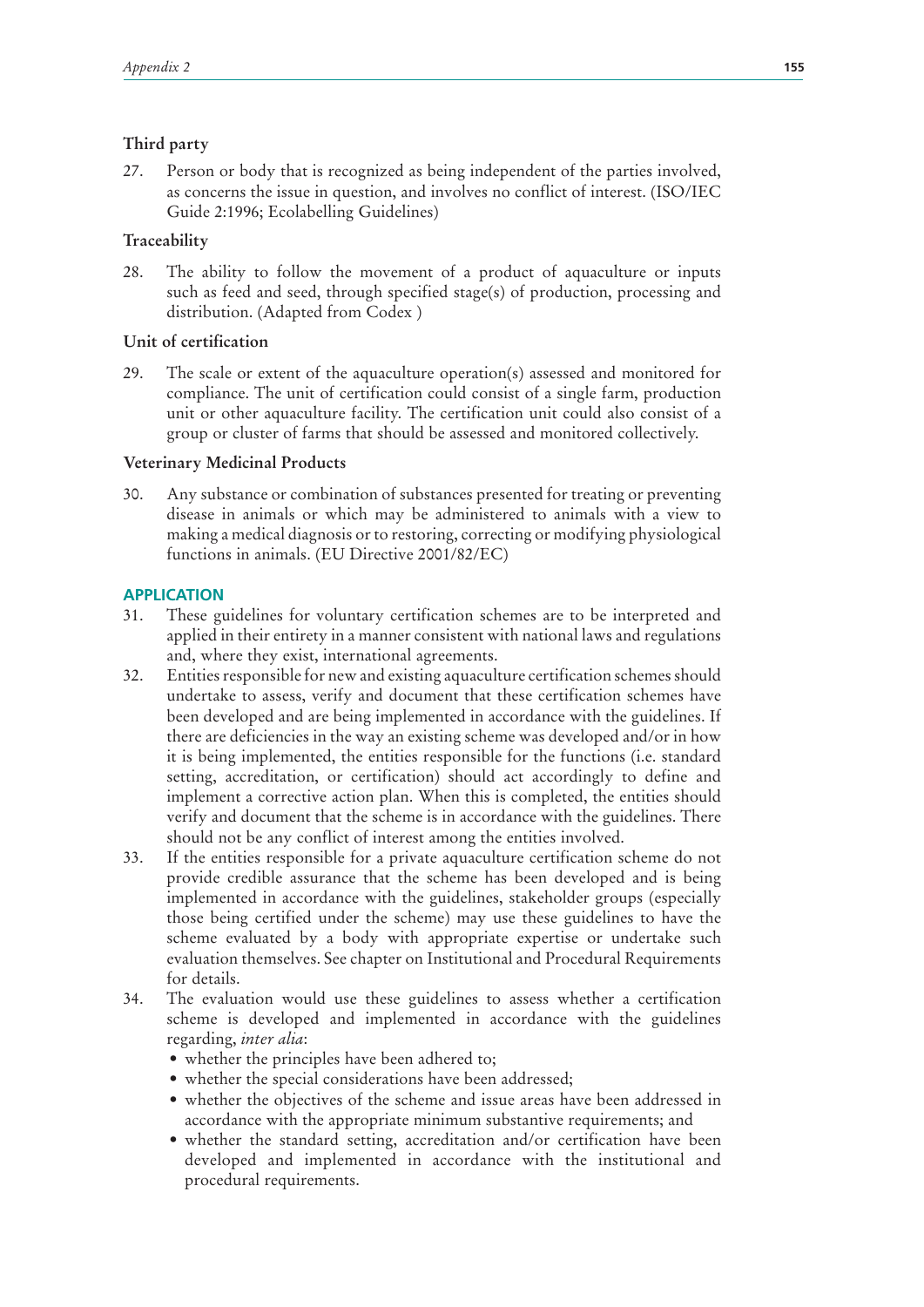### **PRINCIPLES**

- 35. Aquaculture certification schemes:
	- a. should be based on international standards or guidelines, where applicable, and must recognise the sovereign rights of States and comply with relevant local, national and international laws and regulations. They must be consistent with relevant international agreements, conventions, standards, codes of practice and guidelines.
	- b. should recognise that any person or entity undertaking aquaculture activities is obliged to comply with all national laws and regulations.
	- c. should be developed based on the best scientifc evidence available, also taking into account traditional knowledge, provided that its validity can be objectively verified.
	- d. should be developed and implemented in a transparent manner and should ensure that there is no conflict of interest among the entities that are responsible for standard setting, accreditation, and certification. These entities should facilitate mutual recognition, strive to achieve harmonization and recognise equivalence, based on the requirements and criteria outlined in these guidelines.
	- e. should be open to scrutiny by consumers, civil society, and their respective organisations and other interested parties, while respecting legitimate concerns to preserve confidentiality.
	- f. should be credible and robust, be fully effective in achieving their designated objectives.
	- g. should promote responsible aquaculture during production as outlined in the FAO Code of Conduct for Responsible Fisheries, in particular the Article 9, Aquaculture Development.
	- h. should include adequate procedures for maintaining chain of custudy and traceability of certified aquaculture products and processes.
	- i. should establish clear accountability for all involved parties, including the owners of certification schemes, accreditation bodies and the certification bodies, in conformity with international requirements, as necessary.
	- j. should not discriminate against any group of farmers practising responsible aquaculture based on scale, intensity of production, or technology; promote cooperation among certification bodies, farmers and traders; incorporate reliable, independent auditing and verification procedures; and should be cost-effective to ensure inclusive participation of responsible farmers.
	- k. should strive to encourage responsible trade, consistent with the FAO Technical Guidelines on Responsible Fish Trade, and should provide the opportunity for aquaculture products to enter international markets without obstacles to trade.
	- l. should ensure special considerations are provided to address the interests of resource- poor small-scale farmers, especially the financial costs and benefits of participation, without compromising food safety.
- 36. These aquaculture certification guidelines should recognize the special needs of farmers and governments in developing countries. These guidelines should also recognize the special role of FAO in assisting developing countries in devising an implementation framework which is both attainable and measurable. Similarly, FAO should facilitate the assessment of the capacity of farmers and governments to meet the proposed requirements of aquaculture certification schemes, and to develop realistic expectations with regard to the farmers and governments meeting these requirements.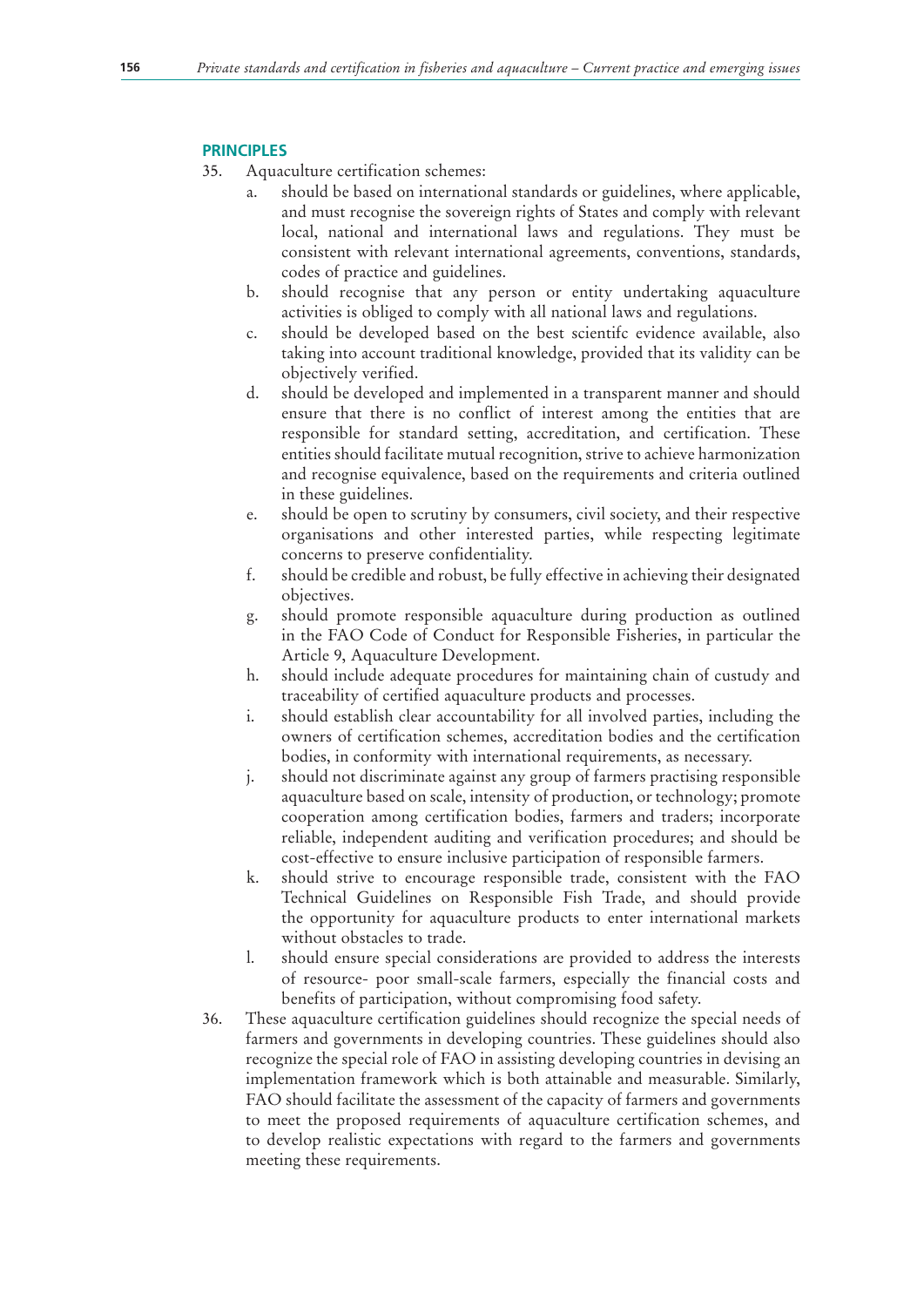## **MINIMUM SUBSTANTIVE CRITERIA**

37. Minimum substantive criteria for developing aquaculture certification standards are provided in this section for a) animal health and welfare, b) food safety, c) environmental integrity and d) socio-economic aspects. The extent to which a certification scheme seeks to address the issues depends on the objectives of the scheme, which should be explicitly and transparently stated by the scheme. Development of certification schemes should consider the importance of being able to measure performance of aquaculture systems and practices, and the ability to assess conformity with certification standards.

## *ANIMAL HEALTH AND WELFARE5*

38. Aquaculture activities should be conducted in a manner that assures the health and welfare of farmed aquatic animals, by optimizing health through minimizing stress, reducing aquatic animal disease risks and maintaining a healthy culture environment at all phases of the production cycle. Guidelines and standards set by the OIE should be the specific normative basis.

## **Minimum substantitve criteria for addressing aquatic animal health and welfare in aquaculture certification schemes**

- 39. Aquaculture operations should implement aquatic animal health management programmes set up in compliance with relevant national legislation and regulations, taking into account the FAO Technical Guidelines on Health Management for Responsible Movement of Live Aquatic Animals and relevant OIE Standards.
- 40. Movement of aquatic animals, animal genetic material and animal products should take place in accordance with the relevant provisions in the OIE Aquatic Animal Health Code to prevent introduction or transfer of diseases and infectious agents pathogenic to aquatic animals while avoiding unwarranted sanitary measures.
- 41. A culture environment should be maintained at all phases of the production cycle adapted to the species raised, to benefit aquatic animal health and welfare, and reduce the risks of introduction and spread of aquatic animal diseases. In particular by
	- Allowing for quarantining of stock where appropriate;
	- Routine monitoring of stock and environmnetal conditions for early detection of aquatic animal health problems; and
	- Implementation of management practices that reduce the likelihood of disease transmission within and between aquaculture facilities and natural aquatic fauna, and reduce stress on animals for the purpose of optimizing health.
- 42. Veterinary medicines should be used in responsible manner and in accordance with applicable national legislation or relevant international agreements that ensure effetiveness, safety of public and animal health and protection of the environment.
- 43. Use of species in polyculture or integrated multitrophic aquaculture should be carefully considered in order to reduce potential disease transmission between cultureed species.
- 44. Aquaculture animals should be kept under farming conditions suitable for the species concerned, in particular taking into account water temperature and quality.

<sup>5</sup> For the purpose of these guidelines, reference to animal welfare applies only insofar as it affects animal health consistent with current and future OIE.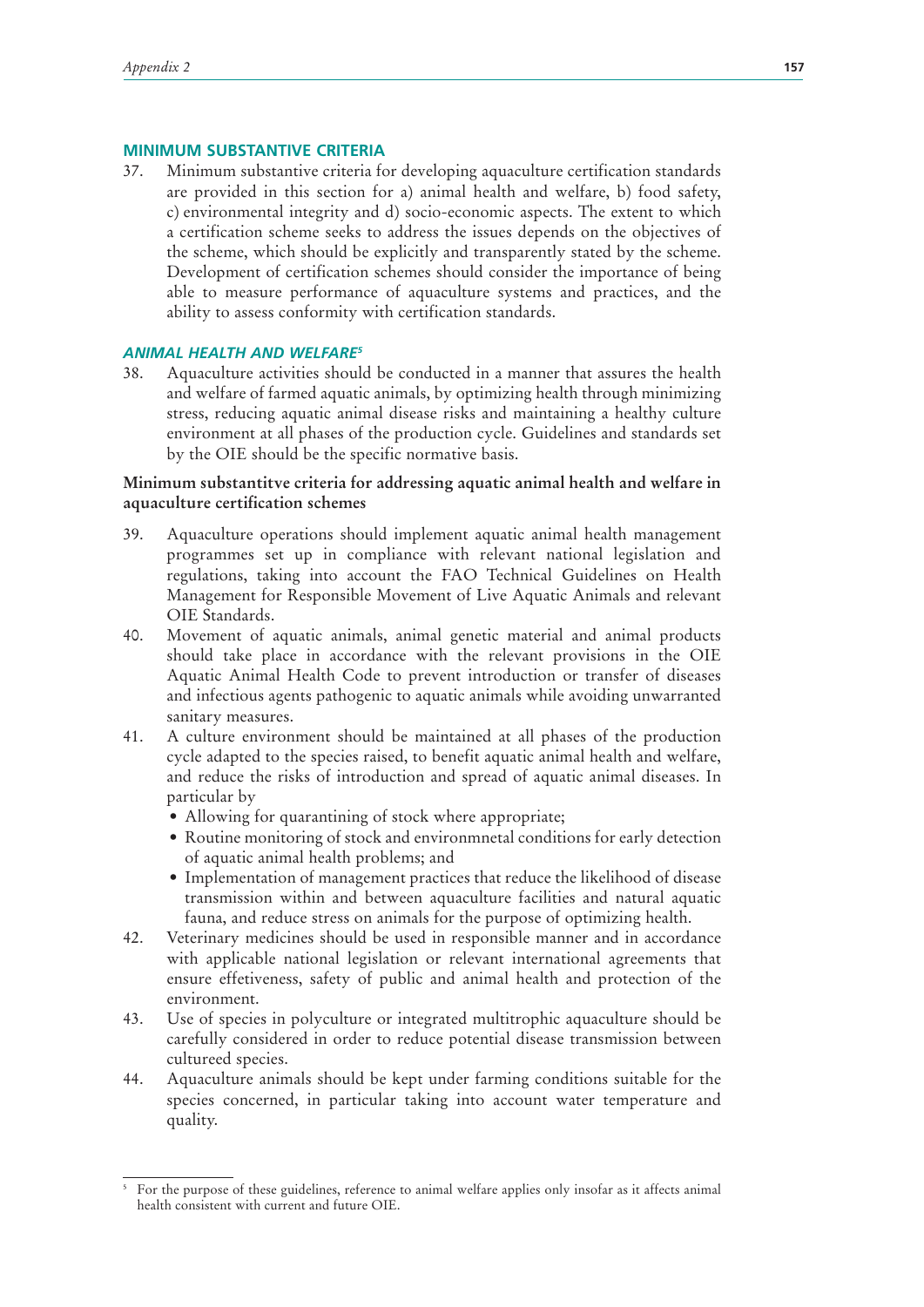45. Workers should be trained on good aquatic animal health and welfare management practices to ensure they are aware of their roles and responsibilities in maintaining aquatic animal health and welfare in aquaculture.

## *FOOD SAFETY*

46. Aquaculture activities should be conducted in a manner that ensures food safety by implementing appropriate national or international standards and regulations including those defined by FAO/WHO *Codex Alimentarius*. Although *Codex Alimentarius* covers both safety and quality issues concerning aquatic products, for the purpose of these guidelines, quality aspects are not currently addressed in detail.

## **Minimum substantitve criteria for addressing food safety in aquaculture certification schemes**

- 47. Aquaculture facilities should be located in areas where the risk of contamination is minimized and where sources of pollution can be controlled or mitigated.
- 48. Where feed is used, aquaculture operations should include procedures for avoiding feed contamination in compliance with national regulations or as determined by internationally agreed standards. Aquaculture operations should use feeds and feed ingredients which do not contain unsafe levels of pesticides, biological, chemical and physical contaminants and or other adulterated substances. Feed which is manufactured or prepared on the farm should contain only substances permitted by the national competent authorities.
- 49. All veterinary drugs and chemicals for use in aquaculture shall comply with national regulations, as well as international guidelines. Wherever applicable, veterinary drugs and chemicals should be registered with the competent national authority. Veterinary drugs should be scheduled (classified). Control of diseases with veterinary drugs and antimicrobials should be carried out only on the basis of an accurate diagnosis and knowledge that the drug is effective for control or treatment of a specific disease. In some classifications, veterinary drugs may only be prescribed and distributed by personnel authorized under national regulations. All veterinary drugs and chemicals or medicated feeds should be used according to the instructions of the manufacturer or other competent authority, with particular attention to withdrawal periods. Banned non-registered and/ or non permitted antimicrobial agents, veterinary drugs and/or chemicals must not be used in aquaculture production, transportation or product processing. Prophylactic use of veterinary medicinal products, particularly antimicrobial agents', should not take place.
- 50. Water used for aquaculture should be of a quality suitable for the production of food which is safe for human consumption. Waste water should not be used in aquaculture. If wastewater is used, the WHO guidelines for the safe use of wastewater and excreta in aquaculture should be followed.
- 51. The source of broodstock and seed for culture (larvae, post larvae, fry and fingerling, etc.) should be such to reduce the risk of carryover of potential human health hazards (e.g. antibiotics, parasites, etc.) into the growing stocks.
- 52. Traceability and record-keeping of farming activities and inputs which impact food safety should be ensured by documenting, *inter alia:*
	- the source of inputs such as feed, seed, veterinary drugs and antibacterials, additives, chemicals; and
	- type, concentration, dosage, method of administration and withdrawal times of chemicals, veterinary drugs and antibacterials and the rationale for their use.

Antimicrobial agents do not include vaccines.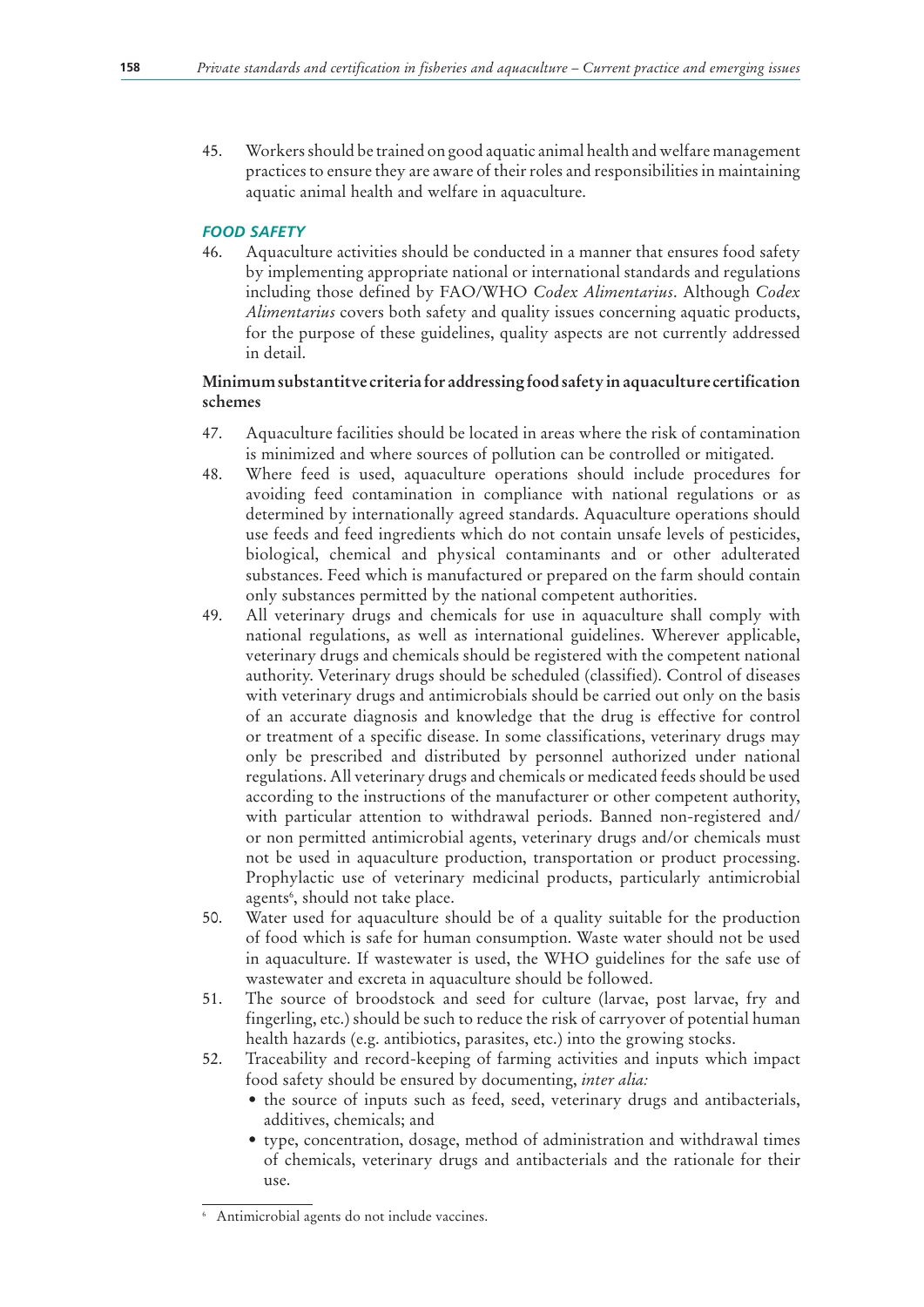- 53. Aquaculture facilities and operations should maintain good culture and hygienic conditions, including:
	- Good hygiene practices in the farm surroundings should be applied aiming at minimizing contamination of growing water, particularly from waste materials or faecal matter from animals or humans;
	- Good Aquaculture Practices should be applied during culture to ensure good hygienic culture conditions and safety and quality of aquaculture produce;
	- Farms should institute a pest control programme, so that rodents, birds and other wild and domesticated animals are controlled, especially around feed storage areas;
	- Farm grounds should be well maintained to reduce or eliminate food and feed safety hazards; and
	- Appropriate techniques for harvesting, storing and transportation of aquaculture products should be applied to minimize contamination and physical damage.
- 54. Identification, classification, integrated management and monitoring programmes should be implemented in bivalve molluscs growing areas to prevent microbiological, chemical and reduce biotoxin contamination. Relaying and depuration of bivalve molluscs to remove microbial contamination should be carried in accordance with the requirements of Codex.
- 55. Workers should be trained in good hygienic practices to ensure they are aware of their roles and responsibilities for protecting aquaculture products from contamination and deterioration.

## *ENVIRONMENTAL INTEGRITY*

- 56. Aquaculture should be planned and practiced in an environmentally responsible manner, in accordance with appropriate local, national and international laws and regulations.
- 57. Aquaculture certification schemes should encourage restoration of habitats and sites damaged by previous uses in aquaculture.
- 58. Aquaculture can impact on the environment and aquaculture certification schemes should ensure these impacts are identified and adverse impacts are managed or mitigated to an acceptable level in accordance with local and national laws. Whenever possible, native species should be used for culture and measures should be taken to minimise unintentional release or escape of cultured species into natural environments.
- 59. Management practices that address environmental impacts of aquaculture differ substantially for different types of scale of aquaculture and for different aquaculture farming systems. Certification schemes should not be overly prescriptive, but set measurable benchmarks that encourage improvement and innovation in environmental performance of aquaculture.
- 60. Certification schemes may consider application of the "precautionary approach" in accordance with the relevant provisions of the Code of Conduct for Responsible Fisheries.
- 61. In undertaking risk analysis, risks should be addressed through a suitable scientific method of assessing the likelihood of events and the magnitude of impacts, and take into account relevant uncertainties. Appropriate reference points should be determined and remedial actions taken if reference points are approached or exceeded.
- 62. Certification schemes should endeavour to promote the internalization of environmental costs and the use of economic instruments, taking into account the approach that the polluter should, in principle, bear the cost of pollution,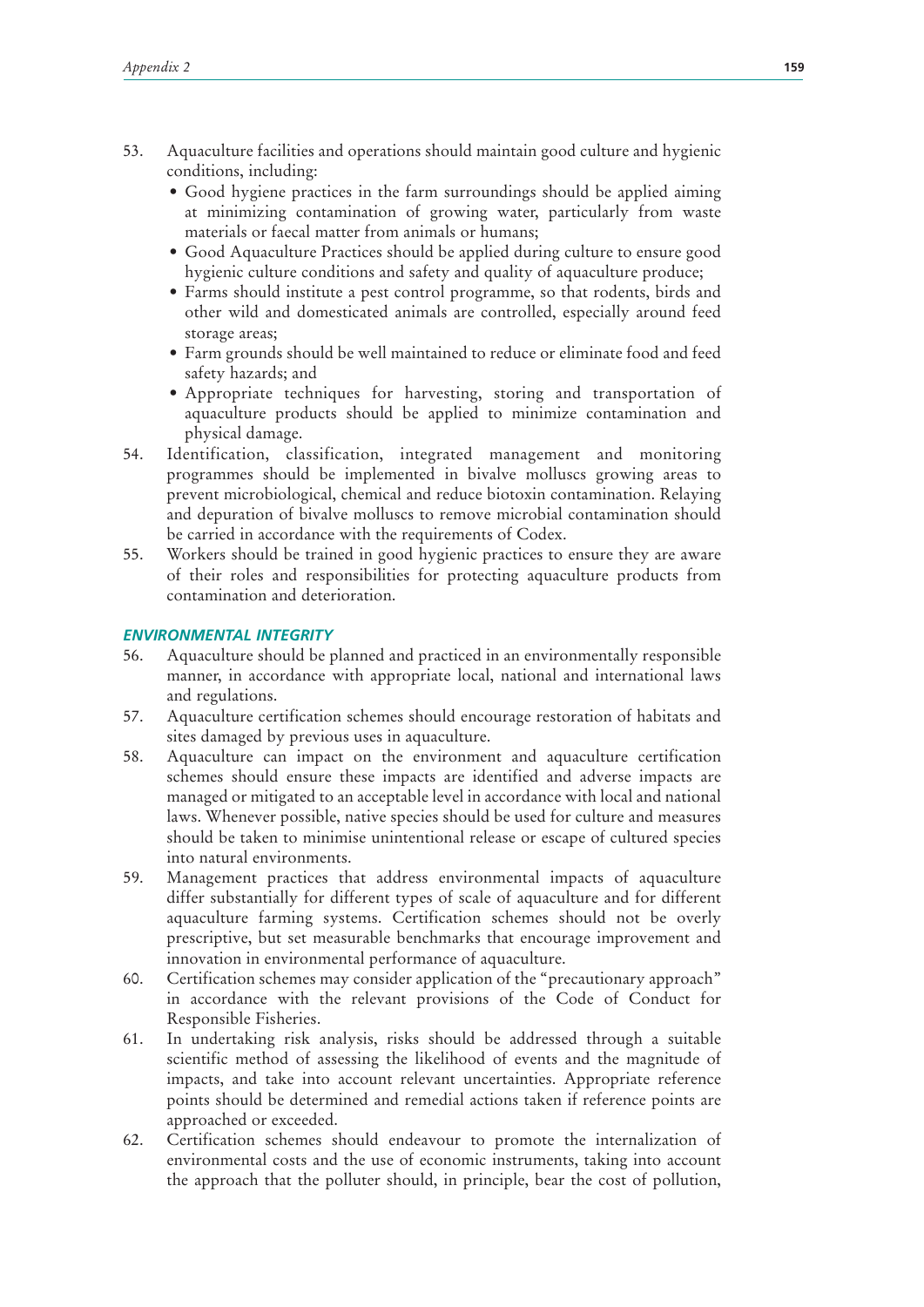with due regard to the public interest and without distorting international trade and investment<sup>7</sup>.

## **Minimum substantitve criteria for addressing environmental integrity in aquaculture certification schemes**

- 63. Environmental impact assessments should be conducted, according to national legislation, prior to approval of establishment of aquaculture operations.
- 64. Regular monitoring of on-farm and off-farm environmental quality should be carried out, combined with good record keeping and use of appropriate methodologies.
- 65. Evaluation and mitigation of the adverse impacts on surrounding natural ecosystems, including fauna, flora and habitats should be carried out.
- 66. Measures should be adopted to promote efficient water management and use as well as proper masnagement of effluentsto reduce impacts on surrounding land and water resources should be adopted.
- 67. Where possible, hatchery produced seed should be used for culture. When wild seeds are used, they should be collected using responsible practices.
- 68. Exotic species are to be used only when they pose an acceptable level of risk to the natural environment, biodiversity and ecosystem health.
- 69. With reference to paragraph 9.3.1 of the Code of Conduct for Responsible Fisheries, where genetic material of an aquatic organism has been altered in a way that does not occur naturally, science-based risk assessment should be used to address possible risks on a case-by-case basis. Induction of polyploidy is not included.
- 70. Infrastructure construction and waste disposal should be conducted responsibly.
- 71. Feeds, feed additives, chemicals, veterinarty drugs including antimicrobials, manure and fertilizer should be used responsibly to minimize their adverse impacts on the environment and to promote economic viability.

#### *SOCIO-ECONOMIC ASPECTS*

- 72. Aquaculture should be conducted in a socially responsible manner, within national rules and regulations, having regard to the ILO-convention on labour rights, not jeopardizing the livelihood of aquaculture workers, and local communities. Aquaculture contributes to rural development, enhances benefits and equity in local communities, alleviates poverty and promotes food security. As a result, socio-economic issues should be considered at all stages of aquaculture planning, development and operation.
- 73. The importance of corporate social responsibility from aquaculture to local communities should be recognized.

## **Minimum substantitve criteria for addressing socio-economic aspects in aquaculture certification schemes**

- 74. Workers should be treated responsibly and in accordance with national labour rules and regulations and, where appropriate, relevant ILO conventions.
- 75. Workers should be paid wages and provided benefits and working conditions according to national laws and regulations.
- 76. Child labour should not be used in a manner inconsistent with ILO conventions and international standards.

<sup>7</sup> Based on the principle 16 of the Rio Declaration on Environment and Development, June 1992.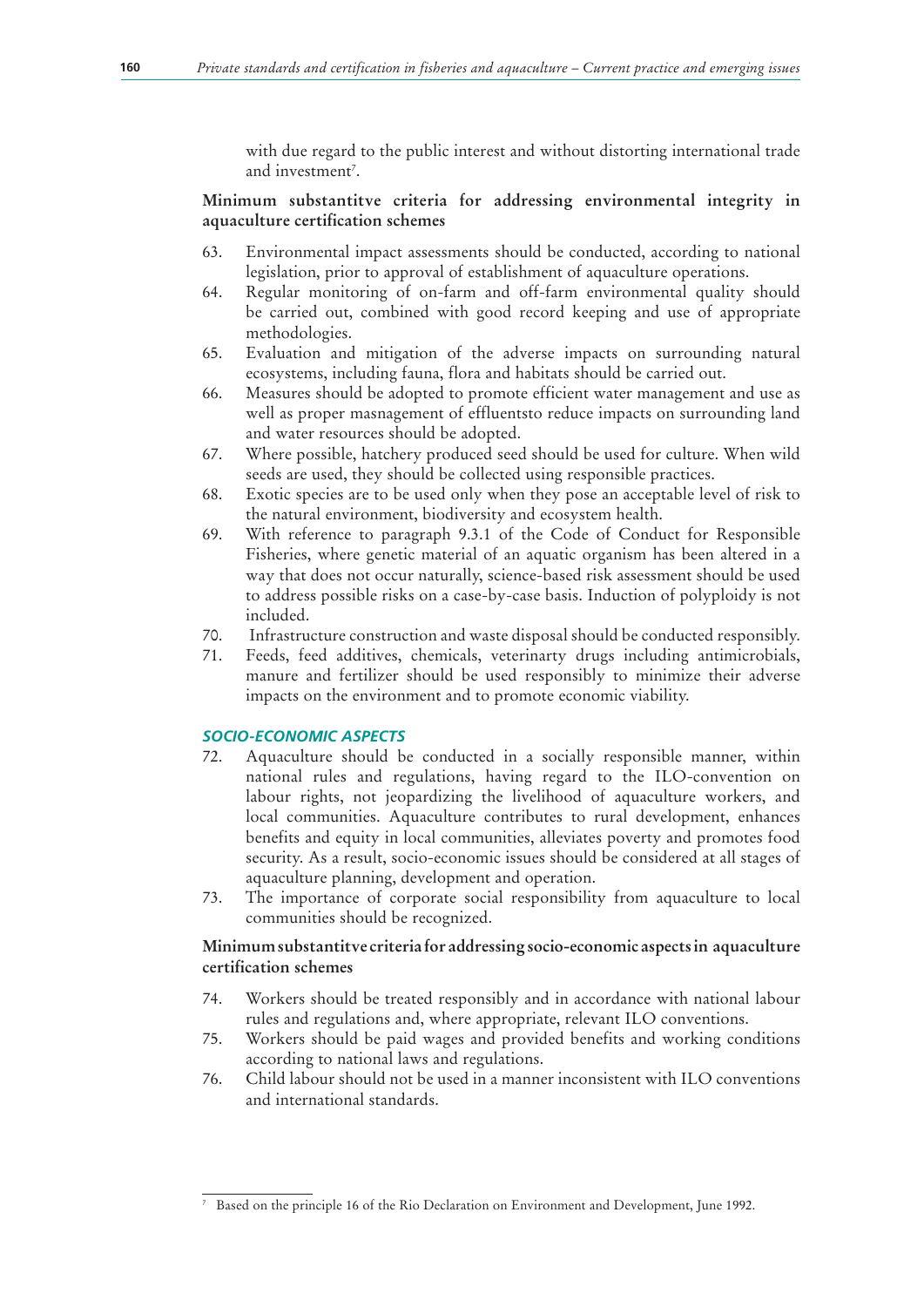## **INSTITUTIONAL AND PROCEDURAL REQUIREMENTS**

- 77. The institutional and procedural requirements for establishing and implementing credible aquaculture certification schemes are presented here in four parts: 1) Governance, 2) Standard setting, 3) Accreditation and 4) Certification.
- 78. The sections on Standards setting, Accreditation, and Certification are each subdivided into four sections: i) Purpose, ii) Normative references, iii) Functions and structure and iv) Requirements. The requirements are considered the minimum requirements that a body or entity should meet to be recognized as credible and reliable in executing its duties and responsibilities. The principles provided in this document apply equally to procedural and institutional aspects of certification schemes for aquaculture.
- 79. The guidance presented here draws on other internationally accepted guidance, especially those produced by the International Organization for Standardization (ISO) and the International Labour Organization (ILO) , and the Codex Alimentarius Commission (CAC). Any certification scheme implemented pursuant to these guidelines must conform with a country's WTO commitments, particularly those under the WTO Agreement on Technical Barriers to Trade and the Agreement on the Application of Sanitary and Phyto-Sanitary Measures.

## *GOVERNANCE*

- 80. The procedures used and institutions involved in establishing and implementing a certification scheme should be transparent, credible and robust with good governance.
- 81. There are various options for the geographical range of a scheme. It could be national, regional or international in scope.
- 82. It is essential that the owner of a private or non-governmental certification scheme is not directly engaged in its operational affairs, i.e. undertaking accreditation or certification, to avoid conflicts of interest. The owner or developer of a private or non-governmental certification scheme must have a formal arrangement with a separate independent specialized accreditation body or entity to take on the task of accreditation of certification bodies on its behalf. The accreditation body or entity could be private, public or an autonomous body governed by national rules and regulations.
- 83. The owner or developer of a certification scheme should have clear written procedures to guide the decision-making process.
- 84. Certification must be handled by an organization (certification body or entity) that has been specifically set up for this purpose. It could be government, public, non-governmental or private. The certification scheme should lay down rules and regulations under which the certification body or entity is required to operate. The certification body or entity may be involved in certification for one certification scheme for one specific sector (e.g. aquaculture) or may be involved with a number of sectors or schemes.

## *STANDARD SETTING*

#### **Purpose**

85. Standards provide the necessary requirements, the quantitative and qualitative criteria and the indicators for certification of aquaculture. Standards should reflect the objectives, results and outcomes that are being pursued through the certification scheme to address animal health and welfare, food safety, environmental integrity and/or socio-economic aspects in aquaculture.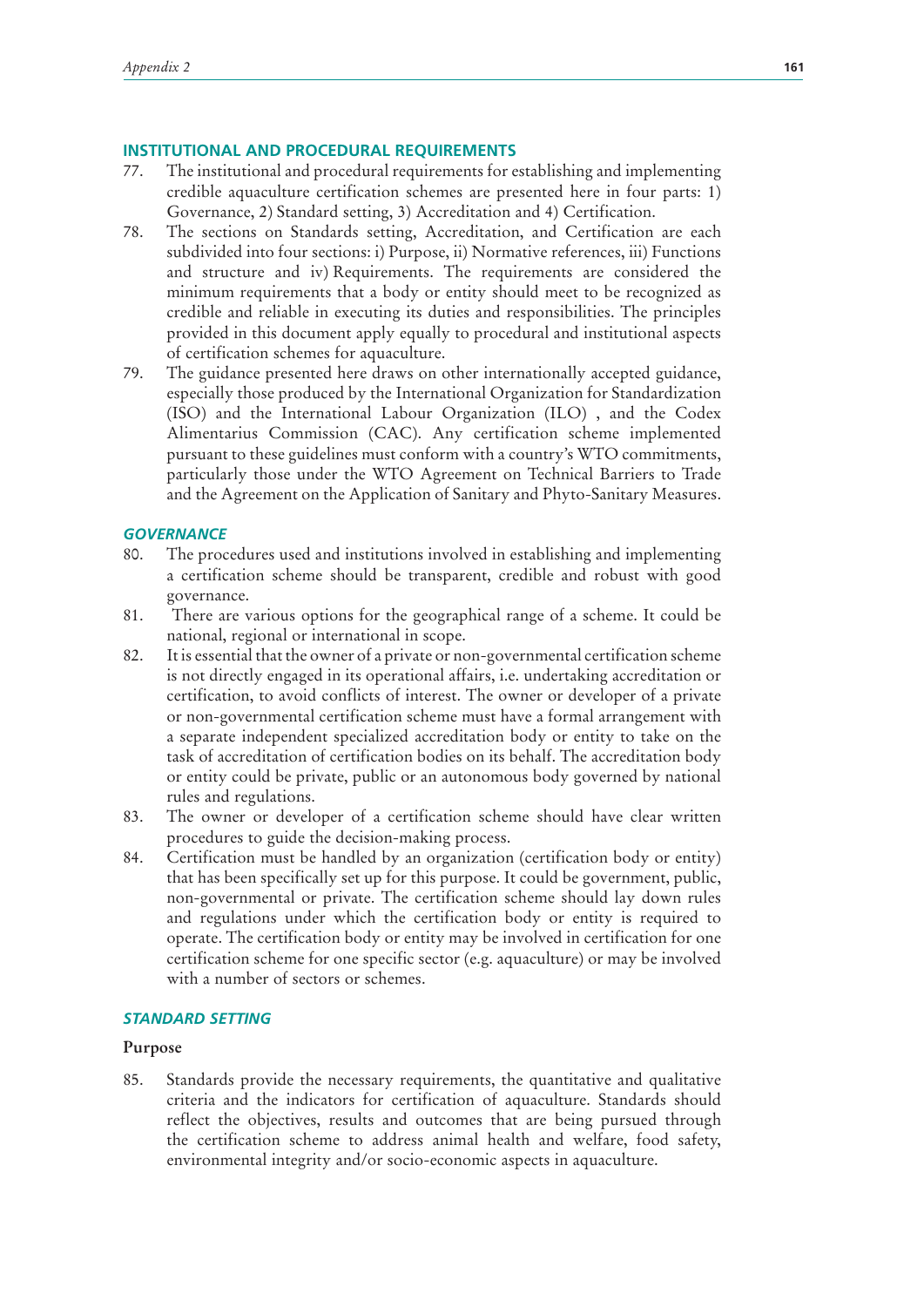#### **Normative basis**

- 86. The normative basis for development of standards includes the following existing documented procedures:
	- *WTO Agreement on technical barriers to trade*
	- *WTO Agreement on the application of sanitary and phytosanitary measures*
	- *Codex guidelines on food import and export inspection and certification systems*
	- ISO/IEC Guide 59. *Code of good practice for standardization. 1994*
	- ISO/IEC 22003:2007 *Food safety management systems: Requirements for bodies providing audit and certification of food safety management systems*
	- ISEAL. *ISEAL Code of Good Practice for Setting Social and Environmental Standards. 2006*
	- *OIE Aquatic Animal Health Code*
	- *International Council for the Exploration of the Sea (ICES) Code of Practice on the Introductions and Transfers of Marine Organisms*
	- *Code of Practice on the Introductions and Transfers of Marine Organisms*
	- ISO/IEC 22000:*2005 Food safety management systems- Requirements for any organization in the food chain*
	- ISO/TS 2004:*2005 Food safety management systems Guidance on the application of ISO 22000:2005*
	- ISO 22005:*2007 Traceability in the feed and food chain General principles and basic requirements for system design and implementation*
	- ISO/IEC 16665 *Water quality Guidelines for quantitative sampling and sample processing of marine soft-bottom macrofauna*
	- ISO 23893-1:2007 *Water quality Biochemical and physiological measurements on fish – Part 1: Sampling of fish, handling and preservation of samples*
	- ISO/IEC 17021:2006 *Conformity assessment Requirements for bodies providing audit and certification of management systems*
	- ISO/IEC 17065
	- ISO/IEC 22003:*2007 Food safety management systems: Requirements for bodies providing audit and certification of food safety management systems*
	- ISO/IEC 17021. *Management Systems certification*
	- ISO/IEC 22003. *Food safety management systems*
	- ISO/IEC 17025. *Laboratory testing*
	- ISO/IEC 22005. *Chain of Custody*

#### **Functions and organizational structure**

- 87. Standard setting encompasses the tasks of developing, monitoring, assessing, reviewing, and revising standards. These tasks can be fulfilled through a specialized standard setting body or entity, or through another suitable entity and be either a government or non government entity. The standard setting body or entity is also responsible for ensuring appropriate communications and outreach regarding the standard and the standard setting process, and ensuring that the standard and associated documents are available.
- 88. The organizational structure of a standard setting body or entity should include, *inter alia*, a technical committee of independent experts and a consultation forum with relevant stakeholder representatives whose mandates are clearly established.
- 89. A standard setting body or entity must be a legal entity, with sufficient resources to support its standard setting function. The process should include adequate stakeholder representation. Governance, administration and other support staff should be free of conflicts of interest.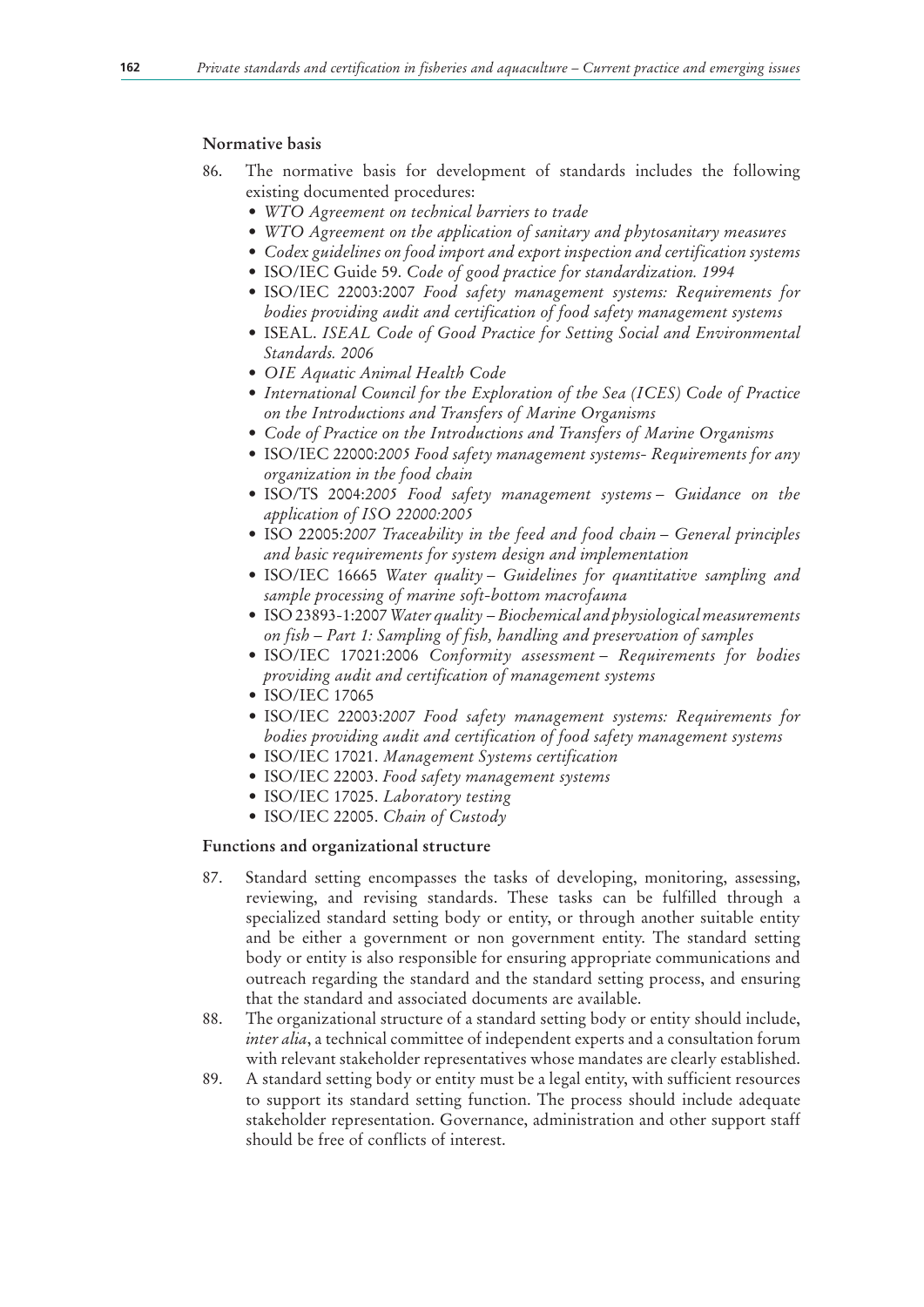# **Requirements**

**Transparency** 

- 90. Transparency in the setting of standards is essential. Transparency helps facilitate consistency with relevant national and international standards and facilitates access to information and records pertaining to certification and participation of all interested parties, including those of developing countries and countries in transition, particularly small-scale stakeholders.
- 91. The standard setting body or entity should carry out activities in a transparent fashion, following written rules of procedure. Procedural rules should contain a mechanism for the impartial resolution of any substantive or procedural disputes about the handling of standard setting matters.
- 92. On a regular basis as appropriate, the standard setting body or entity should publicize its work programme as widely as possible.
- 93. On the request of any interested party, the standards setting body or entity should provide, or arrange to provide, within reasonable time, a copy of its standard setting procedures, most recent work programme, draft standards or final standards.
- 94. Based on the needs of users, a standards setting body or entity should translate the standard setting procedures, most recent work programme, draft standards or final standards into appropriate languages.

# Participation by interested parties

- 95. The standards setting body or entity should strive to achieve balanced participation by independent technical experts and by representatives of interested parties in the standards development, revision and approval process. Interested parties can include, *inter alia*, governments, non-governmental organizations, private sector groups, civil society arrangements, representatives of the aquaculture industry (input suppliers, producers, processors, traders and retailers), the scientific community, community groups and various consortia, as indirect users of the guidelines.
- 96. Interested parties should be associated in the standard setting process through an appropriate consultation forum or be made aware of appropriate alternative mechanisms by which they can participate. Where more than one forum is designated, appropriate coordination and communication requirements should be determined and provided.

## Content and comparable systems

- 97. The standards setting process should seek to:
	- include international reference standards in animal health and welfare, food safety, environmental integrity and socio-economic aspects;
	- identify and review comparable systems;
	- identify research needs and knowledge gaps;
	- include requirements of relevant international agreements; and
	- encourage mutual recognition among certification schemes.

## Notification provisions

98. Before adopting a standard(s), the standards setting body or entity should allow a period of an appropriate duration for the submission of comments on the draft standards by interested parties. No later than the start of the comment period, the standard setting body or entity should publish a notice announcing the period for commenting in a national or, as appropriate, regional or international publication of standardization activities and/or on the Internet.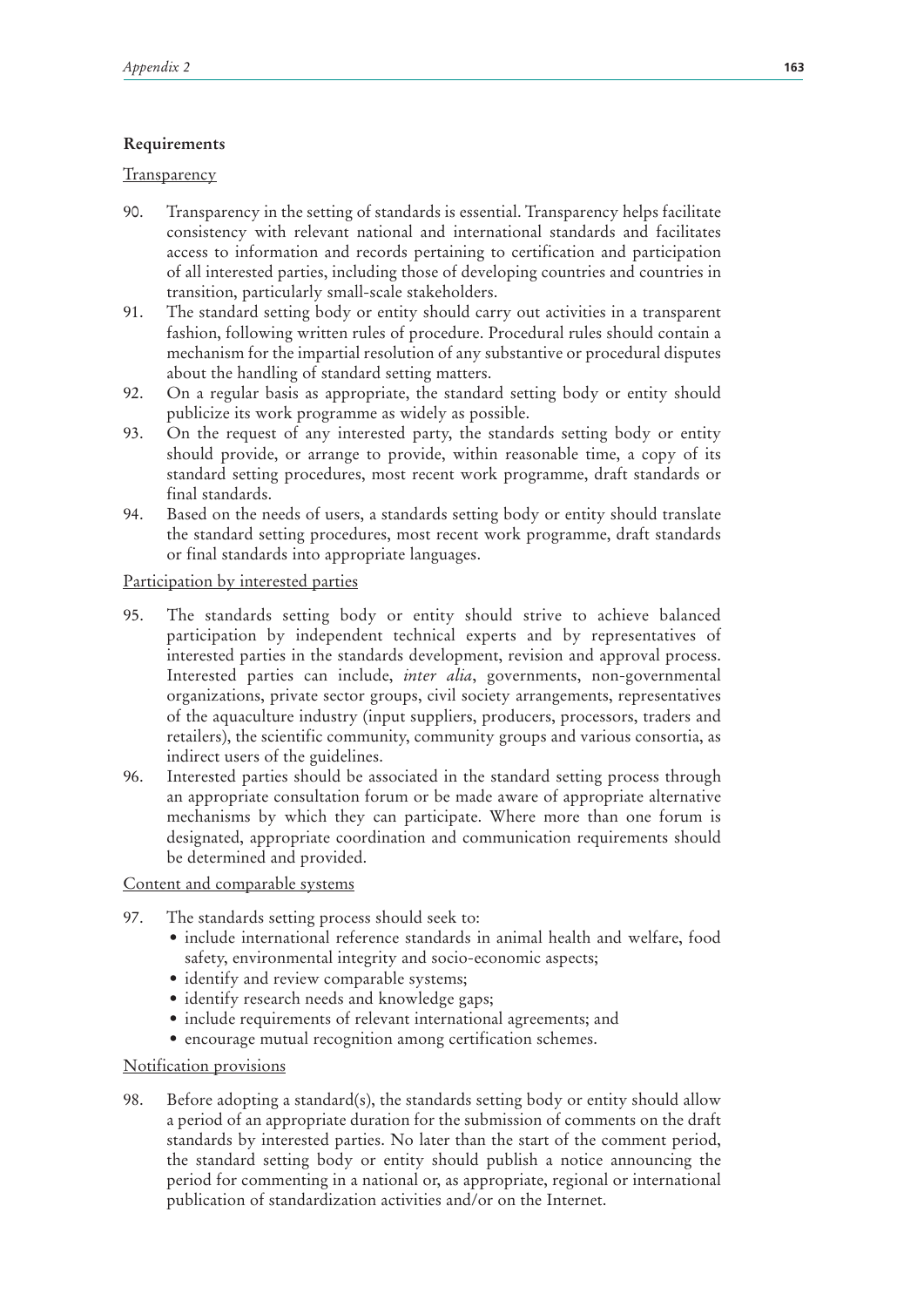99. In further processing of the standards, the standards setting body or entity should take into account the comments received during the period for commenting.

## Keeping of records

100. Proper records of standards and development activity should be prepared and maintained. The standards setting organization or entity should identify a central focal point for standards-related enquiries and for submission of comments. Contact information for this focal point should be made easily available including on the Internet.

#### Review and revision of standards and of standards setting procedures

- 101. Standards should be reviewed at regular published intervals in consultation with appropriate stakeholders and, if appropriate, revised following such reviews. Certified aquaculture operations should be given an appropriate period to come into compliance with the revised standards.
- 102. Proposals for revisions can be submitted by any interested party and should be considered by the standard setting body or entity through a consistent and transparent process.
- 103. The procedural and methodological approach for setting standards should also be updated in the light of scientific and technical progress and of the experience gained in the application of the standard in aquaculture.

## Validation of standards

- 104. In developing and revising standards, an appropriate procedure should be put in place to corroborate the standard vis-à-vis the minimum requirements for aquaculture as laid out in these guidelines. Validation is also required to ensure that standards:
	- are effective in meeting the certification goals, meaningful, objective and auditable;
	- do not contain criteria or requirements that could cause unnecessary barriers to trade or mislead the aquaculture community; and
	- take into consideration practicality and cost of standards development and maintenance.

#### *ACCREDITATION*

#### **Purpose**

105. Accreditation provides assurance that certification bodies responsible for conducting conformity assessments according to standards for aquaculture in relation to animal health and welfare, food safety, environmental integrity and socio-economic aspects are competent to carry out such tasks. Accreditation provides assurance that the certification body or entity is able to assess and certify that a specific aquaculture product, method or process comes from a certified aquaculture operation and conforms to the standards.

## **Normative reference**

• ISO/IEC 17011. *Conformity assessment – General requirements for accreditation bodies accrediting conformity assessment bodies.*

#### **Functions and structure**

106. Accreditation is an independent assessment of the competence of the certification body or entity. The task of granting accreditation following successful assessment should be undertaken by competent accreditation bodies. Accreditation is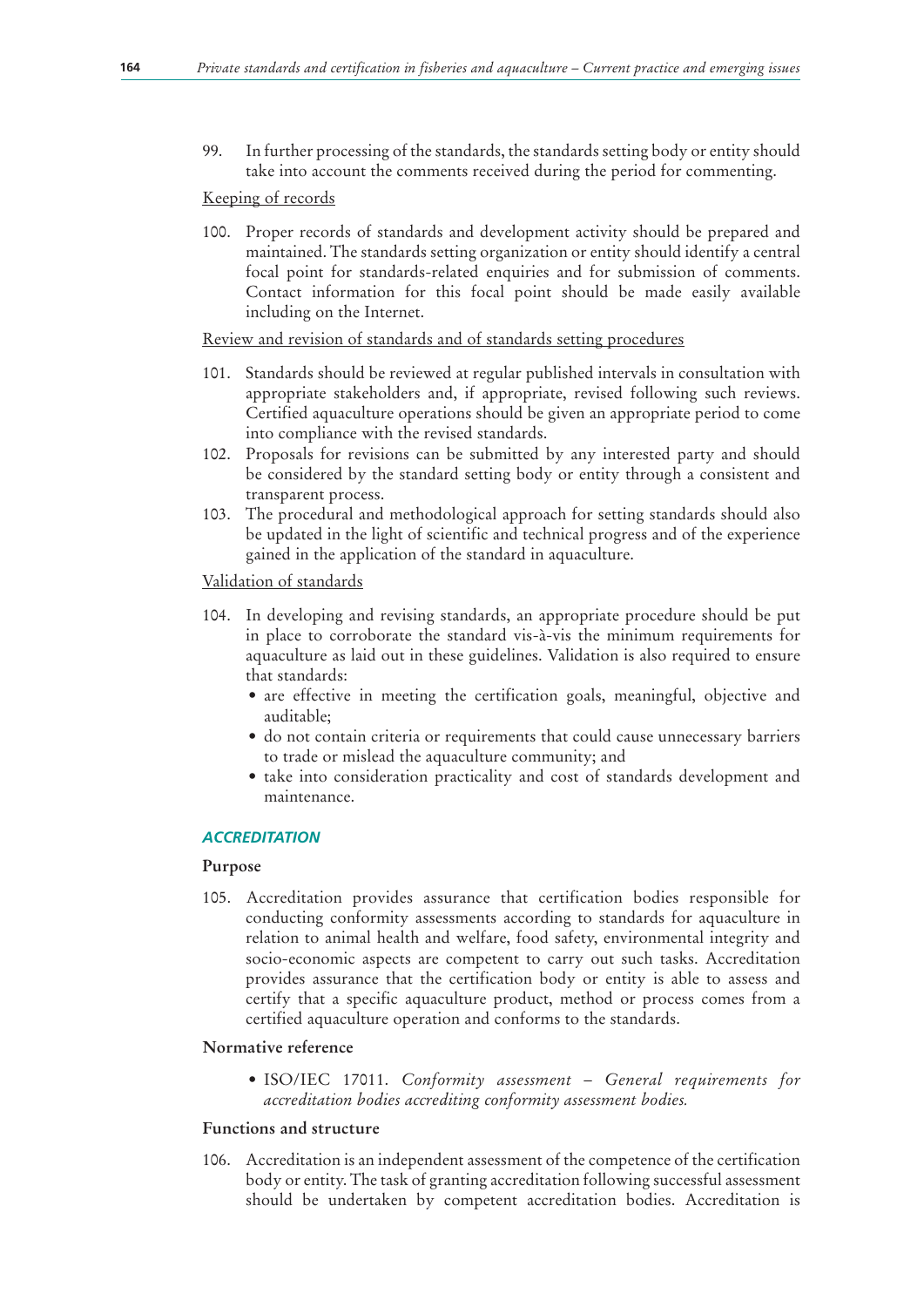carried out on the basis of a system that has its own rules and management, i.e. an accreditation system.

107. An accreditation body or entity must be a legal entity, with sufficient resources to support its functions in undertaking accreditation. The governance structure should include appropriate stakeholder representation. Governance, administration and other support staff should be free of conflicts of interest. In order to be recognized as competent and reliable in undertaking the assessment of certification bodies or entities in a non-discriminatory, impartial and accurate manner, an accreditation body or entity should fulfill, *inter alia*, the following requirements.

## **Requirements**

## Non-discrimination

- 108. Access to the services of the accreditation body or entity should be open to all certification entities irrespective of their location. Access should not be conditional upon the size of the applicant body or membership in any association or group, nor should accreditation be conditional upon the number of certification bodies already accredited.
- 109. Full recognition should be given to the special circumstances and requirements of certification bodies in developing countries and countries in transition including financial and technical assistance, technology transfer, and training and scientific cooperation, without compromising the integrity of the accreditation and certification process.

## Independence, impartiality and transparency

- 110. The accreditation body or entity should be independent and impartial. In order to be impartial and independent, the accreditation body should:
	- be transparent about its organizational structure and the financial and other kinds of support it receives from public or private entities;
	- be independent from vested interests, together with its senior executive and staff;
	- be free from any commercial, financial and other pressures that might influence the results of the accreditation process;
	- ensure that decision on accreditation is taken by a person(s) who has(ve) not participated in certification (conformity assessment); and
	- not delegate authority for granting, maintaining, extending, reducing, suspending or withdrawing accreditation to an outside person or body.

## Human and financial resources

- 111. The accreditation body or entity should have adequate financial resources and stability for the operation of an accreditation system and should maintain appropriate arrangements to cover liabilities arising from its operations and/or activities.
- 112. The accreditation body or entity should employ a sufficient number of personnel having the necessary training, technical knowledge and experience for performing accreditation functions in aquaculture.
- 113. Information on the relevant qualifications, training and experience of each member of the personnel involved in the accreditation process should be maintained by the accreditation body or entity. Record of training and experience should be kept up to date.
- 114. When an accreditation body or entity decides to subcontract work related to accreditation other than work exempted in paragraph 91 to an external body or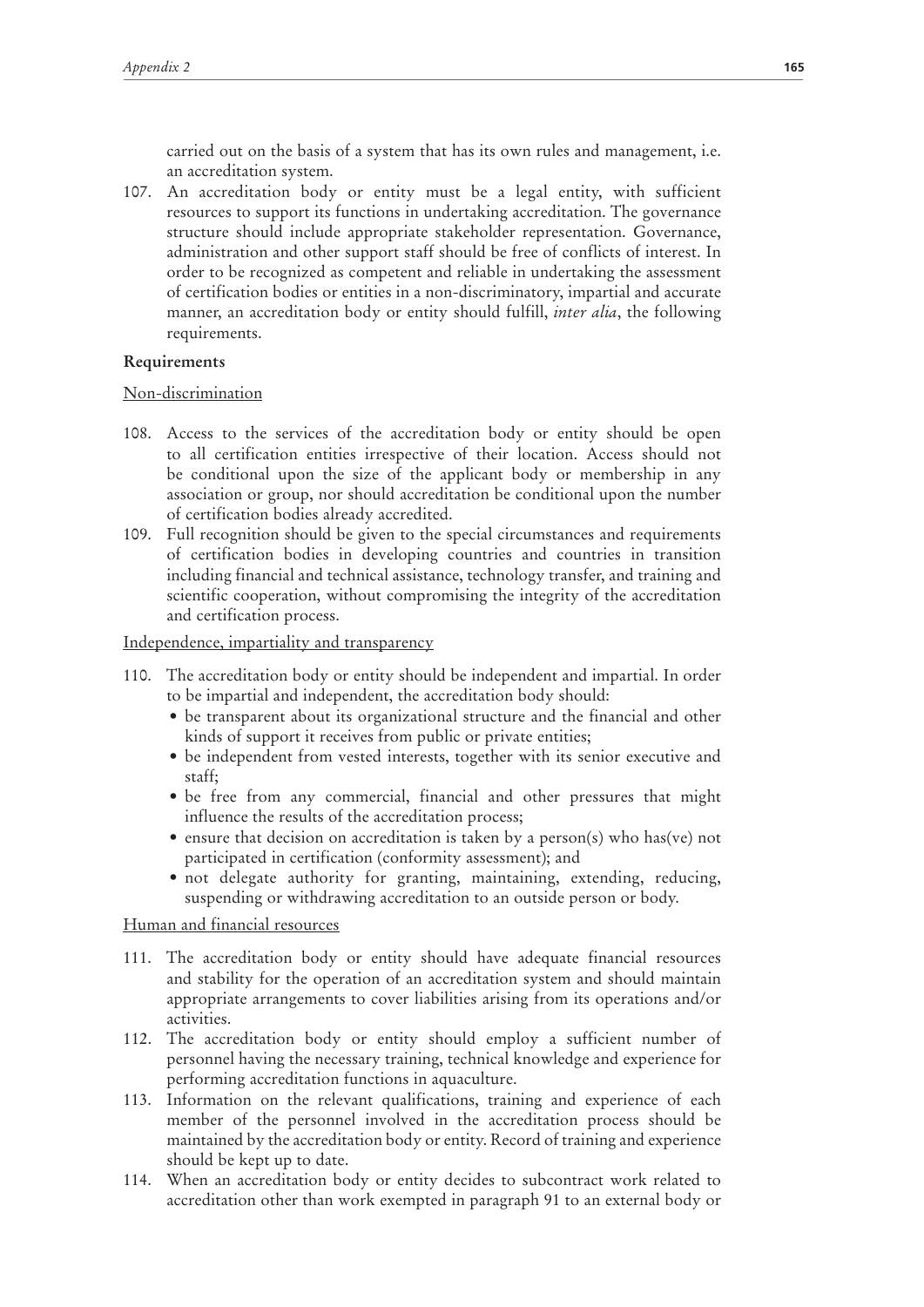person, the requirements for such an external body should be no less than for the accreditation body or entity itself. A properly documented contractual or equivalent agreement covering the arrangements including confidentiality and conflict of interests, should be drawn up.

#### Accountability and reporting

- 115. The accreditation body or entity should be a legal entity and should have clear and effective procedures for handling applications for accreditation procedures. In particular, the accreditation body or entity should maintain and provide to the applicants and accredited entities:
	- a detailed description of the assessment and accreditation procedure;
	- the documents containing the requirements for accreditation; and
	- the documents describing the rights and duties of accredited bodies.
- 116. A properly documented contractual or equivalent agreement describing the responsibilities of each party should be drafted.
- 117. The accreditation body or entity should have:
	- defined objectives and commitment to quality;
	- procedures and instructions for quality documented in a quality manual; and
	- an established effective and appropriate system for quality.
- 118. The accreditation body or entity should conduct periodic internal audits covering all procedures in a planned and systematic manner to verify that the accreditation system is implemented and effective.
- 119. The accreditation body or entity may receive external audits on relevant aspects. The results of the audit should be accessible by the public.
- 120. Qualified personnel, attached to the accreditation body or entity, should be nominated by the accreditation body or entity to conduct the assessment against all applicable accreditation requirements.
- 121. Personnel nominated for the assessments should provide the accreditation body or entity with a report of its findings as to the conformity of the body assessed to all of the accreditation requirements. The report should provide sufficiently comprehensive information such as:
	- the qualification, experience and authority of the staff encountered;
	- the adequacy of the internal organization and procedures adopted by the certification body or entity to give confidence in its services; and
	- the actions taken to correct identified nonconformities including, where applicable, those identified at previous assessments.
- 122. The accreditation body or entity should have policy and procedures for retaining records of what happened during the assessment visit for a period consistent with its contractual, legal or other obligations. The records should demonstrate that the accreditation procedures have been effectively fulfilled. The records should be identified, managed and disposed of in such a way as to ensure the integrity of the process and confidentiality of the information.

Resolution of complaints concerning accreditation of certifying bodies

- 123. The accreditation body or entity should have a written policy and procedures for dealing with any complaints in relation to any aspect of the accreditation or de-accreditation of certifying bodies.
- 124. These procedures should include establishment, on an *ad hoc* basis as appropriate, of an independent and impartial committee to respond to a complaint. The committee should seek to resolve any complaints through discussion or conciliation. If this is not possible, the committee should provide a written ruling to the accreditation body or entity, which should transmit it to the other party or parties involved.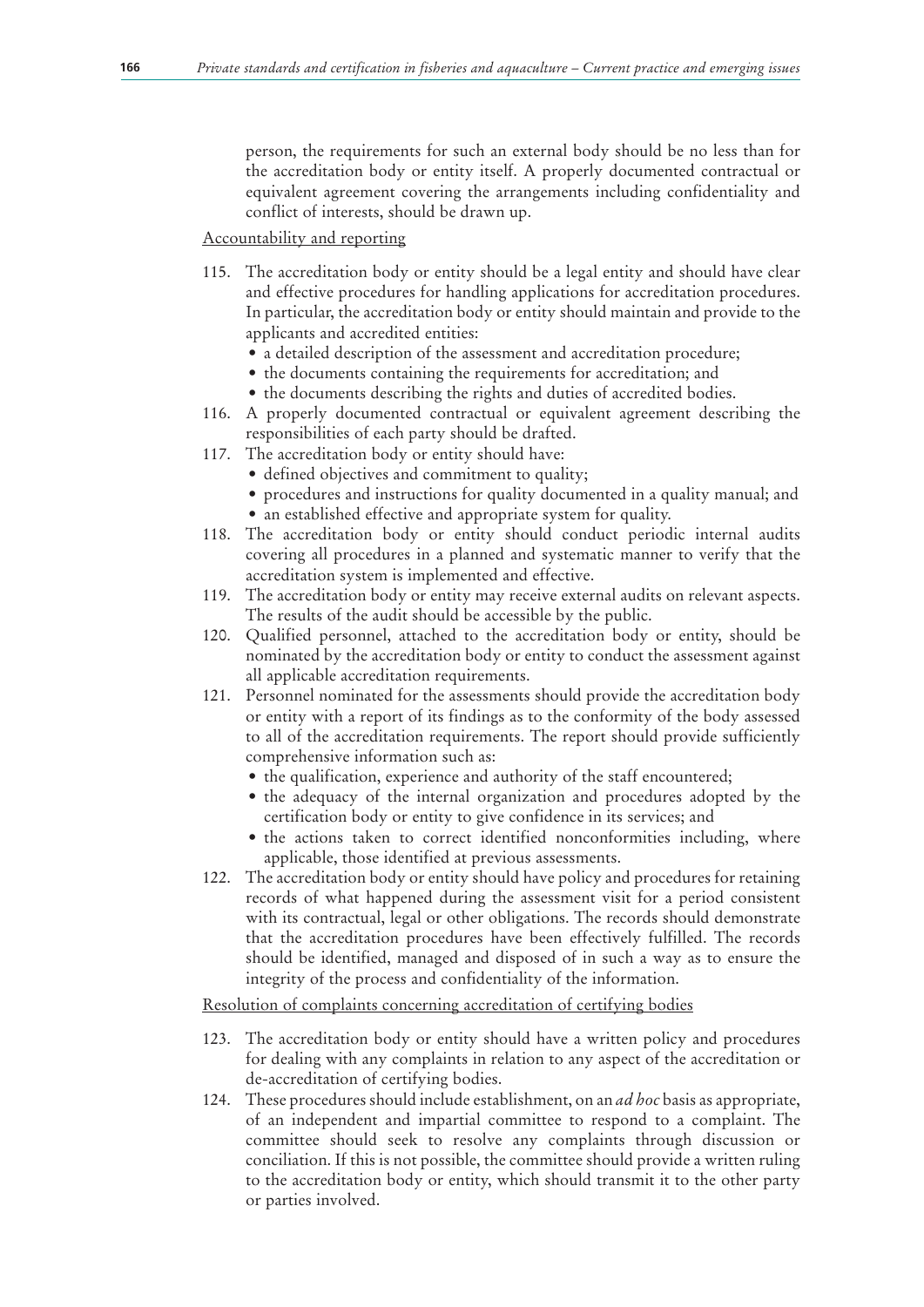- 125. The accreditation body or entity should:
	- keep a record of all complaints, and remedial actions relative to accreditation;
	- take appropriate corrective and preventive actions;
	- assess the effectiveness of remedial actions; and
	- safeguard confidentiality of information obtained during the investigation and resolution of complaints.
- 126. Information on procedures for handling complaints concerning accreditation should be made publicly available.
- 127. The above does not exclude recourse to other forms of legal and administrative processes as provided for in national legislation or international law.

**Confidentiality** 

- 128. The accreditation body or entity should have adequate arrangements, consistent with applicable laws, to safeguard confidentiality of the information obtained in the course of its accreditation activities at all levels of its organization, including committees and external bodies acting on its behalf.
- 129. Where the law requires information to be disclosed to a third party, the body should be informed of the information provided, as permitted by the law. Otherwise information about an applicant certification body or entity should not be disclosed to a third party without a written consent of the body.

# Maintenance and extension of accreditation

- 130. The accreditation body or entity should have arrangements to define the period of accreditation of a certifying body or entity, with clear monitoring procedures.
- 131. The accreditation body or entity should have arrangements to ensure that an accredited certification body or entity informs it without delay of changes in any aspects of its status or operation.
- 132. The accreditation body or entity should have procedures to conduct reassessments in the event of changes significantly affecting the capabilities or scope of activities of the accredited body or entity or the conformance with any other relevant criteria of competence specified by the accreditation body or entity.
- 133. Accreditation should be re-assessed at sufficiently close intervals or as necessary to verify that the accredited certification body or entity continues to comply with the accreditation requirements. The period for carrying out reassessments should not exceed five years.

# Suspension and withdrawal of accreditation

134. The accreditation body or entity should specify the conditions under which accreditation may be suspended or withdrawn, partially or in total, for all or part of the scope of accreditation.

# Change in the accreditation requirements

- 135. The accreditation body or entity should give due notice of any changes it intends to make in its requirements for accreditation to all stakeholders involved.
- 136. It should take account of views expressed by interested parties before deciding on the precise form and effective date of the changes.
- 137. Following a decision on and publication of the changes, it should verify that each accredited body or entity carries out any necessary adjustments to its procedures within such time as, in the opinion of the accreditation body or entity, is reasonable.
- 138. Special considerations should be given to accredited bodies in developing countries and countries in transition, without compromising the integrity of the certification process.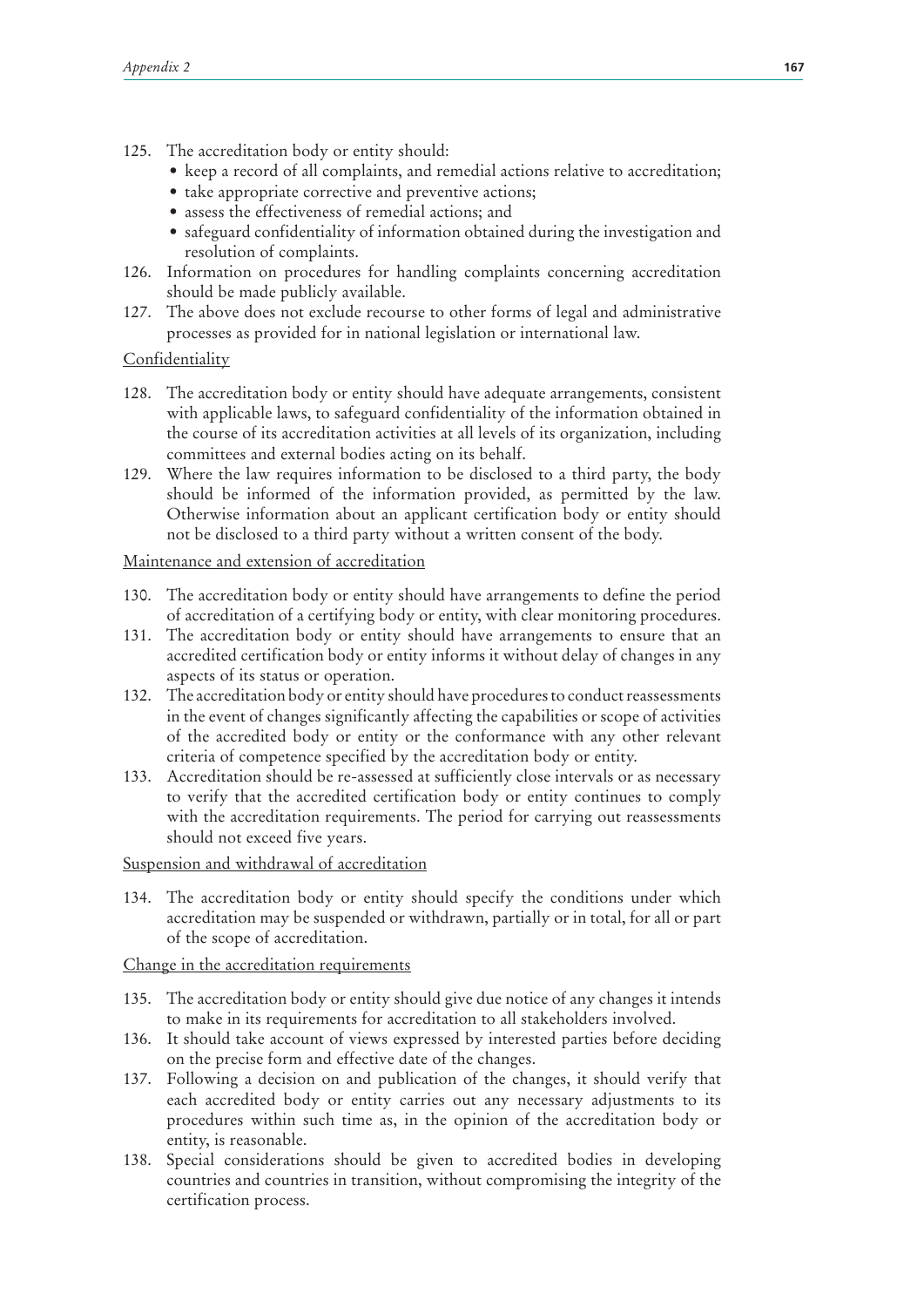#### Proprietor or licensee of an accreditation symbol, label or a logo

- 139. The provisions on the use and control of a certification claim, symbol, label or logo are addressed in the following section on certification.
- 140. The accreditation body or entity that is proprietor or licensee of a symbol or logo, intended for use under its accreditation programme, should have documented procedures describing its use.
- 141. The accreditation body or entity should not allow use of its accreditation mark or logo in any way that implies that the accreditation body or entity itself approved a product, service or system certified by a certification body or entity.
- 142. The accreditation body or entity should take suitable action to deal with incorrect references to the accreditation system or misleading use of accreditation logos found in advertisements, catalogues, etc.

#### *CERTIFICATION*

#### **Purpose**

143. Certification is the procedure by which a body or entity gives written or equivalent assurance that the aquaculture operation or activity under consideration conforms to the relevant aquaculture certification standards. Impartial certification based on an objective assessment of relevant factors provides assurance to buyers and consumers that a certified aquaculture product comes from an aquaculture operation that conforms to the certification standards.

#### **Scope**

- 144. Certification could include an aquaculture activity e.g. an aquaculture operation of the chain of custody of a product. Separate certificates may be issued for the aquaculture activity and the chain of custody of a product.
- 145. Two types of assessments are required for certification:
	- Conformity assessment: Whether an aquaculture activity conforms to the standards and related certification criteria.
	- Chain of custody assessment: Whether adequate measures are in place to identify and differentiate products from a certified aquaculture operation including production and subsequent stages of processing, distribution and marketing (traceability).
- 146. Aquaculture products that are labelled to indicate to the buyer and consumer of their origin from a certified aquaculture operation and chain of custody require both types of assessments and certificates.

#### **Normative references**

- ISO Guide 62, *General Requirements for bodies operating assessment and certification/registration of quality systems.* 1996
- ISO/IEC Guide 65, *General requirements for bodies operating product certification systems*. 1996
- WTO. *Agreement on Technical Barriers to Trade*
- ISO/IEC 17021. *Management Systems certification*
- ISO/IEC 22003. *Food safety management systems*
- ISO/IEC 17025. *Laboratory testing*
- ISO/IEC 22005. *Chain of Custody*
- OIE Aquatic Animal Health Code/Guidelines
- TBT Articles 5–6. *Conformity Assessment*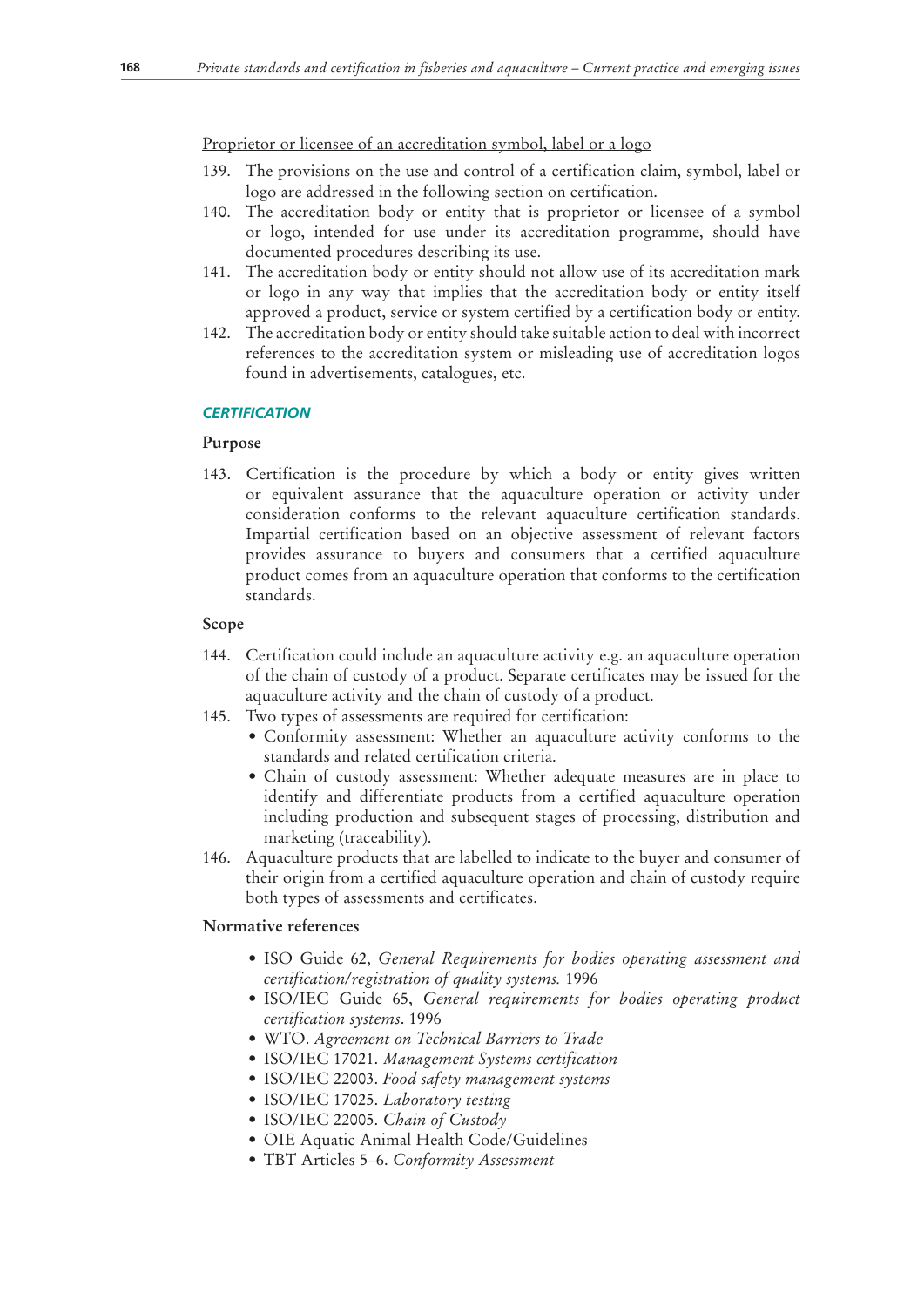## **Functions and structure**

147. The tasks of carrying out conformity and chain of custody assessments should be undertaken by accredited certification bodies. In order to be recognized as competent and reliable in undertaking the assessments in a non-discriminatory, impartial and accurate manner, a certification body or entity should fulfill the following requirements.

## **Requirements**

## Independence and impartiality

- 148. The certification body or entity should be legally and financially independent from the owner of the certification scheme and should not have any conflict of interest.
- 149. The certification body or entity and its assessment and certifying staff, whether directly employed by the certification body or entity or sub-contracted by it, should have no commercial, financial or any other interest in the aquaculture operation or chain of custody to be assessed other than for its certification services.
- 150. The certification body or entity should ensure that the personnel who conduct assessment in view of certification are different from the personnel which grant the certificate.
- 151. The certifying body or entity should not delegate authority for granting, maintaining, extending, reducing, suspending or withdrawing certification to an outside person or body.

Non-discrimination

- 152. Access to the services of the certification body or entity should be open to all types of aquaculture operations.
- 153. Access to the certification body or entity should not be conditional upon the size or scale of the aquaculture operations nor should certification be conditional upon the number of aquaculture operations already certified.

Human and financial resources

- 154. The certification body or entity should have adequate financial resources and stability for its conduct and should maintain appropriate arrangements to cover liabilities arising from its operations and/or activities.
- 155. The certification body or entity should employ a sufficient number of personnel having the necessary qualifications, training, technical knowledge, education and experience for performing conformity and/or chain of custody assessments in aquaculture.
- 156. Information on the relevant qualifications, training and experience of each member of the personnel involved in the certification process should be maintained by the certification body or entity. Record of training and experience should be kept up to date.
- 157. When a certification body or entity decides to sub-contract work related to certification, to an outside body or person other than work exempted in paragraph 132, the requirements for such an external body should be no less than for the certification body or entity itself. A properly documented contractual or equivalent agreement, covering the arrangements including confidentiality and conflict of interests, should be drawn up. A sub–contractor should be periodically audited and evaluated.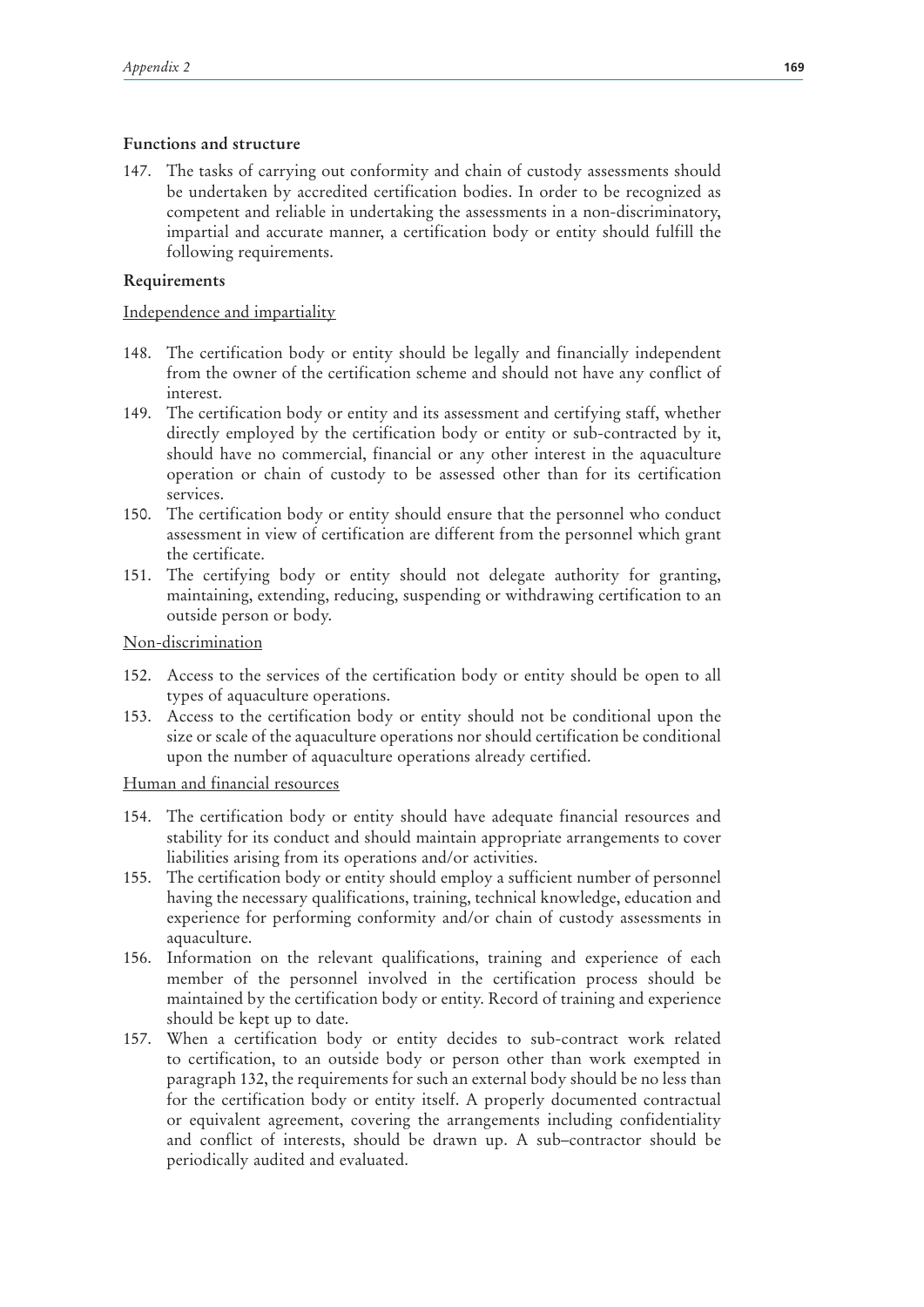## Accountability and reporting

- 158. The certification body or entity should be a legal entity and have clear and effective procedures for handling applications for certification of aquaculture operations and/or chains of custody for aquaculture products. In particular, the certification body or entity should maintain and provide to the applicants and certified entities:
	- a detailed description of the assessment and certification procedure;
	- the documents containing the requirements for certification; and
	- the documents describing the rights and duties of certified entities.
- 159. A properly documented contractual or equivalent agreement describing the rights and duties of each party should be drafted between the certification body or entity and its clients.
- 160. The certification body or entity should conduct periodic internal audits covering all procedures in a planned and systematic manner to verify that the certification system is implemented and effective.
- 161. The certification body or entity may receive external audits on relevant aspects. The results of the audits should be accessible by the public.
- 162. The certification body or entity should have a policy and procedures for retaining records for a period consistent with its contractual, legal or other obligations. The records should demonstrate that the certification procedures have been effectively fulfilled, particularly with respect to application forms, assessment reports and other documents relating to granting, maintaining, extending, reducing, suspending or withdrawing certification. The records should be identified, managed and disposed of in such a way as to ensure the integrity of the process and confidentiality of the information. The certification body or entity should ensure that any changes to the agreed procedures are notified to all affected parties.
- 163. The certification body or entity should make appropriate, non-confidential documents available on request.

#### Certification fees

164. If the certification body or entity charges fees, it should maintain a written fee structure for applicants and certified aquaculture operations that should be available on request. In establishing the fee structure and in determining the specific fee of certification, the certification body or entity should take into account, *inter alia*, the requirements for accurate and truthful assessments, the scale, size and complexity of the aquaculture operation or chain of custody, the requirement of non-discrimination of any client, and the particular circumstances and requirements of small-scale farmers, developing countries and countries in transition.

## **Confidentiality**

- 165. The certification body or entity should have adequate arrangements, consistent with applicable laws, to safeguard confidentiality of the information obtained in the course of its certification at all levels of its organization.
- 166. Where the law requires information to be disclosed to a third party, the client should be informed of the information provided, as permitted by the law. Otherwise information about a particular product or aquaculture operation should not be disclosed to a third party without a written consent of the client.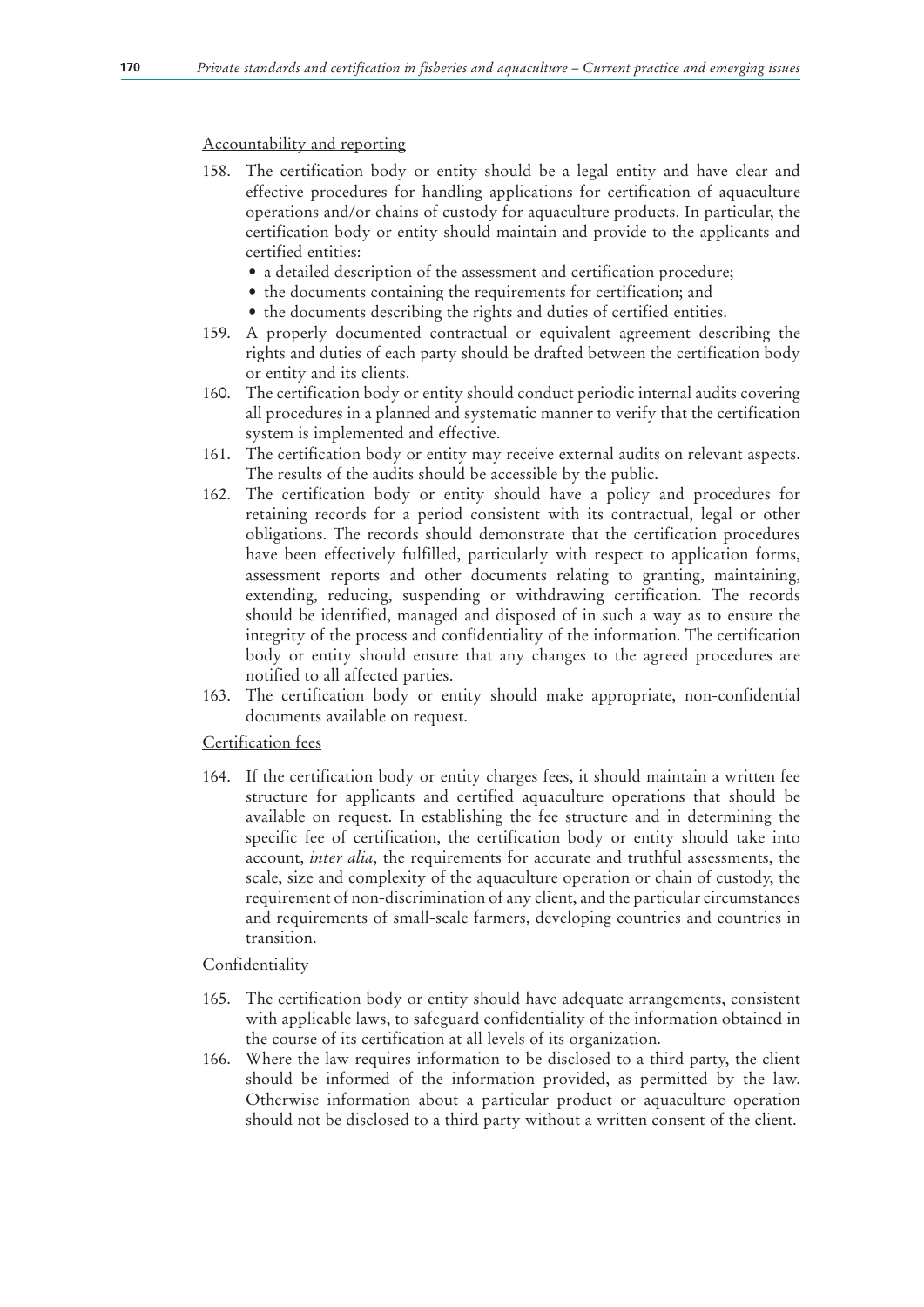# Maintenance of certification

- 167. The certification body or entity should carry out periodic surveillance and monitoring at appropriate intervals to verify that certified aquaculture operations and/or certified chains of custody continue to comply with the certification requirements.
- 168. The certification body or entity should require the client to notify it promptly of any intended changes to the management of the aquaculture, or the chain of custody, or other changes that may affect conformity to certification standards.
- 169. The certification body or entity should have procedures to conduct reassessments in the event of changes significantly affecting the status and management of the certified aquaculture operation, or the chain of custody, or if analysis of a complaint or any other information indicates that the certified aquaculture operation and/or the chain of custody no longer comply with the required standard and/or related requirements of the certification body or entity.
- 170. The period of validity of a certificate should not exceed five years. The assessment required for re-certification should give particular attention to changes made in the conduct of the aquaculture operation or in the management practices.

# Renewal of certification

171. On the basis of proper monitoring and auditing, the validity of certification should be renewed for an agreed period, not to exceed five years, or more frequently if warranted by changes in the operation under certification.

## Suspension and withdrawal of certification

- 172. The certification body or entity should specify the conditions under which certification may be suspended or withdrawn, partially or in total, for all or part of the scope of certification.
- 173. The certification body or entity should require that a certified aquaculture operation and/or chain of custody upon suspension or withdrawal of its certification (however determined), discontinues use of all advertising matter that contains any reference thereto and returns any certification documents as required by the certification body or entity. The certification body or entity should also be responsible for informing the public about the withdrawal or suspension after the appeals process is exhausted.

# Maintaining the chain of custody

- 174. Chain of custody procedures are implemented at the key points of transfer. At each point of transfer, which may vary according to the type of aquaculture product traded, all certified aquaculture products must be identified and differentiated from non-certified aquaculture products.
- 175. The certification body or entity should ensure that a recipient of certified aquaculture products should maintain pertinent chain of custody records, including all records relating to shipment, receipt and invoicing.
- 176. The certification body or entity should have documented procedures defining auditing methods and periodicity of audits.
- 177. Any breach or apparent breach of the chain of custody identified during an inspection/audit should be explicitly recorded in the inspection/audit report together with:
	- an explanation of the factors that allowed the breach to occur; and
	- an explanation of the corrective actions taken or required to deal with the product affected by the breach and to ensure that a similar breach does not occur again.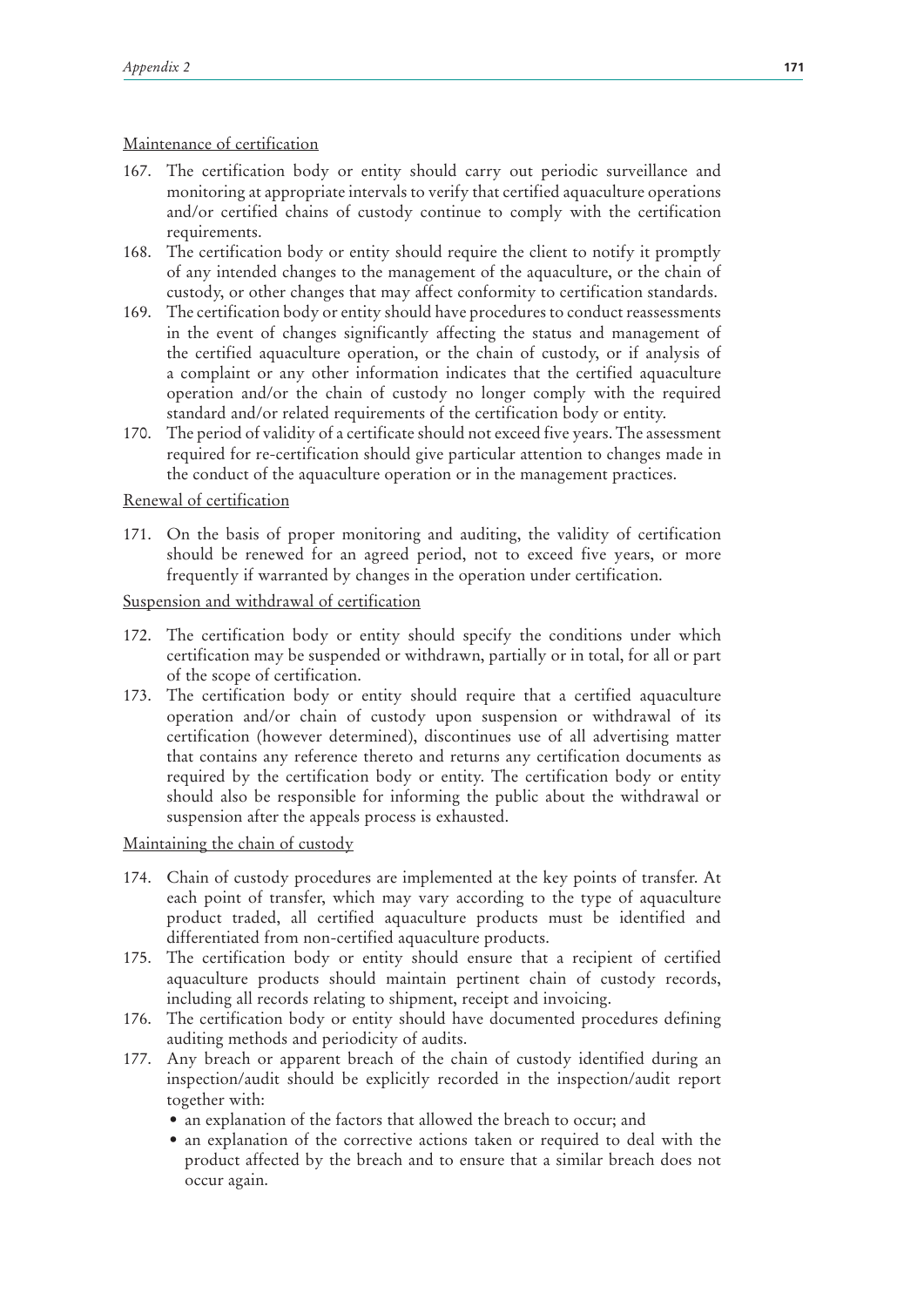- 178. All inspection/audit records should be incorporated into a written inspection/ audit report that is available to pertinent parties and filed at the office of the certification body or entity.
- 179. The inspection/audit report should contain, as a minimum:
	- the date of the inspection/audit;
	- the name(s) of the person(s) responsible for the report;
	- the names and addresses of the sites inspected/audited;
	- the scope of the inspection/audit; and
	- comments on the conformity of the client with the chain of custody requirements.

Use and control of a certification claim, symbol, label or a logo

- 180. The owner of the certification scheme should have documented procedures describing the requirements, restrictions or limitations on the use of symbols, labels or logos indicating that an aquaculture product comes from a certified aquaculture operation. In particular, the certification scheme is required to ensure that symbols, labels or logos should not relate to claims that are of no relevance for certified aquaculture operations or products and could cause barriers of trade or mislead the consumer.
- 181. The owner of the certification scheme should not issue any license to affix its mark/claim/label/logo or issue any certificate for any aquaculture operations or products unless it is assured that the product bearing it is in fact produced from certified sources.
- 182. The certification body or entity, accreditation body or entity or owner of the certification scheme is responsible that no fraudulent or misleading use is made with the use and display of its certification mark, labels or logos.
- 183. If the certification body or entity, accreditation body or entity or owner of the certification scheme confers the right to use a symbol, label or logo to indicate certification, the aquaculture operation and any aquaculture product from it may use the specified symbol, label or logo only as authorized in writing by it.
- 184. The certification body or entity, accreditation body or entity or owner of the certification scheme should take suitable action to deal with incorrect references to the certification system or misleading use of symbols, labels and logos found in advertisements and catalogues.
- 185. All certificates issued should include:
	- the name and address of the accreditation body or entity or owner of the certification scheme;
	- the name and address of the certification body or entity;
	- the name and address of the certification holder;
	- the effective date of issue of the certificate;
	- the substance of the certificate;
	- the term for which the certification is valid; and
	- the signature and the stamp of the issuing officer.

## **Resolution of complaints and appeals**

## Policy and procedures

186. The accreditation body or entity or owner of the certification scheme should have written policy and procedures, applicable to accredited certification bodies, for dealing with any complaints and appeals from involved parties in relation to any aspect of the certification or de-certification. Such procedures should be timely, clearly define the scope and nature of appeals that will be considered and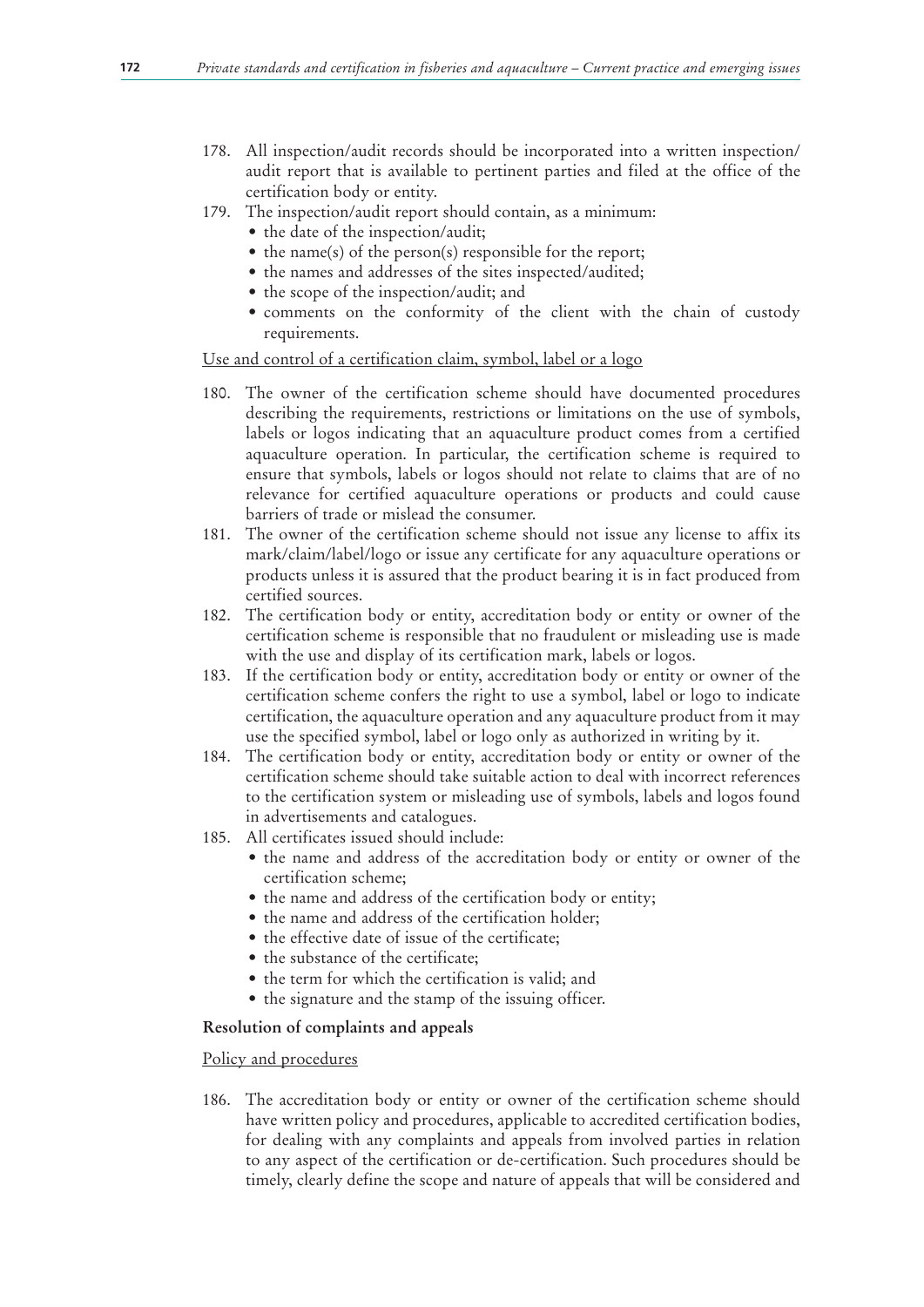should be open only to parties involved in, or consulted during the assessment. Costs of appeals should be borne by the appellant.

- 187. These procedures should include an independent and impartial committee to respond to any complaint. If possible, the committee should attempt to resolve any complaint through discussion or conciliation. If this is not possible, the committee should provide a written finding to the certification body or entity, accreditation body or entity or owner of the certification scheme as appropriate, which should transmit the finding to the party or parties involved.
- 188. The above does not exclude recourse to other forms of legal and administrative processes as provided for in national and regional legislation or international law.

Keeping of records on complaints and appeals concerning certification

- 189. The certification body or entity, accreditation body or entity or promoter/owner of the certification scheme should:
	- keep a record of all complaints and appeals, and remedial actions related to certification;
	- take appropriate corrective and preventive action;
	- assess the effectiveness of remedial actions; and
	- safeguard confidentiality of information obtained during the investigation and resolution of complaints and appeals concerning certification.
- 190. Information on procedures for handling of complaints and appeals concerning certification should be made publicly available.

#### **SPECIAL CONSIDERATIONS FOR IMPLEMENTATION**

- 191. National and relevant international organizations, whether governmental or non-governmental, the aquaculture industry and financial institutions should recognize the special circumstances and requirements of aquaculture producers and other stakeholders in developing countries, especially those in least-developed countries and small island developing states, to support the effective and progressive implementation of these guidelines. States, relevant intergovernmental and non-governmental organizations, buyers and traders, and financial institutions should work to address these implementation needs, especially in the areas of financial and technical assistance, technology transfer, capacity building and training. Such assistance should also consider direct support towards the possible high costs of accreditation and certification.
- 192. Assistance is needed for building the capacity and enhancing the ability of stakeholders to participate in developing and complying with aquaculture certification schemes consistent with these guidelines. This includes ensuring that stakeholders have access to, and understanding of, these guidelines, as well as provisions of relevant international conventions and applicable standards that are essential for responsible aquaculture. Appropriate and up-to-date technologies may be required to comply with certification standards. Full benefit from such technologies would require extension, training, skill development and other local capacity building programmes for farmers and local communities and other stakeholders. Governmental and other institutions should support cooperation, especially at regional and sub-regional levels, in capacity building for developing and complying with aquaculture certification systems most suitable to their regions, and in the elaboration of mechanisms and protocols for the exchange of knowledge, experience and technical assistance in support of these objectives.
- 193. Different aquaculture certification schemes may be capable of meeting the same objective and to that extent may be equivalent. Memoranda of understanding, mutual recognition agreements, and unilateral recognition may be developed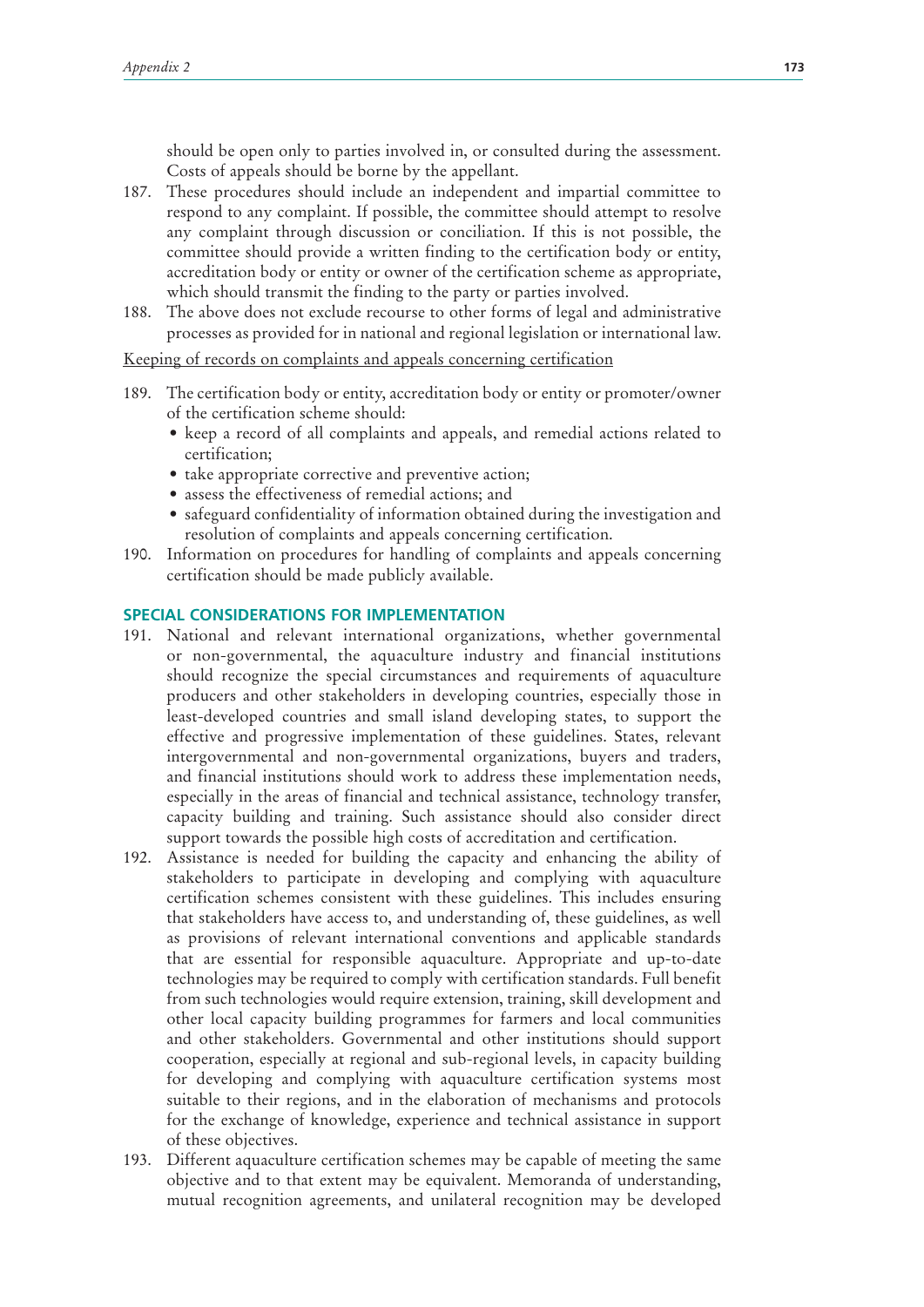for mutual recognition of aquaculture certification schemes, all of which should include appropriate controls and verification of the certification systems involved. Tools and technical assistance may be required to ensure fairness, transparency and uniformity in developing agreements and monitoring that facilitates the development and implementation of aquaculture certification schemes consistent with the certification, accreditation and standards development procedures provided in these guidelines.

194. Notwithstanding the other provisions of this chapter, third-party certification schemes implemented in application of these guidelines should not replace related certification schemes or official certificates issued by States. FAO will facilitate and monitor implementation of these guidelines on certification in aquaculture and promote exchange of knowledge and experience. Development agencies and donor institutions are encouraged to support FAO in facilitating financial and technical assistance to developing countries and countries in transition.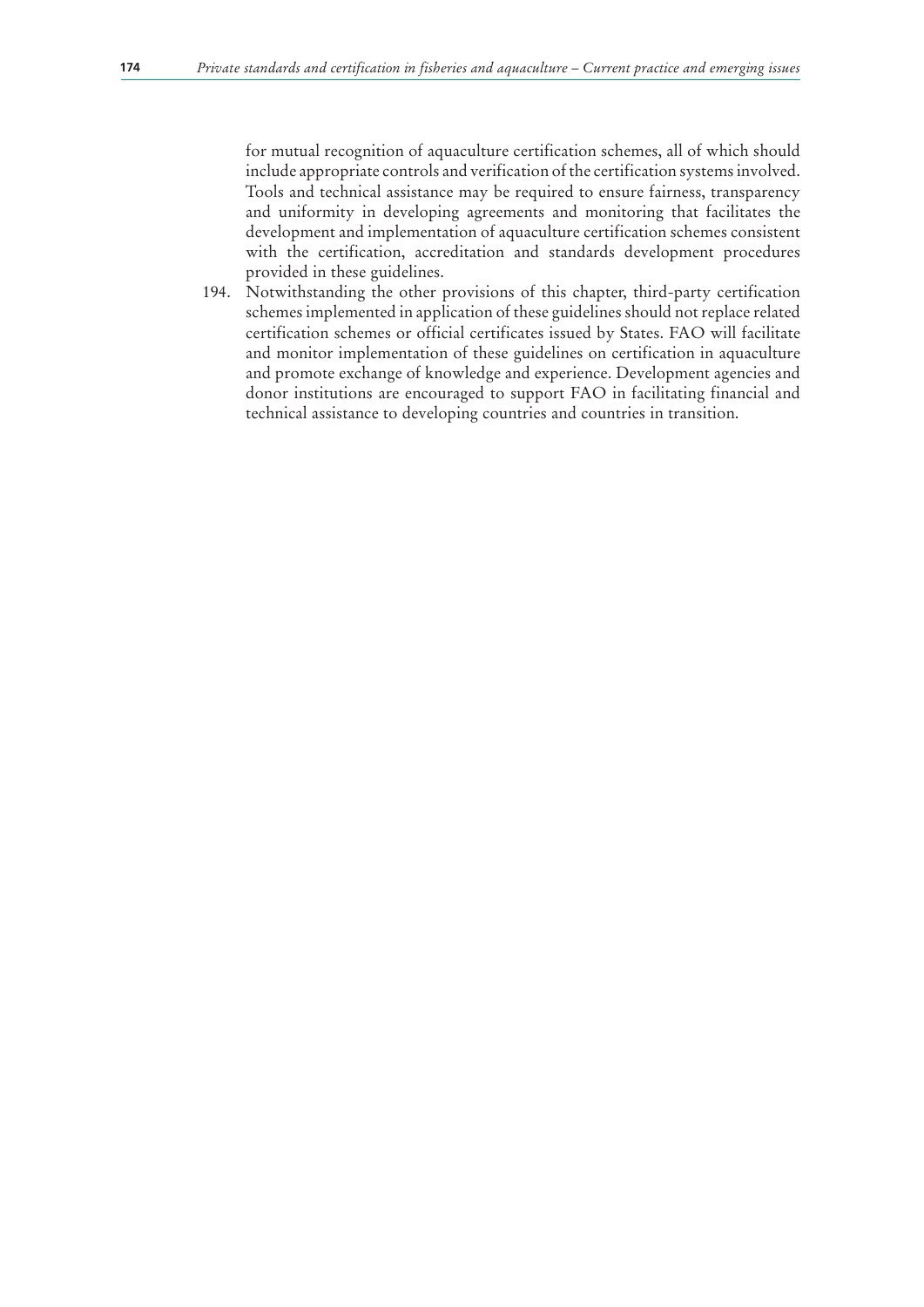# **APPENDIX 3**

# **Definitions relevant to private standards and certification**

#### **INTRODUCTION**

Standards, and related certification, are developed by a variety of public and private organizations, target a variety of objectives and cover a variety of industrial activities. Consequently, the terminology is varied and rich and can lead to confusion.

Throughout this technical paper, many key words related to private standards and certification have been used and key definitions have been provided directly in the text. Additional definitions are provided hereafter to facilitate their understanding in the context of fisheries and aquaculture and to link to the international instruments from which they have been extracted.

#### **Accreditation\***

- Procedure by which a competent authority gives formal recognition that a qualified body or person is competent to carry out specific tasks. (ISO/IEC Guide 2, 12.11)
- Third party attestation related to a conformity assessment body conveying formal demonstration of its competence to carry out specific conformity assessment tasks. (ISO/ IEC 17000:2004)
- The procedure by which an authoritative body gives formal recognition of the competence of a certification body to provide certification services, against an international standard. (Global Food Safety Initiative Guidance Document 5th Edition September 2007. http://www.mygfsi.com/)
- The formal recognition that an organization is competent to perform specific processes, activities, or tasks (which are detailed in a scope of accreditation) in a reliable credible and accurate manner. It follows that:
	- Accreditation must be objective, transparent and effective.
	- An Accreditation Body (AB) must use highly professional competent assessors and technical experts in all relevant fields.
	- All AB employees (and subcontractors) must be reliable, ethical and competent in both accreditation processes and the relevant technical fields. (International Accreditation Forum IAF Guidance Document Issue 4. IAR GD 2: 2005)
- Procedure by which the evaluation, certification and inspection bodies have been assessed against internationally recognized standards to demonstrate their competence, impartiality and performance capability to carry out specific tasks. (United Kingdom Accreditation Service, UKAS. http://www.ukas.com/about accreditation/What\_is\_Accreditation/What\_is\_Accreditation.asp)

## **Accreditation body\***

- Body that conducts and administers an accreditation system and grants accreditation. (ISO Guide 2, 17.2)
- Authoritative body that performs accreditation. (ISO/IEC 17000:2004, 2.6)
- Agency having jurisdiction to formally recognize the competence of a certification body to provide certification services. (Global Food Safety Initiative Guidance Document 5th Edition September 2007. http://www.mygfsi.com/)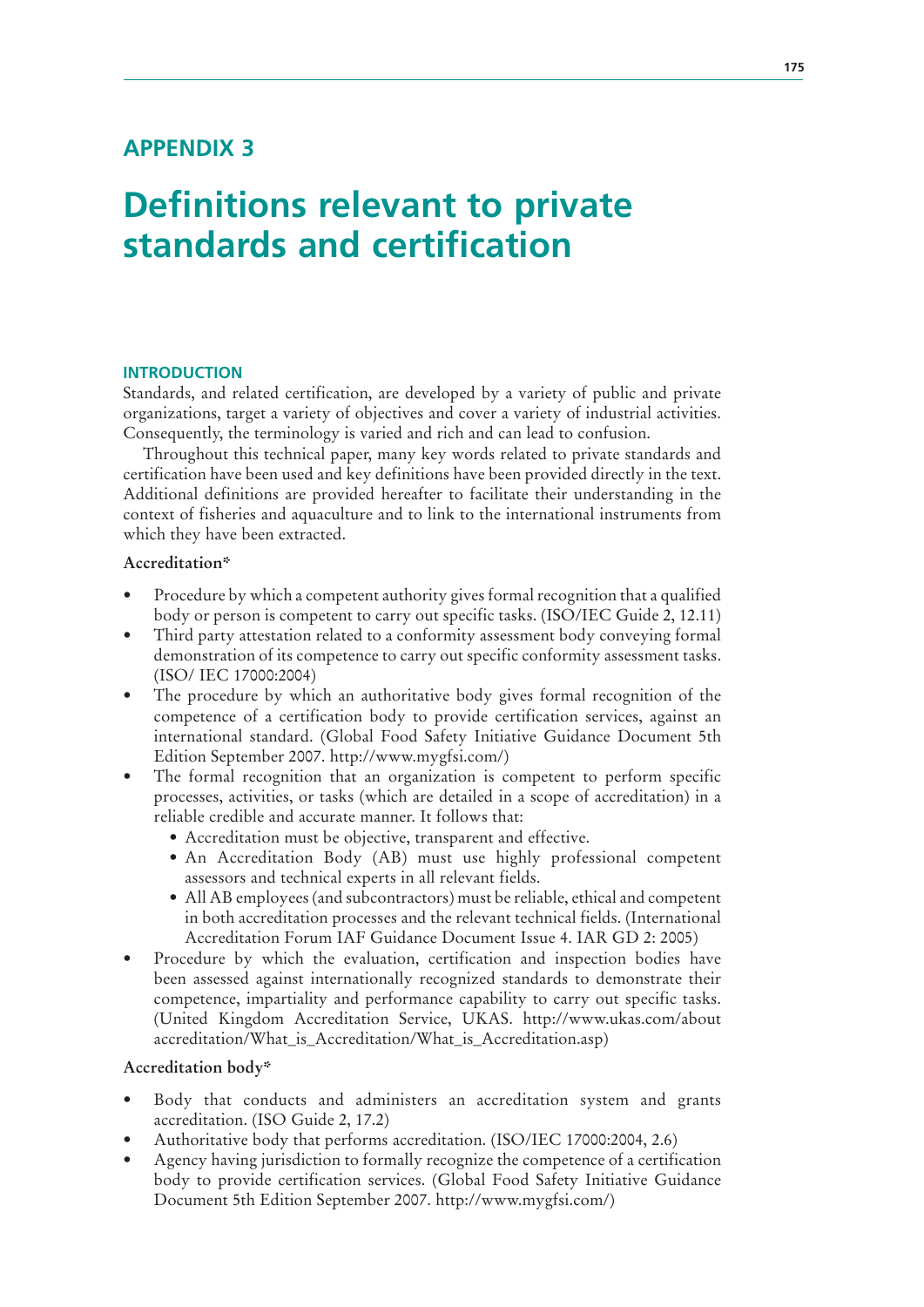# **Accreditation system\***

System that has its own rules of procedure and management for carrying out accreditation. Accreditation of certification bodies is normally awarded following successful assessment and is followed by appropriate surveillance (ISO Guide 2, 17.1)

## **Assessment**

- Process undertaken by an accreditation body to assess the competence of conformity assessment body based on particular standrad/s and/or other normative documents for a defined scope of accreditation. (ISO/IEC 17011: 2004, 3.7)
- All activities related to the certification/registration of an organization to determine whether the organization meets all the requirements of the relevant clauses of the specified standard necessary for granting certification/registration, and whether they are effectively implemented, including documentation review, audit, preparation and consideration of the audit report and other relevant activities necessary to provide sufficient information to allow a decision to be made as to whether certification/registration shall be granted. (In this Guidance the term "organization" is identical to the term "supplier" used in ISO/IEC Guide 62). (International Accreditation Forum IAF Guidance Document Issue 4. IAR GD 2: 2005)

## **Audit\***

- Systematic, independent, documented process for obtaining records, statements of factsor other relevant information and assessing them objectively to determine the extent to which the specified requirements are fulfilled (ISO/IEC 17000: 2004, 4.4)
- A systematic and functionally independent examination to determine whether activities and related results comply with planned objectives (*Codex Alimentarius*, Principles for Food Import and Export Certification and Inspection, CAC/GL 20).
- Systematic and functionally independent examination to determine whether activities and related results comply with a conforming scheme, whereby all the elements of this scheme should be covered by reviewing the suppliers' manual and related procedures, together with an evaluation of the production facilities. (Global Food Safety Initiative Guidance Document 5th Edition September 2007. http://www.mygfsi.com/)

## **Auditor**

Person qualified to carry out audits for or on behalf of a certification body. (Global Food Safety Initiative Guidance Document 5th Edition September 2007. http://www.mygfsi.com/)

## **Benchmark**

Procedure by which a food safety-related scheme is compared to a specific Guidance Document. (Global Food Safety Initiative Guidance Document 5th Edition September 2007. http://www.mygfsi.com/)

# **Central government body**

Central government, its ministries and departments or any body subject to the control of the central government in respect of the activity in question. (TBT Agreement)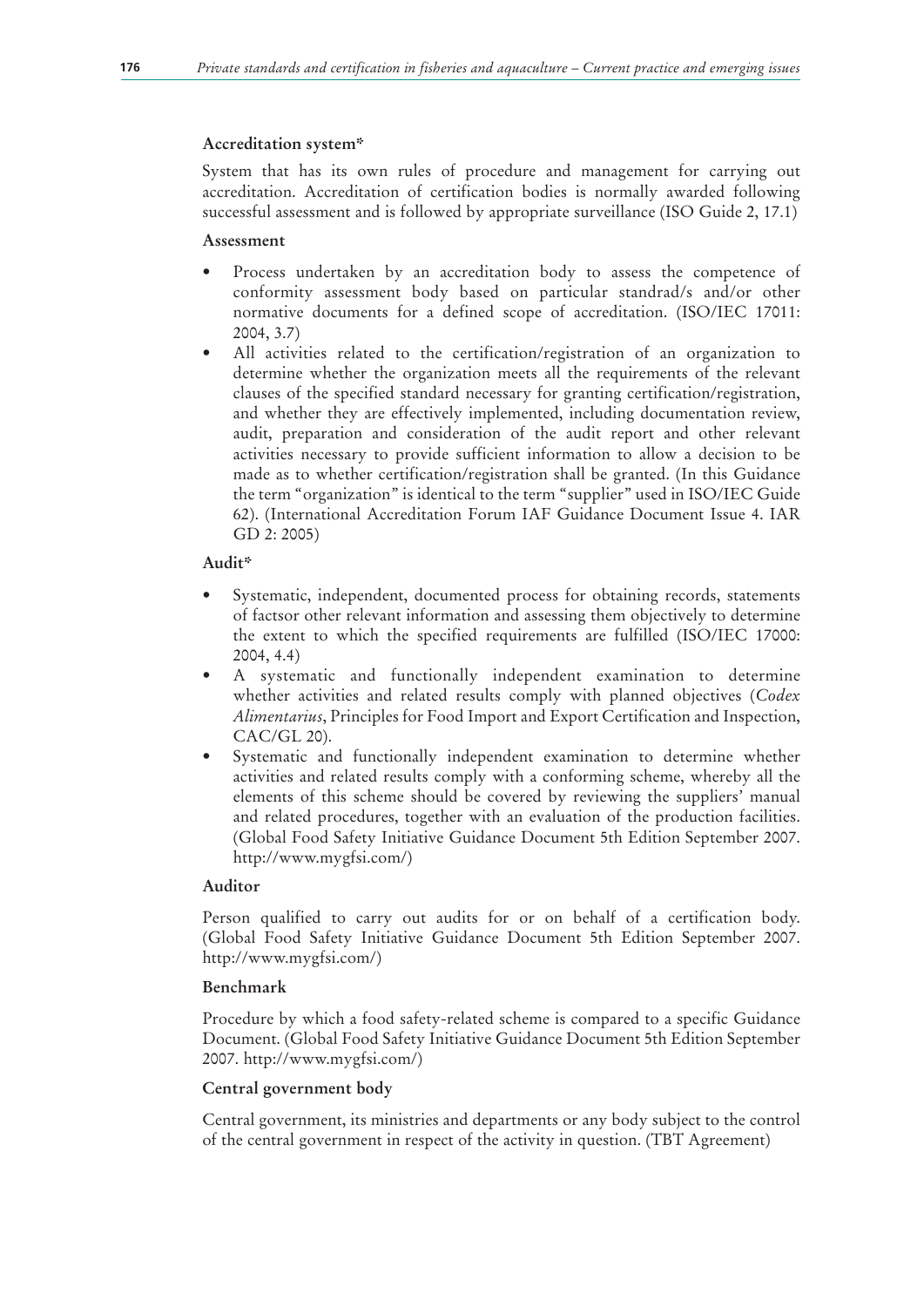# **Certification\***

- Procedure by which an official certification body or officially recognized certification body gives written or equivalent assurance that a product, process or service conforms to specified requirements. Certification may be, as appropriate, based on a range of audit activities that may include continuous audit in the production chain. (Modified from ISO Guide 2, 15.1.2; Principles for Food Import and Export Certification and Inspection, CAC/GL 20; Ecolabelling Guidelines)
- Competent and recognized body that conducts certification. A certification body may oversee certification activities carried out on its behalf by other bodies. (ISO Guide 2, 15.2)
- Third-party attestation (i.e., issue of a statement) that specified requirements related to products, processes, systems or persons have been fulfilled. (ISO/IEC 17000, 2005, Definitions 5.2 and 5.5)
- Procedure by which accredited certification bodies, based on an audit, provide written or equivalent assurance that food safety management systems and their implementation conform to requirements. (Global Food Safety Initiative Guidance Document 5th Edition September 2007. http://www.mygfsi.com/)
- It is the procedure by which official certification bodies and officially recognized bodies provide written or equivalent assurance that foods or food control systems conform to requirements. Certification of food may be, as appropriate, based on a range of inspection activities which may include continuous on-line inspection, auditing of quality assurance systems, and examination of finished products. (Codex Guidelines for the Design, Operation, Assessment and Accreditation of Food Import and Export Inspection and Certification Systems (CAC/GL 26 – 1997)).

# **Certification body or entity\***

- Competent and recognized body that conducts certification and audit activities. A certification body may oversee certification activities carried out on its behalf by other bodies. (ISO Guide 2, 15.2)
- Provider of certification services, accredited to do so by an accreditation body (Global Food Safety Initiative Guidance Document 5th Edition September 2007. http://www.mygfsi.com/)

# **Certification scheme**

- Certification system related to specified products to which the same specified requirements, specific rules and procedures apply (ISO/IEC 17000).
- Scheme consisting of a certification standard and certification system as related to specified processes to which the same particular scheme applies. The certification scheme should contain at least the following items: a standard, a clearly defined scope, a certification system, including:
	- requirements for the qualifications of auditors,
	- a statement of approximate duration and frequency of visits,
	- the minimum content of the audit report. (Global Food Safety Initiative Guidance Document 5th Edition September 2007. http://www.mygfsi.com/)

# **Certification system**

• A system that has its own rules of procedure and management for carrying out certification. (Global Food Safety Initiative Guidance Document 5th Edition September 2007. http://www.mygfsi.com/)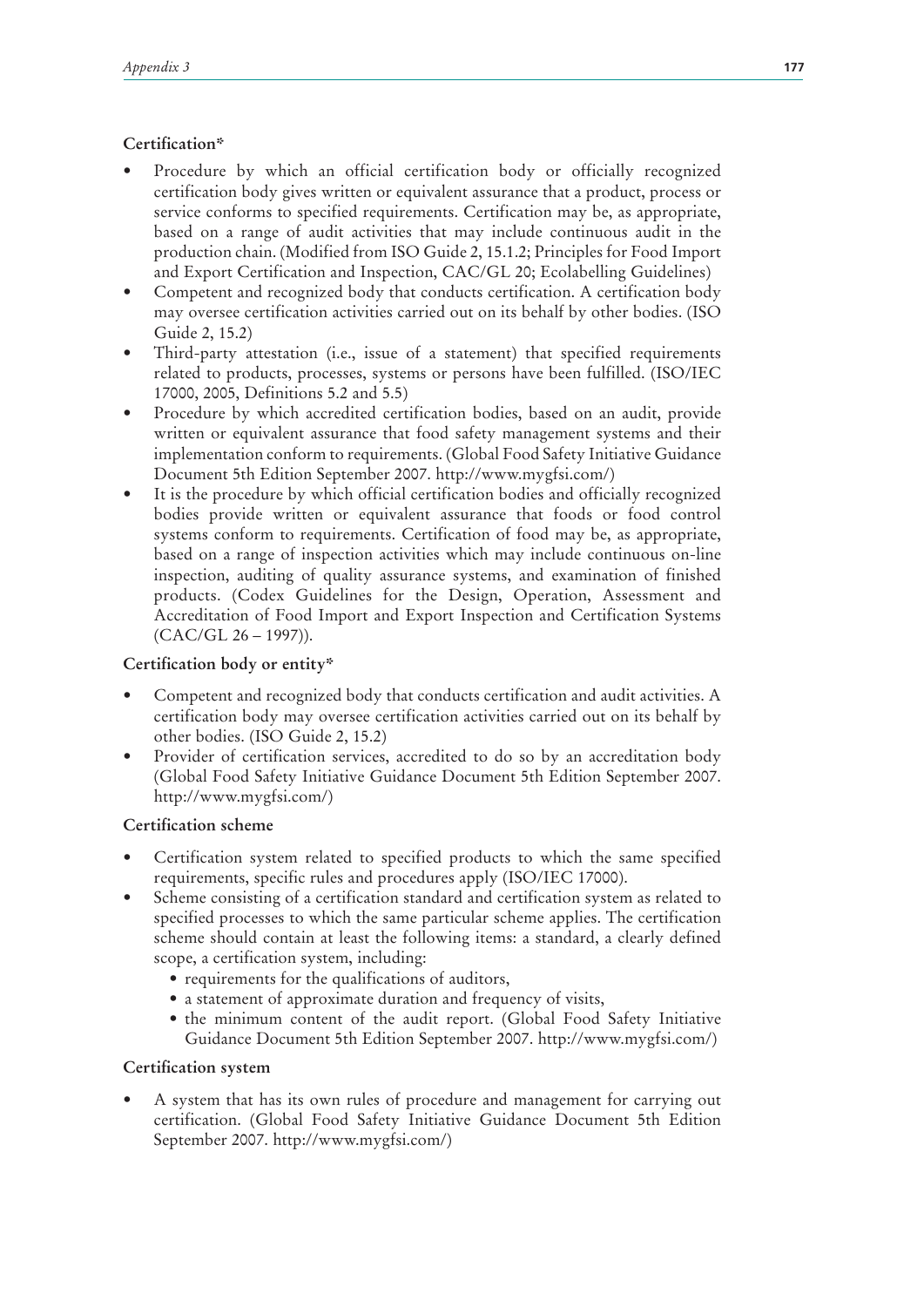• Conformity assessment system that includes selection, determination, review, and finally certification as the attestation activity. (International Accreditation Forum IAF Guidance Document on General Requirements for Bodies operating Product Certification systems Issue 2. IAR GD 5: 2006)

# **Chain of custody\***

- Documentation, and the quantity concerned (From the FAO Ecolabelling Guidelines).
- The set of measures which is designed to guarantee that the product put on the market and bearing the ecolabel logo is really a product coming from the certified fishery concerned. These measures should thus cover both the tracking/traceability of the product all along the processing, distribution and marketing chain, as well as the proper tracking of the documentation (and control of the quantity concerned) (FAO Guidelines for the Ecolabelling of Fish and Fishery Products from Marine Capture Fisheries. http://www.fao.org/docrep/008/a0116t/a0116t01.htm#bm1.5)

# **Conformity assessment\***

- Any activity concerned with determining directly or indirectly that relevant requirements are fulfilled.
- *Note*: typical examples of conformity assessment activities are sampling, testing and inspection; evaluation, verification and assurance of conformity (supplier's declaration, certification); registration, accreditation and approval as well as their combinations. (ISO Guide 2, 12.2)
- Demonstration that specified requirements relating to a product, process, system, person or body are fulfilled (ISO/IEC 17000, 2004, Definition 2.1)
- Conformity assessment is an activity which involves technical procedures such as testing verification, inspection and certification which confirm that products fulfil the requirements laid down in regulations and standards (Technical Information to Technical Barriers to Trade http://www.wto.org/english/tratop\_E/tbt\_e/tbt\_ info\_e.htm)

# **Equivalence**

- Members shall accept the sanitary or phytosanitary measures of other Members as equivalent, even if these measures differ from their own or from those used by other Members trading in the same product, if the exporting Member objectively demonstrates to the importing Member that its measures achieve the importing Member's appropriate level of sanitary or phytosanitary protection. For this purpose, reasonable access shall be given, upon request, to the importing Member for inspection, testing and other relevant procedures. Members shall, upon request, enter into consultations with the aim of achieving bilateral and multilateral agreements on recognition of the equivalence of specified sanitary or phytosanitary measures. (WTO Agreement on the Application of Sanitary and Phytosanitary Measures – Legal Text http://www.wto.org/english/docs\_e/ legal\_e/15sps\_01\_e.htm#ArticleIV)
- is the capability of different inspection and certification systems to meet the same objectives. *(*Codex Guidelines for the Design, Operation, Assessment and Accreditation of Food Import and Export Inspection and Certification Systems.  $(CAC/GL 26 - 1997))$

# **Local government body**

Government other than a central government (e.g. states, provinces, Länder, cantons, municipalities, etc.), its ministries or departments or any body subject to the control of such a government in respect of the activity in question (TBT Agreement).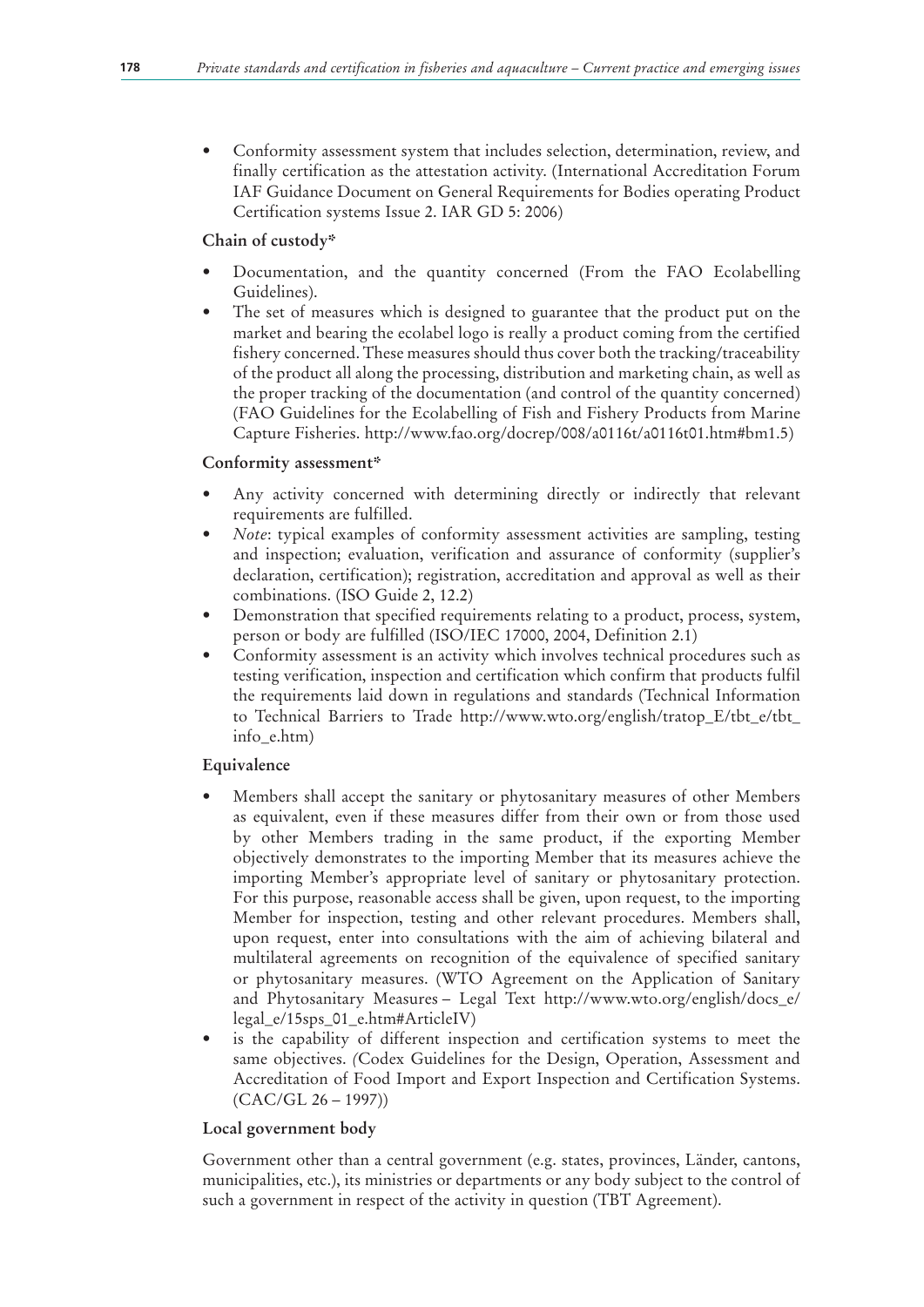# **Non-conformity**

- Deviation of product or process from specified requirements, or the absence of, or failure to implement and maintain, one or more required management system elements, or a situation which would, on the basis of available objective evidence, raise significant doubt as to the conformity of what the supplier is supplying. (Global Food Safety Initiative Guidance Document 5th Edition September 2007. http://www.mygfsi.com)
- The absence of, or the failure to implement and maintain, one or more quality management system requirements, or a situation which would, on the basis of available objective evidence, raise significant doubt as to the quality of what the organization is supplying. (International Accreditation Forum. IAF Guidance Document Issue 4. IAR GD 2: 2005)
- Deviation from specified requirements related to the product or to certification requirements defined by the certification body.

# **Non-governmental body**

Body other than a central government body or a local government body, including a nongovernmental body which has legal power to enforce a technical regulation.

# **Product certification**

*Verification that a certain product has passed performance and/or quality assurance tests or qualification requirements stipulated in standards or regulations or that it complies with a set of criteria governing quality and/or minimum performance requirements.*

# **Standard**

- Document approved by a recognized organization or entity, that provides, for common and repeated use, rules, guidelines or characteristics for products or related processes and production methods, with which compliance is not mandatory under international trade rules. It may also include or deal exclusively with terminology, symbols, packaging, marking or labelling requirements as they apply to a product, process or production method. (Technical Barriers to Trade agreement, Annex 1, 2)
- A normative document, established by consensus and approved by a recognized body that provides, for common and repeated use, rules, guidelines or characteristics for activities or their results, aimed at the achievement of the optimum degree of order in a given context. (Global Food Safety Initiative Guidance Document 5th Edition September 2007. http://www.mygfsi.com/)

# **Standard setting body, organization or entity**

*Organization or entity that has recognized activities in standard setting.* (ISO Guide 2, 4.3)

# **Surveillance**

- Systematic iteration of conformity assessment activities as a basis for maintaining the validity of the statement of conformity (ISO/IEC 17000:200, 6.1)
- Follow-up audit to verify the validity of an issued certificate. (Global Food Safety Initiative Guidance Document 5th Edition September 2007. http://www.mygfsi.com/)

# **Technical regulation**

Document which lays down product characteristics or their related processes and production methods, including the applicable administrative provisions, with which compliance is mandatory. It may also include or deal exclusively with terminology,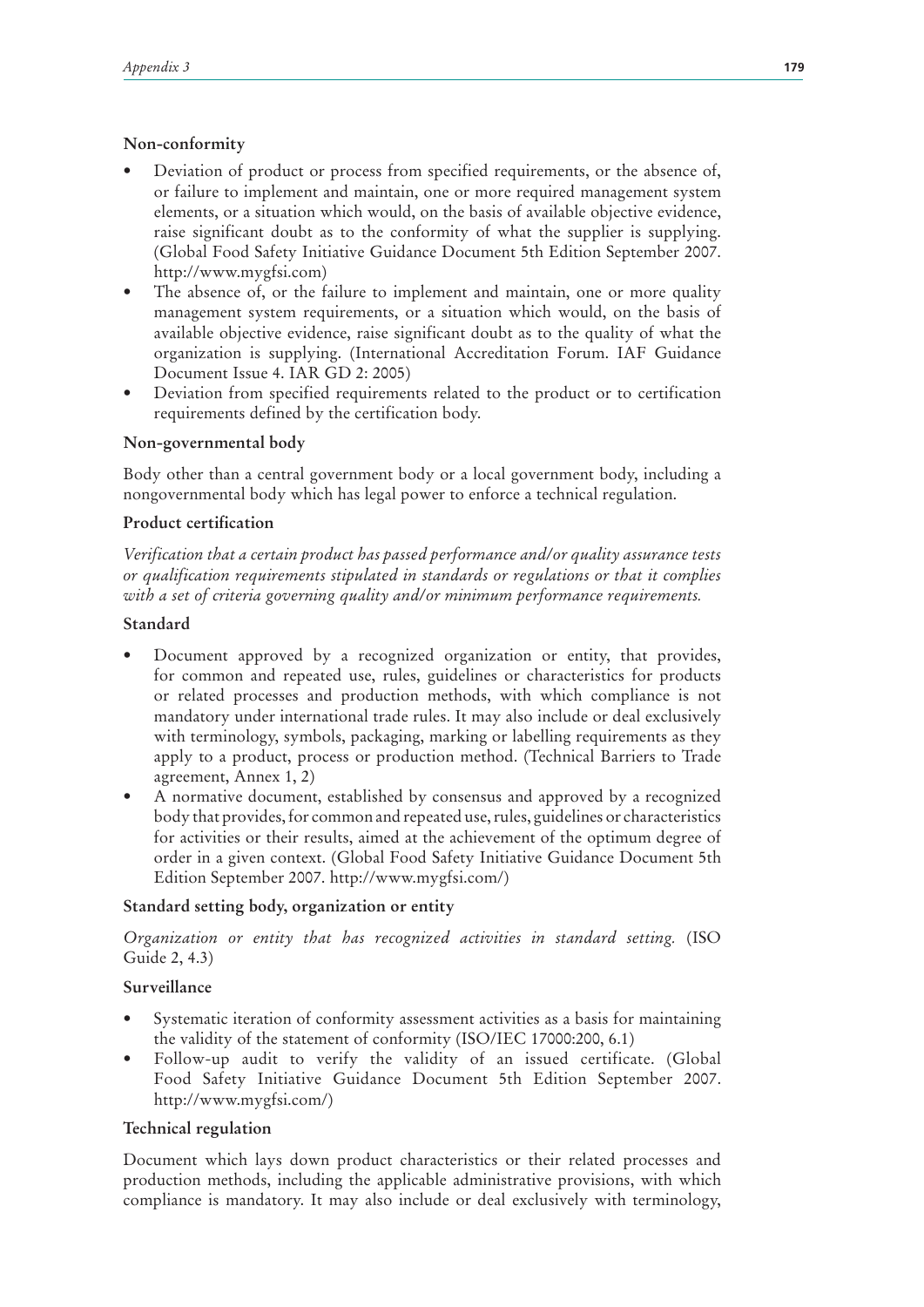symbols, packaging, marking or labelling requirements as they apply to a product, process or production method. (TBT Agreement)

# **Third party\***

- Person or body that is recognized as being independent of the parties involved, as concerns the issue in question, and involves no conflict of interest. (ISO/IEC Guide 2)
- A person or body that is independent of the organization or person that provides the object of conformity assessment. (ISO/IEC 17000, 2004, Definition 2.4)

# **Third party certification**

An assessment carried out to ensure compliance with a publicly available standards or technical specifications. The assessment is carried out by an independent, third party organization that is qualified and licensed to issue certification when the assessment is successfully completed. This means that rather than an organization or company claiming to comply with industry standards, they have taken their commitment to quality further and invited in an external third party to verify that their product or service does indeed comply with the industry standards. (BSI British Standard. http://www. bsigroup.com/en/ProductServices/Fire/Fire-alarm-installations/About-the-scheme/ Third-party-certification/)

# **Traceability**

- The ability to trace the history, application or location of an entity by means of recorded identifications. (ISO 8402:1994 Quality management and quality assurance – Vocabulary)
- The ability to trace the history, application or location of that which is under consideration. (ISO 9000:2000 Quality Management Systems. Fundamentals and Vocabulary).

(For both these definitions, there is an additional clause which states that when relating to products, traceability specifically entails 'the origin of materials and parts, the processing history, and the distribution and location of the product after delivery).

- Ability to follow the movement of feed or food through specified stage/s of production, processing and distribution. (ISO 22005 Traceability in the feed and food chain – General principles and basic requirements for system design and implementation, First edition 2007)
- Property of a measurement result whereby the result can be related to a reference through documented unbroken chain of calibrations, each contributing to the measurement uncertainty. (ISC/IEC Guide 99:2007, 2.41)
- The ability to trace and follow a food, feed, food-producing animal or substance intended to be, or expected to be incorporated into a food or feed, through all stages of production, processing and distribution. (European Community Regulation 178/2002 'General principles and requirements of food law' of 28 January 2002, and in force from 1 January 2005)
- The ability to follow the movement of a food through specified stage(s) of production, processing and distribution. (Codex Procedural Manual, Eighteenth edition, 2008)

# **Validation**

Obtaining evidence that the elements of the HACCP plan are effective. (Codex Alimentarius Commission Code of Practice for Fishery and Fishery Products, First Edition, 2009. http://www.codexalimentarius.net/web/publications.jsp?lang=en)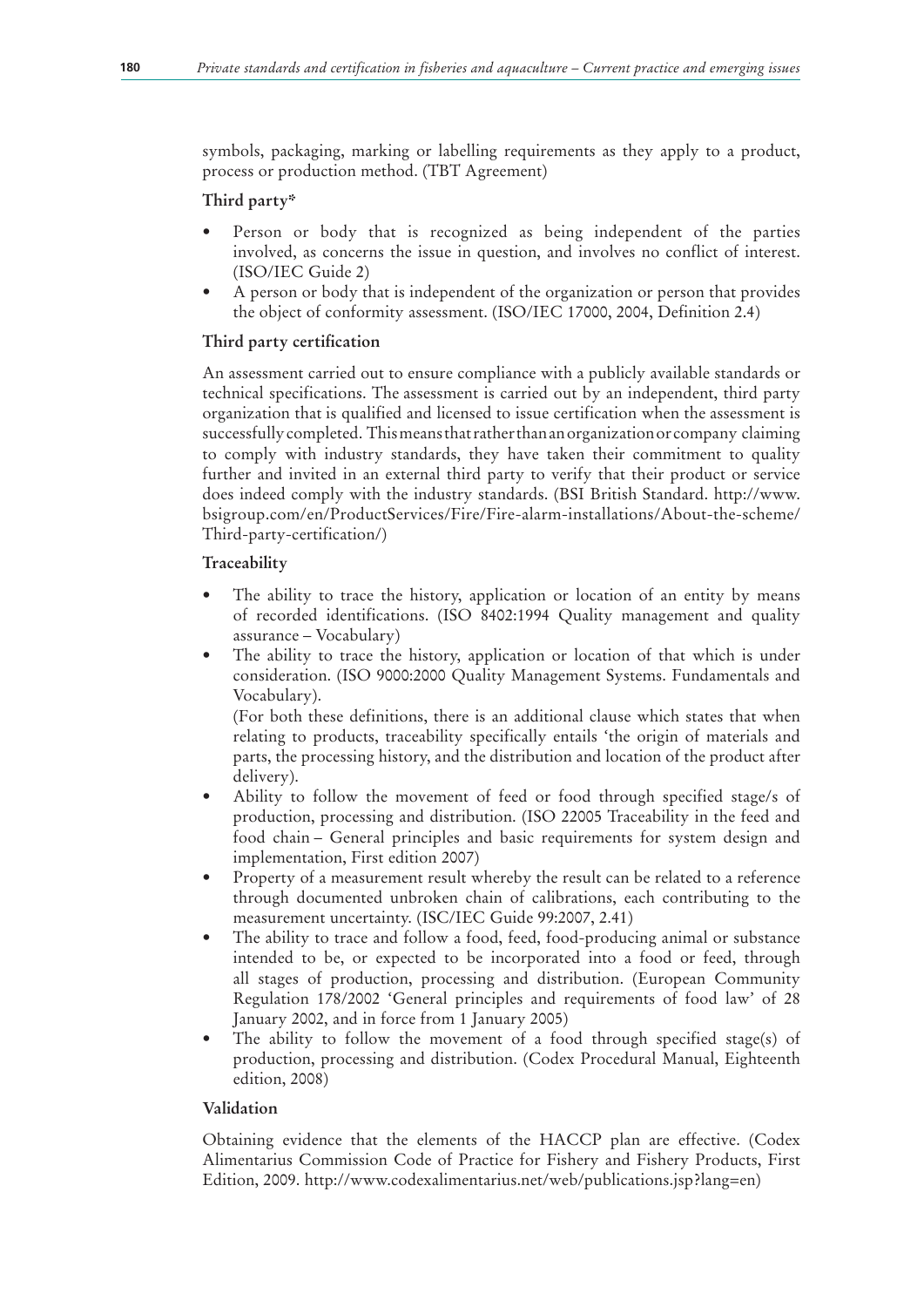## **Verification**

The application of methods, procedures, tests and other evaluations, in addition to monitoring to determine compliance with the standards or plan. (Code of Practice for Fishery and Fishery Products, First Edition, 2009. http://www.codexalimentarius.net/ web/publications.jsp?lang=en).

## **Risk assessment**

*\_\_\_\_\_\_\_\_\_\_\_\_*

The evaluation of the likelihood of entry, establishment or spread of a pest or disease within the territory of an importing Member according to the sanitary or phytosanitary measures which might be applied, and of the associated potential biological and economic consequences; or the evaluation of the potential for adverse effects on human or animal health arising from the presence of additives, contaminants, toxins or diseasecausing organisms in food, beverages or feedstuffs.

## **Appropriate level of sanitary or phytosanitary protection**

The level of protection deemed appropriate by the Member establishing a sanitary or phytosanitary measure to protect human, animal or plant life or health within its territory.

<sup>\*</sup> As given in the FAO Ecolabelling Guidelines – FAO. Guidelines for the Ecolabelling of Fish and Fishery Products from Marine Capture Fisheries. Rome, FAO. 2005. 90p.